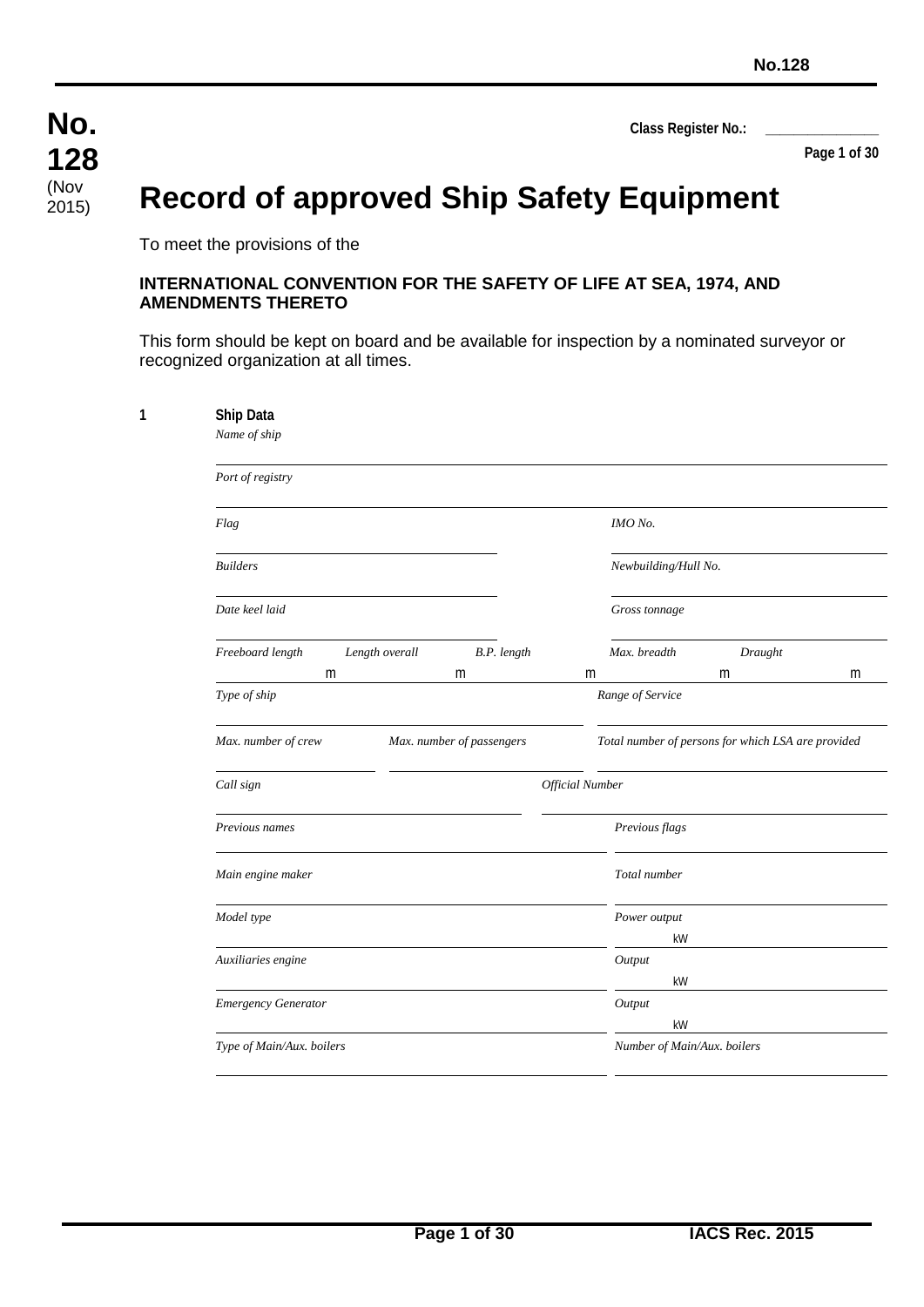|         |                                                                                                       |                      | Class Register No.:           |              |
|---------|-------------------------------------------------------------------------------------------------------|----------------------|-------------------------------|--------------|
|         |                                                                                                       |                      |                               | Page 2 of 30 |
| 2       | Safety of Navigation                                                                                  |                      |                               |              |
| 2.1     | Shipborne Navigation Equipment (V/19 and V/20)                                                        |                      |                               |              |
|         |                                                                                                       | Manufacturer / Model |                               |              |
| 2.1.1   |                                                                                                       |                      |                               |              |
| 2.1.1.1 | Standard magnetic compass*                                                                            |                      |                               |              |
|         | Means of communication between<br>standard magnetic compass and normal<br>navigation control position |                      |                               |              |
|         | Steering magnetic compass                                                                             |                      |                               |              |
| 2.1.1.2 | Spare magnetic compass*                                                                               |                      |                               |              |
| 2.1.1.3 | Gyro-compass*                                                                                         |                      |                               |              |
| 2.1.1.4 | Gyro-compass heading repeater*                                                                        |                      |                               |              |
| 2.1.1.5 | Gyro-compass bearing repeater*                                                                        |                      |                               |              |
| 2.1.1.6 | Heading or track control system*                                                                      |                      |                               |              |
| 2.1.1.7 | Pelorus or compass bearing device*                                                                    |                      |                               |              |
| 2.1.1.8 | Means of correcting heading and bearings                                                              |                      |                               |              |
| 2.1.1.9 | Transmitting heading device (THD)*                                                                    |                      |                               |              |
| 2.1.2   |                                                                                                       |                      |                               |              |
| 2.1.2.1 | Nautical charts (paper charts)                                                                        | Provided:            | No<br>Yes                     |              |
|         | Electronic chart display and information<br>system (ECDIS)                                            |                      |                               |              |
| 2.1.2.2 | Back-up arrangements for ECDIS                                                                        |                      |                               |              |
| 2.1.2.3 | Printed nautical publications                                                                         | Provided:            | <b>No</b><br>Yes <sup>[</sup> |              |
|         | Electronic nautical publications                                                                      | Provided:            | No<br>Yes                     |              |
| 2.1.2.4 | Back-up arrangements for electronic<br>nautical publications                                          | Provided:            | ] Yes□ No                     |              |
| 2.1.3   |                                                                                                       |                      |                               |              |
| 2.1.3.1 | Receiver for a global navigation satellite<br>system (GNSS)*                                          |                      |                               |              |
|         | Terrestrial radionavigation system*                                                                   |                      |                               |              |
| 2.1.3.2 | 9 GHz radar*                                                                                          |                      |                               |              |
| 2.1.3.3 | Additional 3 GHz radar                                                                                |                      |                               |              |
|         | Additional 9 GHz radar*                                                                               |                      |                               |              |
| 2.1.3.4 | Automatic radar plotting aid (ARPA)*                                                                  |                      |                               |              |
| 2.1.3.5 | Automatic tracking aid (ATA)*                                                                         |                      |                               |              |
| 2.1.3.6 | Second automatic tracking aid*                                                                        |                      |                               |              |
| 2.1.3.7 | Electronic plotting aid (EPA)*                                                                        |                      |                               |              |
| 2.1.4   |                                                                                                       |                      |                               |              |
| 2.1.4.1 | Automatic identification system (AIS)                                                                 |                      |                               |              |
| 2.1.4.2 | Long Range Identification and Tracking<br>(LRIT)                                                      |                      |                               |              |

**No.**

**128**  $(cont)$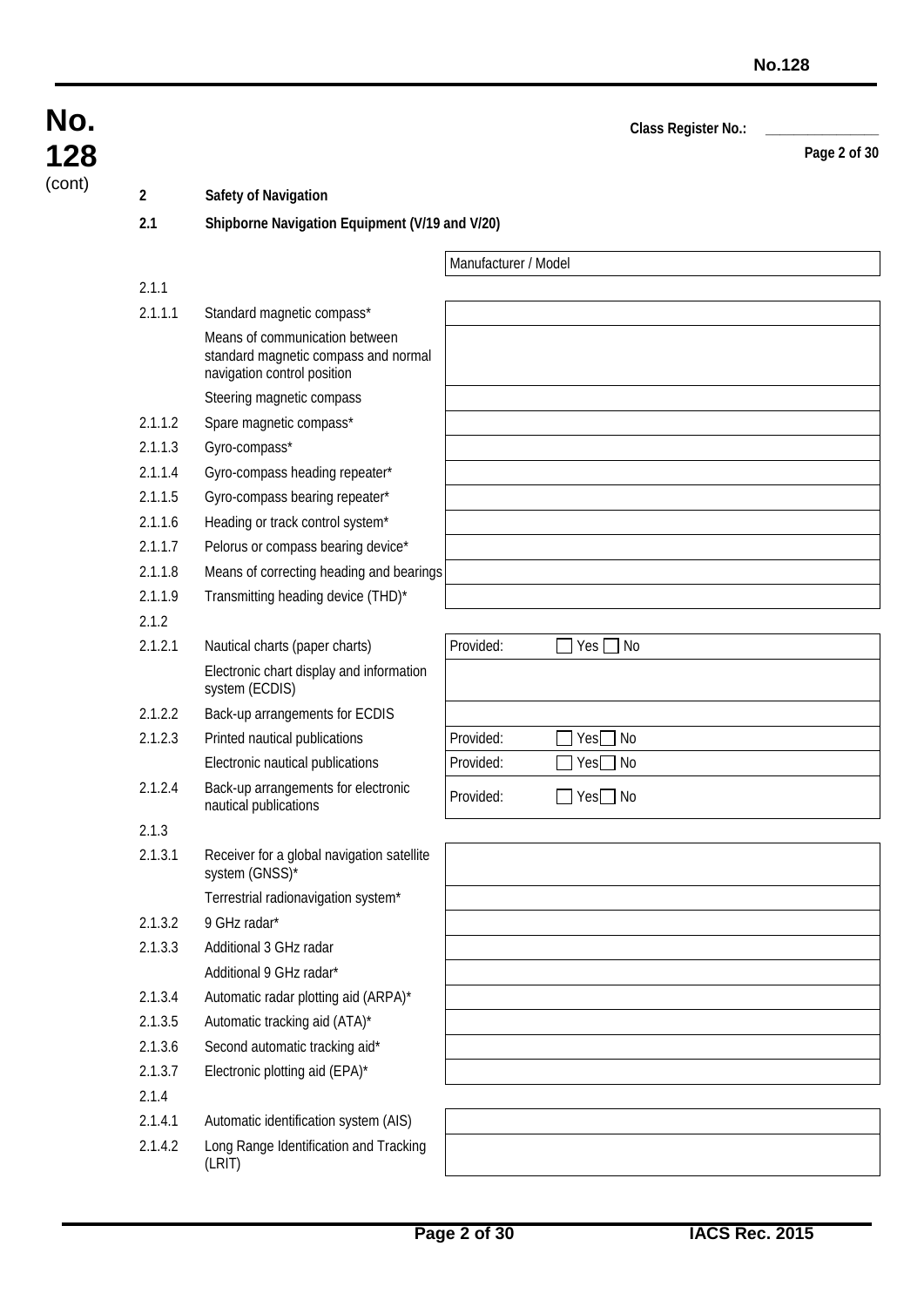#### **Page 3 of 30**

| No.    |
|--------|
| 128    |
| (cont) |

Manufacturer / Model 2.1.5 2.1.5.1 Voyage data recorder (VDR) 2.1.5.2 Simplified voyage data recorder (S-VDR) *\* Alternative means of meeting this requirement are permitted under regulation V/19. In case of other means, they shall be specified in 2.5 of this Record.* 2.1.6 2.1.6.1 Speed and distance measuring device (through the water)\* 2.1.6.2 Speed and distance measuring device (in the forward and athwartships directions over the ground)\* 2.1.7 Echo sounding device\* 2.1.8 2.1.8.1 Rudder angle indicator\* 2.1.8.1.1 Propeller revolution indicator\* 2.1.8.1.2 Propeller pitch and mode indicator\* 2.1.8.1.3 Thruster indicator\* 2.1.8.2 Rate-of-turn indicator\* 2.1.9 Sound reception system\* 2.1.10 Telephone to emergency steering position\* 2.1.11 Daylight signalling lamp\* (Source of power: ) 2.1.12 Radar reflector\* 2.1.13 2.1.13.1 International Code of Signals | Provided: Provided: Provided: 2.1.13.2 Copy of Volume III of IAMSAR Manual Provided: **Provided:** Yes No 2.1.14 Night vision equipment (HSLC requirement) Provided: <u>Provided:</u> Reset No 2.1.15 Bridge navigational watch alarm system (BNWAS) 2.1.16

*\* Alternative means of meeting this requirement are permitted under regulation V/19. In case of other means, they shall be specified in 2.5 of this Record*

#### **2.2 Sound Signal Appliances and Shapes (COLREG 1972, as amended)**

|       | Apparatus                  | Number | Manufacturer | Type | Location |
|-------|----------------------------|--------|--------------|------|----------|
| 2.2.1 | Forecastle bell            |        |              |      |          |
| 2.2.2 | Gong                       |        |              |      |          |
| 2.2.3 | Ship's whistle             |        |              |      |          |
| 2.2.4 | Black ball shape           |        |              |      |          |
| 2.2.5 | Black diamond<br>shape     |        |              |      |          |
| 2.2.6 | Black cylindrical<br>shape |        |              |      |          |

<sup>2.1.17</sup>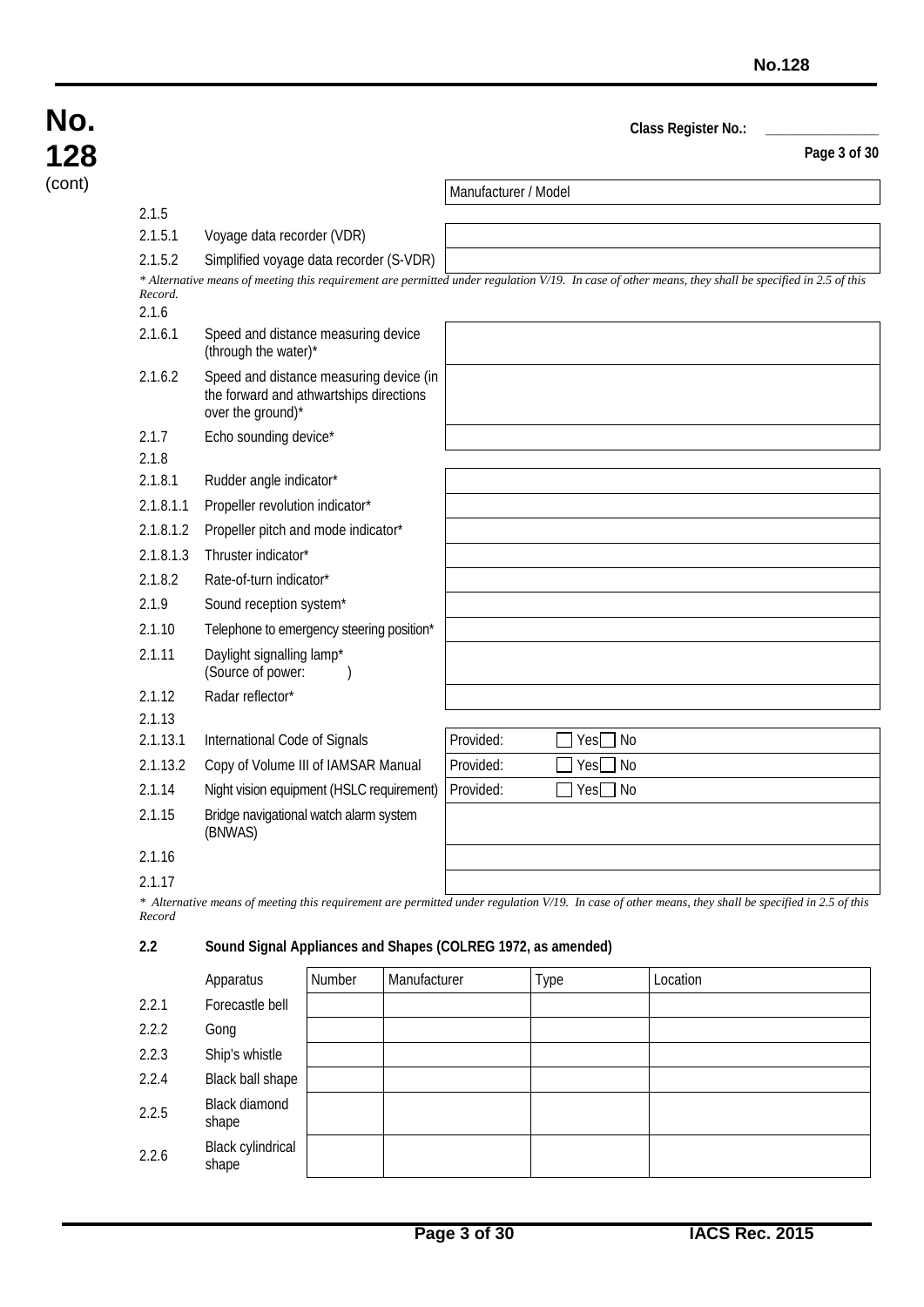**Page 4 of 30**

### (cont) **2.3 Navigation Lights (COLREG 1972, as amended)** 2.3.1 Horizontal distance *Foremast light abaft top of stem Between foremast and mainmast lights* m m 2.3.2 Vertical height above waterline in lightest ballast condition *Foremast light Mainmast light* m m 2.3.3 Vertical height above uppermost continuous deck *Foremast light Mainmast light Sidelights* m m m m Navigation Lights Power type electric | Miles range Duplex type (two tier) Source of electrical power  $\frac{3.88 \times 10^{-10}}{100}$  Willies Tarige  $\frac{100 \times 10^{-10}}{100}$  (SOLAS II-1/41, 42, 43) 2.3.4 Fore masthead light (225°, white)  $\Box$   $\Box$   $\Box$  nm  $\Box$   $\Box$   $\Box$   $\Box$  main  $\Box$  emergency 2.3.5 Main masthead light (225°, white)  $\Box$   $\Box$   $\Box$  nm  $\Box$   $\Box$   $\Box$  main  $\Box$  emergency 2.3.6 Port side light (112,5°, red)  $\Box$   $\Box$   $\Box$   $\Box$  nm  $\Box$   $\Box$   $\Box$   $\Box$  main  $\Box$  emergency 2.3.7 Starboard side light (112,5°, green)  $\Box$   $\Box$   $\Box$  nm  $\Box$   $\Box$   $\Box$   $\Box$  main  $\Box$  emergency 2.3.8 Stern light (135°, white)  $\Box$   $\Box$   $\Box$  nm  $\Box$   $\Box$   $\Box$  main  $\Box$  emergency 2.3.9 Towing light (135°, yellow)  $\Box$   $\Box$   $\Box$  nm  $\Box$   $\Box$   $\Box$   $\Box$  main  $\Box$  emergency 2.3.10 Forward anchor light  $(360^\circ, \text{white})$  nm  $\Box$  nm  $\Box$  nm  $\Box$  nm  $\Box$  main emergency 2.3.11 Aft anchor light (360°, white)  $\Box$   $\Box$   $\Box$  nm  $\Box$   $\Box$   $\Box$   $\Box$  main  $\Box$  emergency 2.3.12 Upper NUC light (360°, red)  $\Box$   $\Box$   $\Box$   $\Box$  nm  $\Box$   $\Box$   $\Box$   $\Box$  main  $\Box$  emergency 2.3.13 Lower NUC light (360°, red)  $\Box$   $\Box$   $\Box$   $\Box$  nm  $\Box$   $\Box$   $\Box$   $\Box$  main  $\Box$  emergency 2.3.14 RAM lights  $\Box$   $\Box$   $\Box$   $\Box$   $\Box$  nm  $\Box$   $\Box$   $\Box$  main  $\Box$  emergency Navigation Lights Approval Manufacturer 2.3.4.a Fore masthead light (225°, white) 2.3.5.a Main masthead light (225°, white) 2.3.6.a Port side light (112,5°, red) 2.3.7.a Starboard side light (112,5°, green) 2.3.8.a Stern light (135°, white) 2.3.9.a Towing light (135°, yellow) 2.3.10.a Forward anchor light (360°, white) 2.3.11.a Aft anchor light (360°, white) 2.3.12.a Upper NUC light (360°, red) 2.3.13.a Lower NUC light (360°, red) 2.3.14.a RAM lights **2.4 Pilot transfer arrangement on either side of the ship (V/23)** 2.4.1 Pilot ladder *Manufacturer*

*Material Length*

**No.**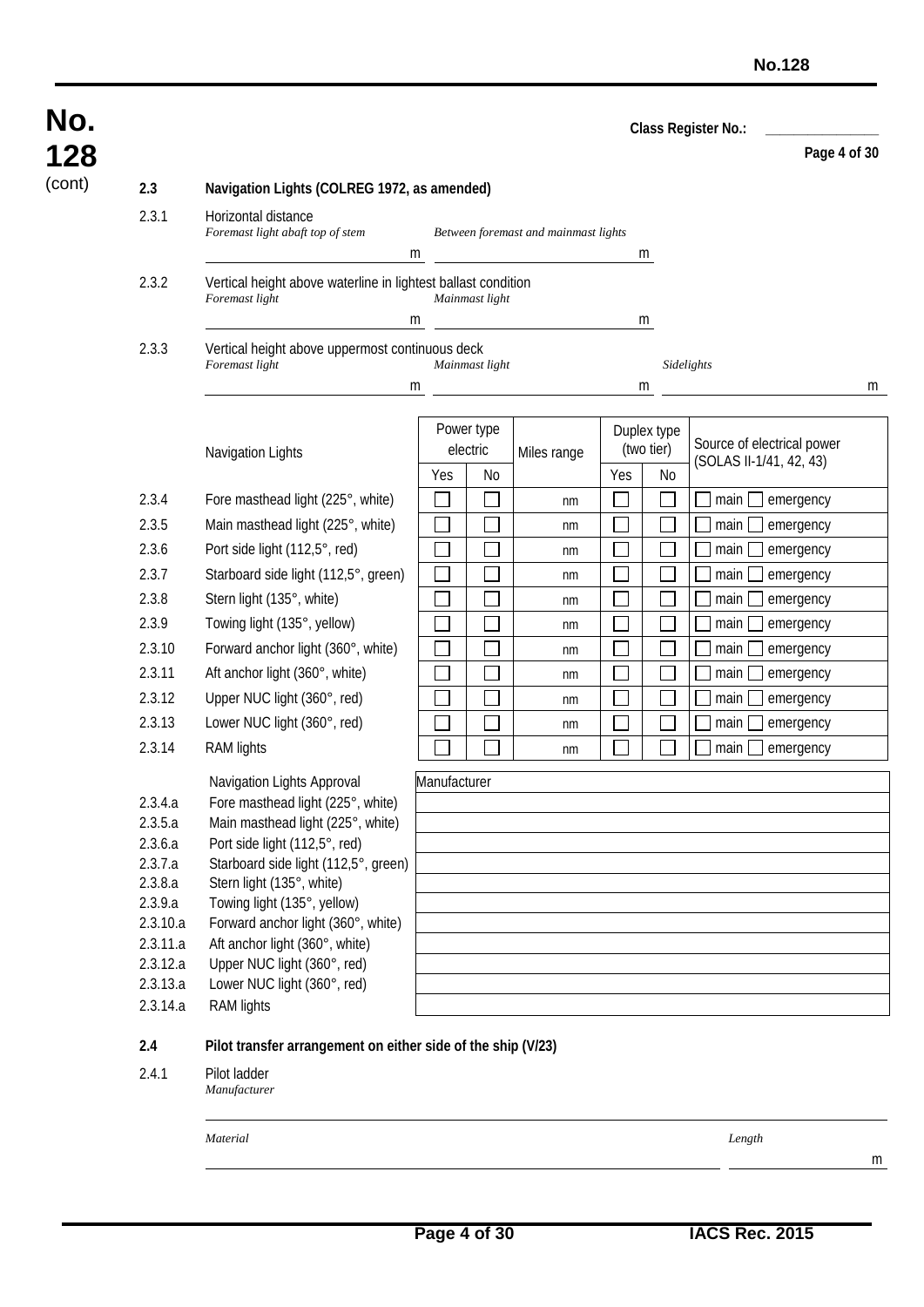| No.    |         |                                                                                                                                                                                           |                      |      | Class Register No.: |              |  |  |  |  |
|--------|---------|-------------------------------------------------------------------------------------------------------------------------------------------------------------------------------------------|----------------------|------|---------------------|--------------|--|--|--|--|
| 128    |         |                                                                                                                                                                                           |                      |      |                     | Page 5 of 30 |  |  |  |  |
| (cont) | 2.4.2   | Accommodation ladder, if used in conjunction with pilot ladder<br>(the accommodation ladder shall be sited leading aft, with lower end firmly rested against ship's side)<br>Manufacturer |                      |      |                     |              |  |  |  |  |
|        |         | Material                                                                                                                                                                                  |                      |      | Length              | m            |  |  |  |  |
|        |         | Falls<br>Number<br>Diameter                                                                                                                                                               | Material<br>mm       |      | Length              | m            |  |  |  |  |
|        | 2.4.3   | Bulwark ladder/hinged rail<br>Manufacturer                                                                                                                                                |                      |      |                     |              |  |  |  |  |
|        |         | Material                                                                                                                                                                                  |                      |      |                     |              |  |  |  |  |
|        | 2.5     | <b>Additional information</b>                                                                                                                                                             |                      |      |                     |              |  |  |  |  |
|        |         | Remark / Comment<br>Item number                                                                                                                                                           |                      |      |                     |              |  |  |  |  |
|        |         |                                                                                                                                                                                           |                      |      |                     |              |  |  |  |  |
|        | 3       | <b>Life-Saving appliances</b>                                                                                                                                                             |                      |      |                     |              |  |  |  |  |
|        | 3.1     | Rockets and signals (III/6, 18)                                                                                                                                                           | <b>Type Approved</b> |      | Amount              |              |  |  |  |  |
|        | 3.1.1   | Line throwing appliances with<br>4 rockets and lines                                                                                                                                      | $\Box$ Yes $\Box$ No |      |                     |              |  |  |  |  |
|        | 3.1.2   | 12 rocket parachute flares                                                                                                                                                                | $Yes \Box No$        |      |                     |              |  |  |  |  |
|        | 3.2     | Communications (III/6)                                                                                                                                                                    | Manufacturer         | Type | Approved by         | Cert. No.    |  |  |  |  |
|        | 3.2.1   | Portable two-way VHF radio-<br>telephone apparatus                                                                                                                                        |                      |      |                     |              |  |  |  |  |
|        | 3.2.2   |                                                                                                                                                                                           |                      |      |                     |              |  |  |  |  |
|        | 3.2.2.1 | Search and rescue locating device                                                                                                                                                         |                      |      |                     |              |  |  |  |  |
|        | 3.2.2.2 | One search and rescue locating<br>device in free-fall lifeboat (may be 1<br>of the required 2)                                                                                            |                      |      |                     |              |  |  |  |  |
|        | 3.2.2.3 | Satellite EPIRB (capable of being<br>carried into survival craft)                                                                                                                         |                      |      |                     |              |  |  |  |  |
|        | 3.2.3   | Emergency means for two-way<br>communications between<br>emergency control stations, muster<br>and embarkation stations and<br>strategic positions on board                               |                      |      |                     |              |  |  |  |  |
|        | 3.2.4   | Means of communication between<br>embarkation station and platform<br>(for ships fitted with MES only)                                                                                    |                      |      |                     |              |  |  |  |  |
|        | 3.2.5   | Public address system                                                                                                                                                                     |                      |      |                     |              |  |  |  |  |
|        | 3.2.5.1 | Location of control(s)                                                                                                                                                                    |                      |      |                     |              |  |  |  |  |
|        | 3.2.6   | General emergency alarm system                                                                                                                                                            |                      |      |                     |              |  |  |  |  |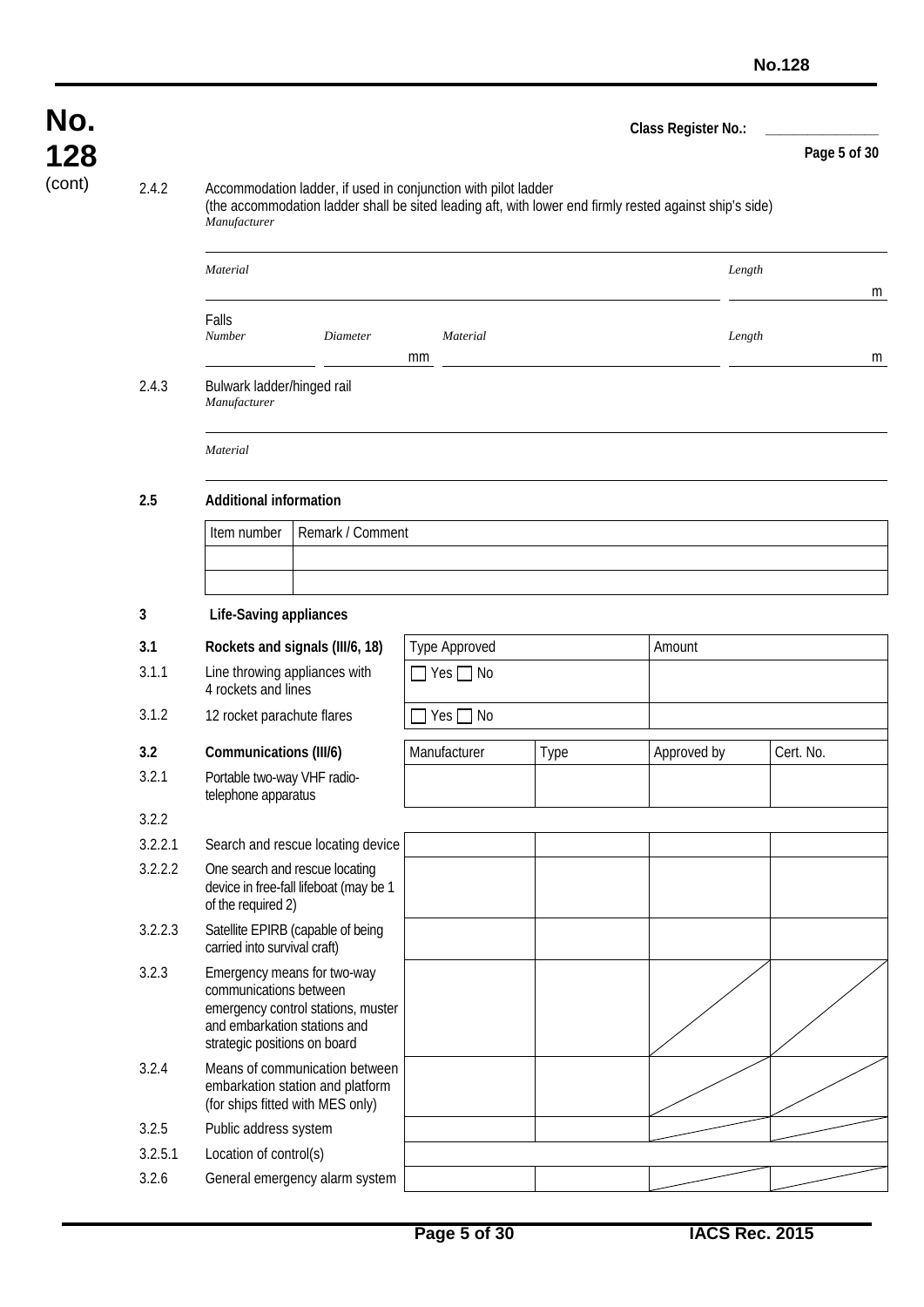| No.    |         |                                                                                  |                    |               | Class Register No.: |                                             |  |  |  |
|--------|---------|----------------------------------------------------------------------------------|--------------------|---------------|---------------------|---------------------------------------------|--|--|--|
| 128    |         |                                                                                  |                    |               |                     | Page 6 of 30                                |  |  |  |
| (cont) | 3.2.6.1 | Means of abandon ship warning                                                    | Provided           |               |                     | Not provided                                |  |  |  |
|        | 3.2.6.2 | Location of control(s)                                                           |                    |               |                     |                                             |  |  |  |
|        | 3.3     | Survival craft, Muster, Launching and Embarkation arrangement, Launching station |                    |               |                     |                                             |  |  |  |
|        |         |                                                                                  | Location<br>No. of |               |                     |                                             |  |  |  |
|        | 3.3.1   |                                                                                  | No.                | persons       | Deck                | Position (frame, port,<br>starboard, stern) |  |  |  |
|        | 3.3.1.1 | Muster station                                                                   |                    |               |                     |                                             |  |  |  |
|        | 3.3.1.2 | Muster station                                                                   |                    |               |                     |                                             |  |  |  |
|        | 3.3.1.3 | List of additional Muster Stations Attachment:                                   |                    | $Yes \Box No$ |                     |                                             |  |  |  |
|        | 3.3.2   |                                                                                  |                    |               |                     |                                             |  |  |  |
|        | 3.3.2.1 | <b>Embarkation station</b>                                                       |                    |               |                     |                                             |  |  |  |
|        | 3.3.2.2 | <b>Embarkation station</b>                                                       |                    |               |                     |                                             |  |  |  |
|        | 3.3.2.3 | <b>Embarkation station</b>                                                       |                    |               |                     |                                             |  |  |  |
|        | 3.3.2.4 | <b>Embarkation station</b>                                                       |                    |               |                     |                                             |  |  |  |
|        |         |                                                                                  |                    |               |                     | Location                                    |  |  |  |
|        | 3.3.3   |                                                                                  | No.                | Length        | <b>Deck</b>         | Position (frame, ship side)                 |  |  |  |
|        | 3.3.3.1 | <b>Embarkation ladder</b>                                                        |                    | m             |                     |                                             |  |  |  |
|        | 3.3.3.2 | <b>Embarkation ladder</b>                                                        |                    | m             |                     |                                             |  |  |  |
|        | 3.3.3.3 | Alternative means (descent unit)                                                 |                    | m             |                     |                                             |  |  |  |

**Sketch of arrangement of lifeboats, rescue boats, MES and liferafts**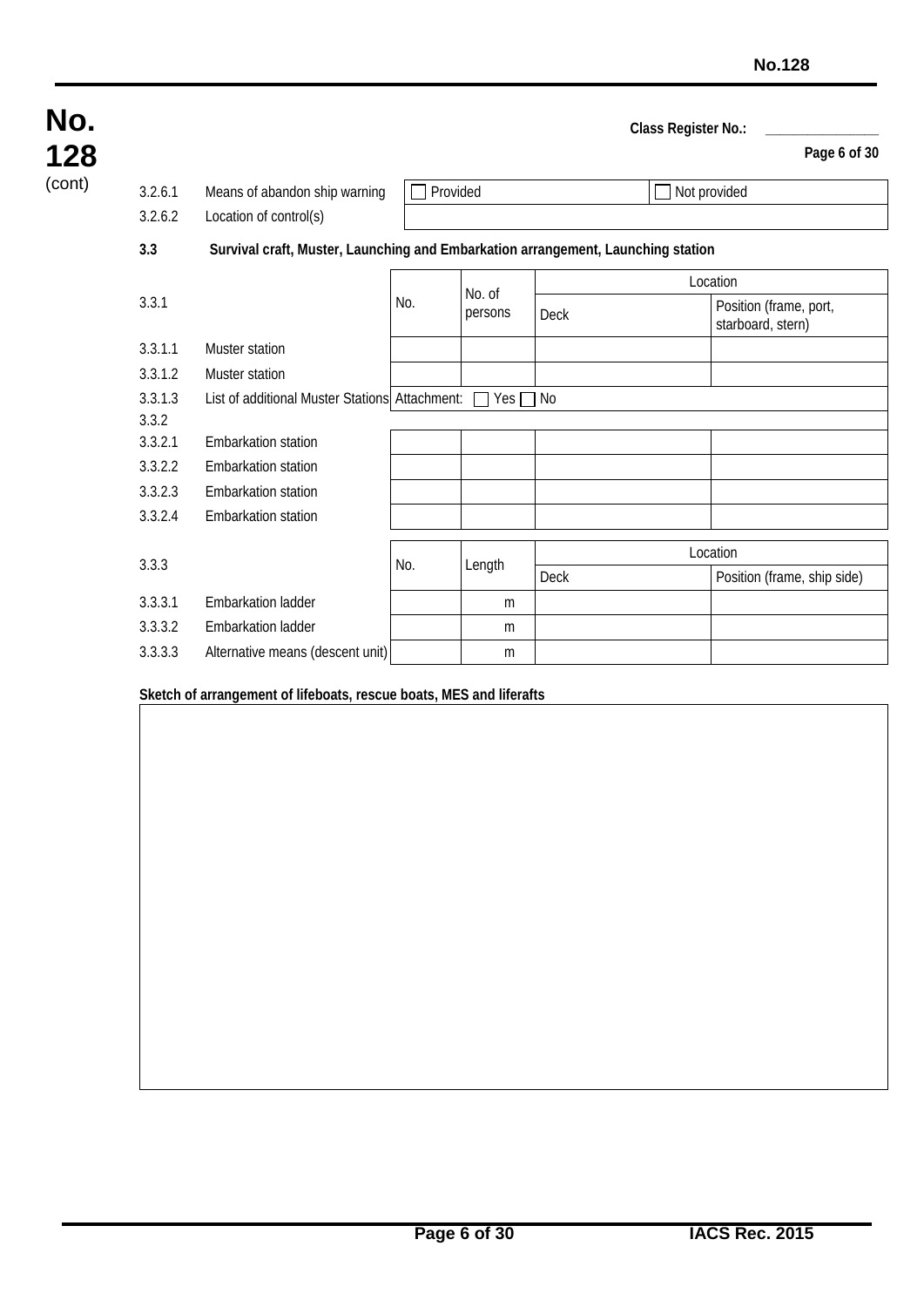**Page 7 of 30**

| No.    |
|--------|
| 128    |
| (cont) |

| 3.4      | Lifeboats                                                                                                                       |                                                       |                        |                                     |                         |                         |                  |  |  |
|----------|---------------------------------------------------------------------------------------------------------------------------------|-------------------------------------------------------|------------------------|-------------------------------------|-------------------------|-------------------------|------------------|--|--|
| 3.4.1    | Lifeboats (III/16, 21, 31)                                                                                                      |                                                       |                        |                                     |                         |                         |                  |  |  |
| 3.4.1.1  | Position (Starboard Side (SB); Port<br>Side (PS); Stern (S)                                                                     | ]SB<br><b>PS</b><br>]S                                | ]SB<br>]PS<br>]s       | ]SB<br><b>JPS</b><br>]s             | ]SB<br><b>TPS</b><br>∃s | ]SB<br><b>JPS</b><br>]s | ]SB<br>]PS<br>]s |  |  |
| 3.4.1.2  | Capacity (Number of persons)                                                                                                    |                                                       |                        |                                     |                         |                         |                  |  |  |
| 3.4.1.3  | <b>Dimensions</b><br>Length:                                                                                                    | m                                                     | m                      | m                                   | m                       | m                       | m                |  |  |
|          | Breadth:                                                                                                                        | m                                                     | m                      | m                                   | m                       | m                       | m                |  |  |
|          | Depth:                                                                                                                          | m                                                     | m                      | m                                   | m                       | m                       | m                |  |  |
| 3.4.1.4  | Weight (fully loaded and equipped)                                                                                              |                                                       |                        |                                     |                         |                         |                  |  |  |
| 3.4.1.5  | Material                                                                                                                        |                                                       |                        |                                     |                         |                         |                  |  |  |
| 3.4.1.6  | Manufacturer                                                                                                                    |                                                       |                        |                                     |                         |                         |                  |  |  |
| 3.4.1.7  | Type/Trade name                                                                                                                 |                                                       |                        |                                     |                         |                         |                  |  |  |
| 3.4.1.8  | Serial No.                                                                                                                      |                                                       |                        |                                     |                         |                         |                  |  |  |
| 3.4.1.9  | Approved by                                                                                                                     |                                                       |                        |                                     |                         |                         |                  |  |  |
| 3.4.1.10 | Approval No.                                                                                                                    |                                                       |                        |                                     |                         |                         |                  |  |  |
| 3.4.1.11 | Free-fall                                                                                                                       | No <sub>2</sub><br>Yes                                | Yes□ No□               | Yes□No□                             | Yes□ No□                | Yes□ No□                | Yes□ No□         |  |  |
| 3.4.1.12 | Totally enclosed                                                                                                                | No<br>Yes                                             | Yes□ No                | Yes□ No                             | Yes□No□                 | Yes□ No                 | Yes□No□          |  |  |
| 3.4.1.13 | Partially enclosed                                                                                                              | No <sub>2</sub><br>┓<br>Yes                           | No<br>Yes              | Yes□ No                             | Yes□ No□                | Yes□ No                 | Yes□No□          |  |  |
| 3.4.1.14 | Open <sup>1</sup>                                                                                                               | No <sup>[</sup><br>Yes                                | Yes□No□                | Yes□ No                             | Yes□ No□                | Yes□ No                 | Yes□ No□         |  |  |
| 3.4.1.15 | Motor                                                                                                                           | No <sub>1</sub><br>Yes <sup>[</sup><br>$\blacksquare$ | Yes□ No□               | Yes□ No                             | Yes□ No□                | Yes□ No                 | Yes□ No□         |  |  |
| 3.4.1.16 | Mechanically propelled <sup>1</sup>                                                                                             | No <sub>2</sub><br>Yes                                | No <sub>1</sub><br>Yes | Yes□ No                             | Yes□No□                 | Yes□ No                 | Yes□No□          |  |  |
| 3.4.1.17 | Rowing <sup>1</sup>                                                                                                             | No<br>Yes                                             | Yes□ No□               | Yes<br>NoE                          | $Yes \Box No \Box$      | Yes□ No                 | Yes□ No□         |  |  |
| 3.4.1.18 | Self-righting                                                                                                                   | No <sub>1</sub><br>Yes                                | Yes□No□                | Yes□ No                             | Yes□ No□                | Yes□ No                 | Yes□No□          |  |  |
| 3.4.1.19 | Fire-Protected <sup>2</sup>                                                                                                     | Yes<br>No <sub>2</sub>                                | No<br>Yes              | $Yes \Box No \Box$                  | Yes□No□                 | $Yes \Box No$           | Yes□ No□         |  |  |
| 3.4.1.20 | With self-contained air supply system <sup>2</sup>                                                                              | Yes□ No                                               | Yes□ No□               | Yes□ No                             | Yes□ No□                | Yes□ No                 | Yes□ No□         |  |  |
| 3.4.1.21 | Approved and used as rescue boat                                                                                                | Yes□ No                                               | Yes□ No□               | Yes□ No                             | Yes□ No□                | Yes□ No                 | Yes□No□          |  |  |
| 3.4.1.22 | Used as passenger tender boat                                                                                                   |                                                       |                        | Yes□ No□ Yes□ No□ Yes□ No□ Yes□ No□ |                         | Yes□ No□                | Yes□ No□         |  |  |
| 3.4.2    | Release mechanism for lifeboats<br>Release hook mechanism type                                                                  |                                                       |                        | Manufacturer                        |                         |                         |                  |  |  |
|          | Approved by:                                                                                                                    |                                                       |                        | Approval No.                        |                         |                         |                  |  |  |
|          | On-Load Release Hooks compliant with LSA Code, as<br>amended                                                                    |                                                       |                        | $Yes \Box No \Box$                  |                         |                         |                  |  |  |
| 3.4.3    | Lifeboat equipment (III and LSA Code)<br>Each lifeboat is equipped as follows (indicate number or Yes, No, N.A. as appropriate) |                                                       |                        |                                     |                         |                         |                  |  |  |
| 1        | Keel laid before 1st July 1986                                                                                                  |                                                       |                        |                                     |                         |                         |                  |  |  |

<sup>2</sup> On Tankers only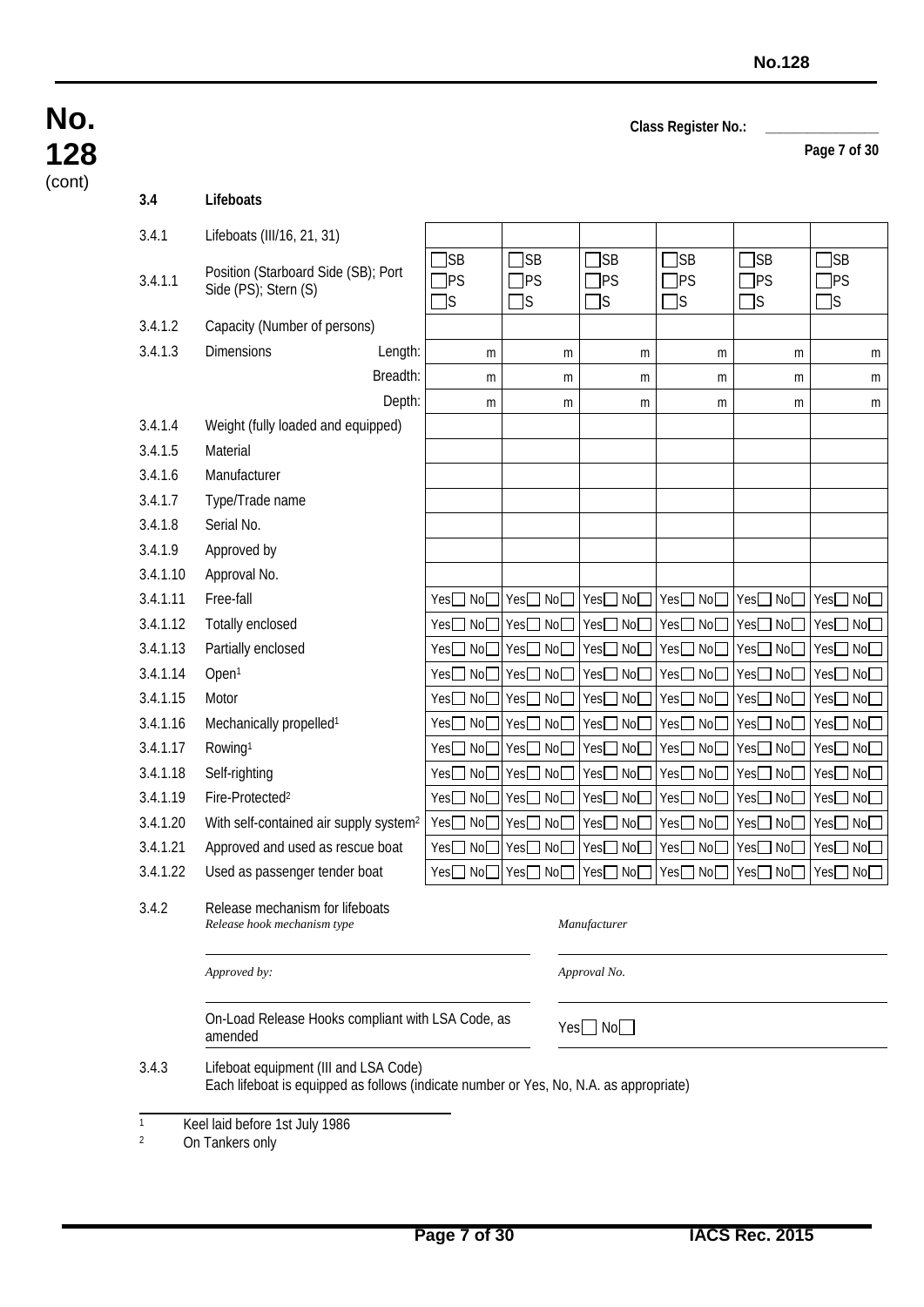**Page 8 of 30**

## **No. 128** (cont)

|            | Item                                                                                                                                       |  | Lifeboat number |  |
|------------|--------------------------------------------------------------------------------------------------------------------------------------------|--|-----------------|--|
|            |                                                                                                                                            |  |                 |  |
| 3.4.3.1    | Number of rowing oars (including spare<br>oars), except freefall lifeboat                                                                  |  |                 |  |
| 3.4.3.2    | Crutches or equivalent for each oar                                                                                                        |  |                 |  |
| 3.4.3.3    | Automatic valves (with cap or plug)                                                                                                        |  |                 |  |
| 3.4.3.4    | Rudder (attached with tiller)                                                                                                              |  |                 |  |
| 3.4.3.5    | Lifeline becketed around the outside<br>of the boat                                                                                        |  |                 |  |
| 3.4.3.6    | Bilge pump(s) manually operated                                                                                                            |  |                 |  |
| 3.4.3.7    | Lockers for small items of equipment                                                                                                       |  |                 |  |
| 3.4.3.8    | Painters, 1 secured to stem, 1 secured<br>forward, with release device able to<br>operate under tension                                    |  |                 |  |
| 3.4.3.9    | Painters (2) of at least 15 m in length<br>stowed near the bow (for free-fall lifeboats<br>only)                                           |  |                 |  |
| 3.4.3.10   | Boat hooks (2)                                                                                                                             |  |                 |  |
| 3.4.3.11   | Buoyant bailer with lanyards                                                                                                               |  |                 |  |
| 3.4.3.12   | Buckets (2) with lanyards                                                                                                                  |  |                 |  |
| 3.4.3.13   | Survival manual                                                                                                                            |  |                 |  |
| 3.4.3.14   | Sea anchor (1) with shock-resistant<br>hawser and tripping line (if fitted)                                                                |  |                 |  |
| 3.4.3.15   | Hatchets (axes, one at each end of the<br>boat                                                                                             |  |                 |  |
| 3.4.3.16   | Rustproof dipper with lanyard                                                                                                              |  |                 |  |
| 3.4.3.17   | Rustproof graduated drinking vessel (1)                                                                                                    |  |                 |  |
| 3.4.3.18   |                                                                                                                                            |  |                 |  |
| 3.4.3.18.1 | Fresh water (3 litres per person in<br>watertight receptacles), or                                                                         |  |                 |  |
|            | 3.4.3.18.2 Water desalting apparatus and 2 litres<br>fresh water per person, or                                                            |  |                 |  |
|            | 3.4.3.18.3 Manually powered reserve-osmosis<br>desalinator and 1 litre fresh water per<br>person                                           |  |                 |  |
| 3.4.3.19   | Means for collecting and storing rainwater                                                                                                 |  |                 |  |
| 3.4.3.20   | Food ration of approved type in airtight<br>receptacles stowed in watertight<br>containers totalling not less than 10,000<br>kJ per person |  |                 |  |
| 3.4.3.21   | Waterproof electric torch (1) with one<br>spare set of batteries and one spare bulb<br>in waterproof container                             |  |                 |  |
| 3.4.3.22   | Daylight signalling mirror (1)                                                                                                             |  |                 |  |
| 3.4.3.23   | Whistle (1) or equivalent sound signal                                                                                                     |  |                 |  |
| 3.4.3.24   | Fishing tackle (1 set)                                                                                                                     |  |                 |  |
| 3.4.3.25   | Buoyant rescue quoits (2) attached to                                                                                                      |  |                 |  |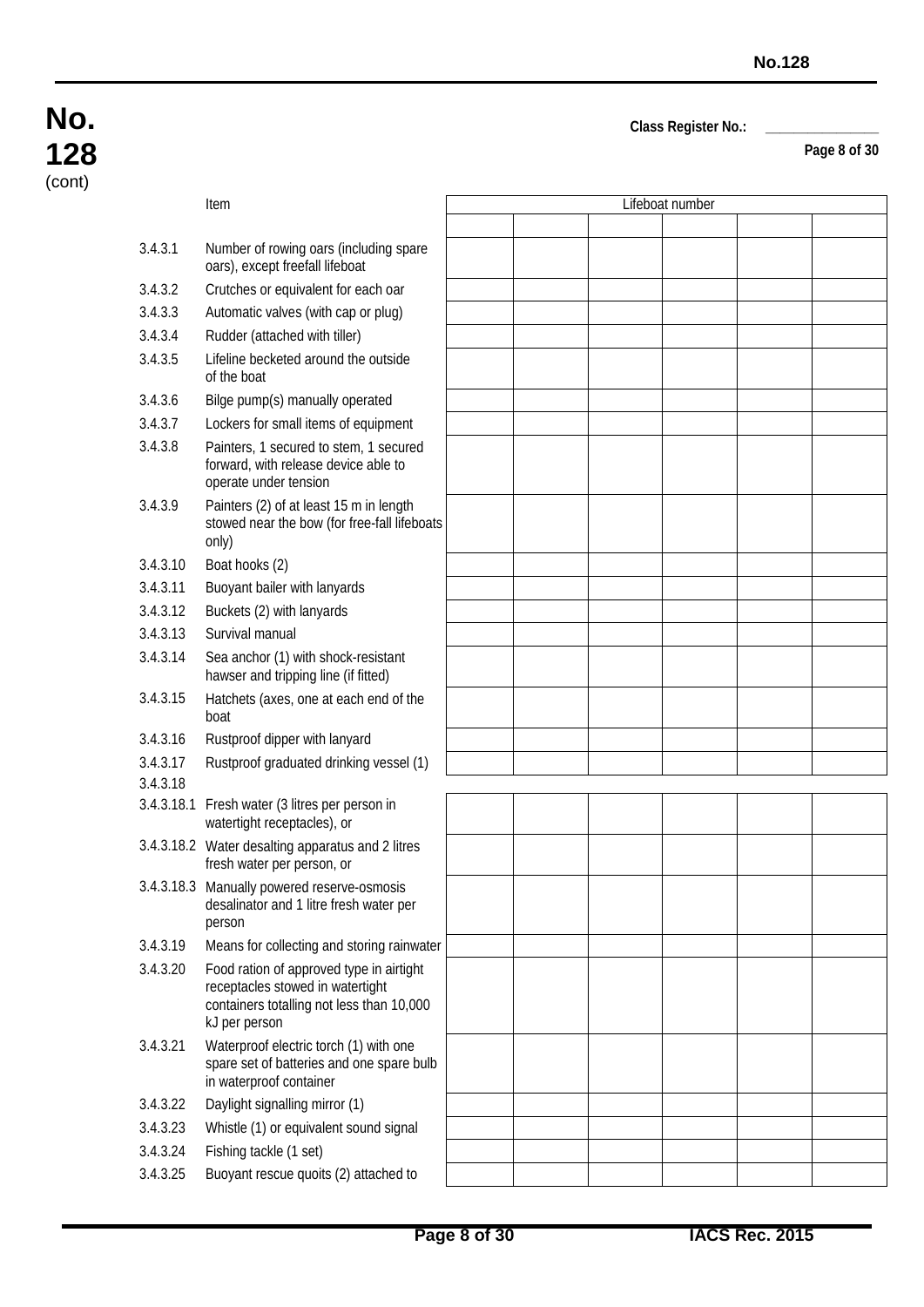**Page 9 of 30**

| (cont) |          | Item                                                                                                                              |  | Lifeboat number |  |
|--------|----------|-----------------------------------------------------------------------------------------------------------------------------------|--|-----------------|--|
|        |          |                                                                                                                                   |  |                 |  |
|        |          | not less than 30 m of buoyant lifeline                                                                                            |  |                 |  |
|        | 3.4.3.26 | Jack knife (1) attached to boat with<br>lanyard                                                                                   |  |                 |  |
|        | 3.4.3.27 | Tin-openers (3)                                                                                                                   |  |                 |  |
|        | 3.4.3.28 | Life-saving signals (table) on a waterproof<br>card or in waterproof container                                                    |  |                 |  |
|        | 3.4.3.29 | First-aid outfit in a waterproof case (1)                                                                                         |  |                 |  |
|        | 3.4.3.30 | Anti-seasickness medicine sufficient for at<br>least 48 hours for each person                                                     |  |                 |  |
|        | 3.4.3.31 | Seasickness bag (1) for each person                                                                                               |  |                 |  |
|        | 3.4.3.32 | Short ladder or other means of climbing<br>into upright boat from the water                                                       |  |                 |  |
|        | 3.4.3.33 | Skates or fenders (and skids if required) to<br>facilitate launching against adverse list                                         |  |                 |  |
|        | 3.4.3.34 | Hand holds on underside of hull (only for<br>non-self-righting boats)                                                             |  |                 |  |
|        | 3.4.3.35 | Retro-reflective material                                                                                                         |  |                 |  |
|        | 3.4.3.36 | Safety belt fitted at each seating position<br>(totally enclosed lifeboats only)                                                  |  |                 |  |
|        | 3.4.3.37 | Manually controlled internal and external<br>lamps able to be operated for 12 hours                                               |  |                 |  |
|        | 3.4.3.38 | Rocket parachute flares (4)                                                                                                       |  |                 |  |
|        | 3.4.3.39 | Hand flares (6)                                                                                                                   |  |                 |  |
|        | 3.4.3.40 | Buoyant smoke signals (2)                                                                                                         |  |                 |  |
|        | 3.4.3.41 | Searchlight able to operate continuously<br>for at least 3 hours (1) (not required for<br>oar or mechanically propelled lifeboat) |  |                 |  |
|        | 3.4.3.42 | Thermal protective aids for 10 % or 2<br>whichever is greater                                                                     |  |                 |  |
|        | 3.4.3.43 |                                                                                                                                   |  |                 |  |
|        |          | 3.4.3.43.1 Radar reflector (1) or                                                                                                 |  |                 |  |
|        |          | 3.4.3.43.2 Search and rescue locating device stowed<br>in lifeboat                                                                |  |                 |  |
|        | 3.4.3.44 | Compass in binnacle, efficiently luminized<br>or illuminated                                                                      |  |                 |  |
|        | 3.4.4    | Additional requirements for open lifeboats                                                                                        |  |                 |  |
|        | 3.4.4.1  | Grablines gunwale to gunwale (2 minimum)                                                                                          |  |                 |  |
|        | 3.4.4.2  | Mast with galvanised wire stays and<br>orange sail (not required for motor or<br>mechanically propelled boats)                    |  |                 |  |
|        | 3.4.4.3  | Cover, highly visible for protecting<br>occupants with stanchions                                                                 |  |                 |  |
|        | 3.4.4.4  | A lamp with sufficient oil for 12 hours                                                                                           |  |                 |  |
|        | 3.4.4.5  | Matches in watertight container (2)                                                                                               |  |                 |  |
|        | 3.4.4.6  | Storm oil (4.5 litres)                                                                                                            |  |                 |  |
|        |          |                                                                                                                                   |  |                 |  |

**No.**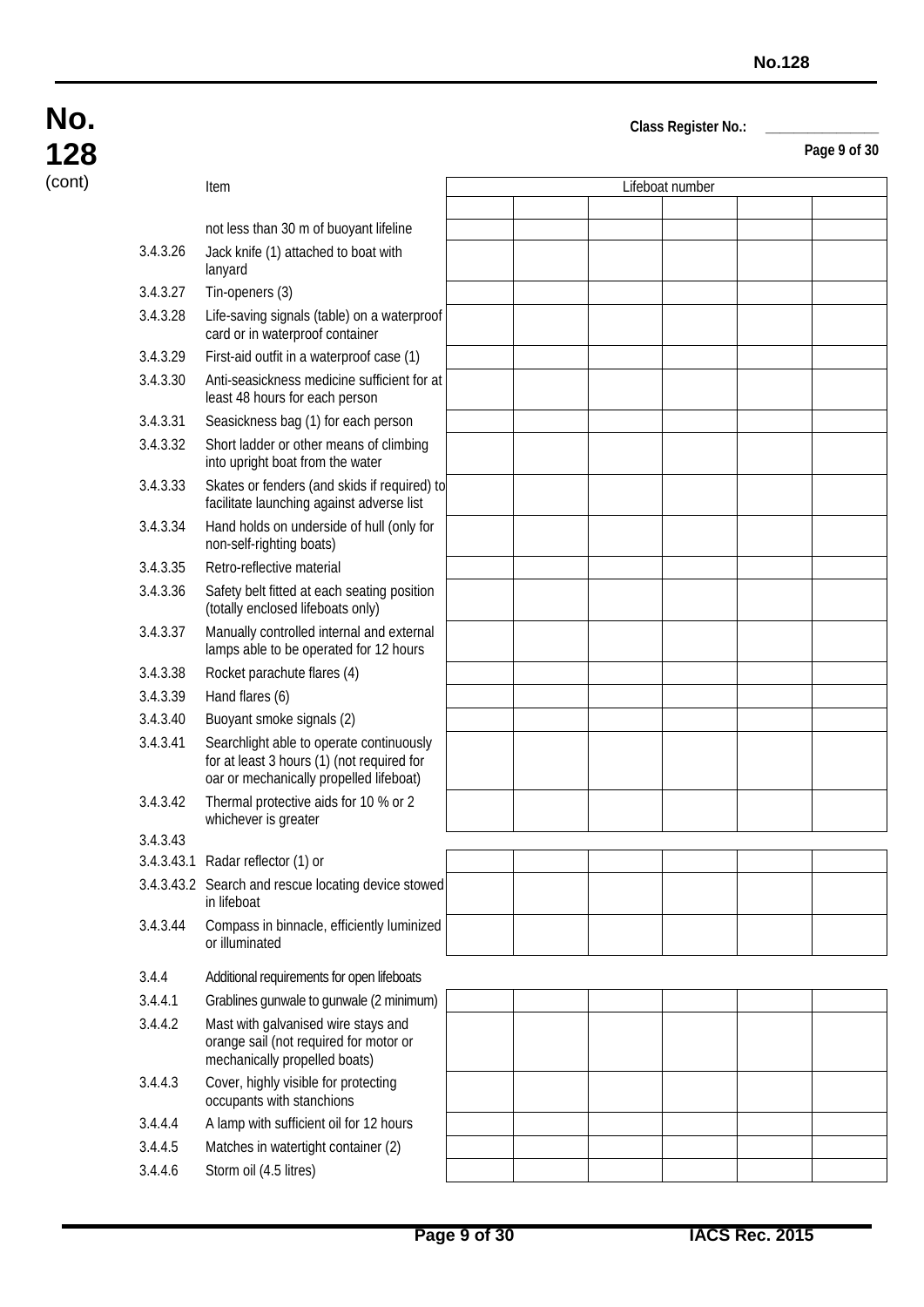| No.    |
|--------|
| 128    |
| (cont) |

| (cont)<br>Lifeboat number<br>Item<br>3.4.4.7<br>Storm oil container for attaching to sea<br>anchor<br>Bowsing tackles to hold boat against<br>3.4.4.8<br>ship's side<br>Number of rowing thwarts<br>3.4.4.9<br>3.4.4.10<br>Steering oar<br>3.4.4.11<br>Plugs (2 for each plug hole with chain<br>attachment), or<br>3.4.5<br>Additional requirements for partially enclosed lifeboats<br>Adjustable closing arrangements from<br>3.4.5.1<br>inside and outside the boat<br>3.4.5.2<br>Means for collecting rainwater<br>3.4.6<br>Motor lifeboats<br>3.4.6.1<br>Engine Manufacturer<br>3.4.6.2<br>Engine type, diesel<br>3.4.6.3<br>Engine power (kW)<br>Fuel capacity - litres (sufficient for 24<br>3.4.6.4<br>hours running with 6 knots)<br>3.4.6.5<br>Means provided for recharging all engine<br>starting, radio and searchlight batteries<br>Means provided for recharging lifeboat<br>3.4.6.6<br>batteries from the ships power supply or<br>by means of a solar battery charger<br>3.4.6.7<br>Water-resistant instructions for starting<br>and operating the engine provided and<br>placed near the engine starting controls<br>Towing force of the rescue boat as<br>3.4.6.8<br>indicated in the type approval certificate<br>(sufficient to tow the largest fully loaded<br>liferaft on board at a speed of two knots)<br>(kN)<br>3.4.7<br>Additional requirements for free-fall lifeboats (IACS UI SC 248)<br>Free-fall certification height<br>3.4.7.1<br>m<br>m<br>m<br>m<br>m<br>m<br>Note: The free-fall certification height is<br>the greatest launching height for which the<br>free-fall lifeboat is approved.<br>Ready to launch position height<br>3.4.7.2<br>m<br>m<br>m<br>m<br>m<br>m<br>Note: The "ready to launch position" height<br>is to be measured from the still water<br>surface to the lowest point on the lifeboat<br>with the ship in its lightest seagoing<br>condition. This height must be equal or<br>less than the free-fall certification height. | I LO |  |  |  |  |
|---------------------------------------------------------------------------------------------------------------------------------------------------------------------------------------------------------------------------------------------------------------------------------------------------------------------------------------------------------------------------------------------------------------------------------------------------------------------------------------------------------------------------------------------------------------------------------------------------------------------------------------------------------------------------------------------------------------------------------------------------------------------------------------------------------------------------------------------------------------------------------------------------------------------------------------------------------------------------------------------------------------------------------------------------------------------------------------------------------------------------------------------------------------------------------------------------------------------------------------------------------------------------------------------------------------------------------------------------------------------------------------------------------------------------------------------------------------------------------------------------------------------------------------------------------------------------------------------------------------------------------------------------------------------------------------------------------------------------------------------------------------------------------------------------------------------------------------------------------------------------------------------------------------------------------------------------------------------------------------------|------|--|--|--|--|
|                                                                                                                                                                                                                                                                                                                                                                                                                                                                                                                                                                                                                                                                                                                                                                                                                                                                                                                                                                                                                                                                                                                                                                                                                                                                                                                                                                                                                                                                                                                                                                                                                                                                                                                                                                                                                                                                                                                                                                                             |      |  |  |  |  |
|                                                                                                                                                                                                                                                                                                                                                                                                                                                                                                                                                                                                                                                                                                                                                                                                                                                                                                                                                                                                                                                                                                                                                                                                                                                                                                                                                                                                                                                                                                                                                                                                                                                                                                                                                                                                                                                                                                                                                                                             |      |  |  |  |  |
|                                                                                                                                                                                                                                                                                                                                                                                                                                                                                                                                                                                                                                                                                                                                                                                                                                                                                                                                                                                                                                                                                                                                                                                                                                                                                                                                                                                                                                                                                                                                                                                                                                                                                                                                                                                                                                                                                                                                                                                             |      |  |  |  |  |
|                                                                                                                                                                                                                                                                                                                                                                                                                                                                                                                                                                                                                                                                                                                                                                                                                                                                                                                                                                                                                                                                                                                                                                                                                                                                                                                                                                                                                                                                                                                                                                                                                                                                                                                                                                                                                                                                                                                                                                                             |      |  |  |  |  |
|                                                                                                                                                                                                                                                                                                                                                                                                                                                                                                                                                                                                                                                                                                                                                                                                                                                                                                                                                                                                                                                                                                                                                                                                                                                                                                                                                                                                                                                                                                                                                                                                                                                                                                                                                                                                                                                                                                                                                                                             |      |  |  |  |  |
|                                                                                                                                                                                                                                                                                                                                                                                                                                                                                                                                                                                                                                                                                                                                                                                                                                                                                                                                                                                                                                                                                                                                                                                                                                                                                                                                                                                                                                                                                                                                                                                                                                                                                                                                                                                                                                                                                                                                                                                             |      |  |  |  |  |
|                                                                                                                                                                                                                                                                                                                                                                                                                                                                                                                                                                                                                                                                                                                                                                                                                                                                                                                                                                                                                                                                                                                                                                                                                                                                                                                                                                                                                                                                                                                                                                                                                                                                                                                                                                                                                                                                                                                                                                                             |      |  |  |  |  |
|                                                                                                                                                                                                                                                                                                                                                                                                                                                                                                                                                                                                                                                                                                                                                                                                                                                                                                                                                                                                                                                                                                                                                                                                                                                                                                                                                                                                                                                                                                                                                                                                                                                                                                                                                                                                                                                                                                                                                                                             |      |  |  |  |  |
|                                                                                                                                                                                                                                                                                                                                                                                                                                                                                                                                                                                                                                                                                                                                                                                                                                                                                                                                                                                                                                                                                                                                                                                                                                                                                                                                                                                                                                                                                                                                                                                                                                                                                                                                                                                                                                                                                                                                                                                             |      |  |  |  |  |
|                                                                                                                                                                                                                                                                                                                                                                                                                                                                                                                                                                                                                                                                                                                                                                                                                                                                                                                                                                                                                                                                                                                                                                                                                                                                                                                                                                                                                                                                                                                                                                                                                                                                                                                                                                                                                                                                                                                                                                                             |      |  |  |  |  |
|                                                                                                                                                                                                                                                                                                                                                                                                                                                                                                                                                                                                                                                                                                                                                                                                                                                                                                                                                                                                                                                                                                                                                                                                                                                                                                                                                                                                                                                                                                                                                                                                                                                                                                                                                                                                                                                                                                                                                                                             |      |  |  |  |  |
|                                                                                                                                                                                                                                                                                                                                                                                                                                                                                                                                                                                                                                                                                                                                                                                                                                                                                                                                                                                                                                                                                                                                                                                                                                                                                                                                                                                                                                                                                                                                                                                                                                                                                                                                                                                                                                                                                                                                                                                             |      |  |  |  |  |
|                                                                                                                                                                                                                                                                                                                                                                                                                                                                                                                                                                                                                                                                                                                                                                                                                                                                                                                                                                                                                                                                                                                                                                                                                                                                                                                                                                                                                                                                                                                                                                                                                                                                                                                                                                                                                                                                                                                                                                                             |      |  |  |  |  |
|                                                                                                                                                                                                                                                                                                                                                                                                                                                                                                                                                                                                                                                                                                                                                                                                                                                                                                                                                                                                                                                                                                                                                                                                                                                                                                                                                                                                                                                                                                                                                                                                                                                                                                                                                                                                                                                                                                                                                                                             |      |  |  |  |  |
|                                                                                                                                                                                                                                                                                                                                                                                                                                                                                                                                                                                                                                                                                                                                                                                                                                                                                                                                                                                                                                                                                                                                                                                                                                                                                                                                                                                                                                                                                                                                                                                                                                                                                                                                                                                                                                                                                                                                                                                             |      |  |  |  |  |
|                                                                                                                                                                                                                                                                                                                                                                                                                                                                                                                                                                                                                                                                                                                                                                                                                                                                                                                                                                                                                                                                                                                                                                                                                                                                                                                                                                                                                                                                                                                                                                                                                                                                                                                                                                                                                                                                                                                                                                                             |      |  |  |  |  |
|                                                                                                                                                                                                                                                                                                                                                                                                                                                                                                                                                                                                                                                                                                                                                                                                                                                                                                                                                                                                                                                                                                                                                                                                                                                                                                                                                                                                                                                                                                                                                                                                                                                                                                                                                                                                                                                                                                                                                                                             |      |  |  |  |  |
|                                                                                                                                                                                                                                                                                                                                                                                                                                                                                                                                                                                                                                                                                                                                                                                                                                                                                                                                                                                                                                                                                                                                                                                                                                                                                                                                                                                                                                                                                                                                                                                                                                                                                                                                                                                                                                                                                                                                                                                             |      |  |  |  |  |
|                                                                                                                                                                                                                                                                                                                                                                                                                                                                                                                                                                                                                                                                                                                                                                                                                                                                                                                                                                                                                                                                                                                                                                                                                                                                                                                                                                                                                                                                                                                                                                                                                                                                                                                                                                                                                                                                                                                                                                                             |      |  |  |  |  |
|                                                                                                                                                                                                                                                                                                                                                                                                                                                                                                                                                                                                                                                                                                                                                                                                                                                                                                                                                                                                                                                                                                                                                                                                                                                                                                                                                                                                                                                                                                                                                                                                                                                                                                                                                                                                                                                                                                                                                                                             |      |  |  |  |  |
|                                                                                                                                                                                                                                                                                                                                                                                                                                                                                                                                                                                                                                                                                                                                                                                                                                                                                                                                                                                                                                                                                                                                                                                                                                                                                                                                                                                                                                                                                                                                                                                                                                                                                                                                                                                                                                                                                                                                                                                             |      |  |  |  |  |
|                                                                                                                                                                                                                                                                                                                                                                                                                                                                                                                                                                                                                                                                                                                                                                                                                                                                                                                                                                                                                                                                                                                                                                                                                                                                                                                                                                                                                                                                                                                                                                                                                                                                                                                                                                                                                                                                                                                                                                                             |      |  |  |  |  |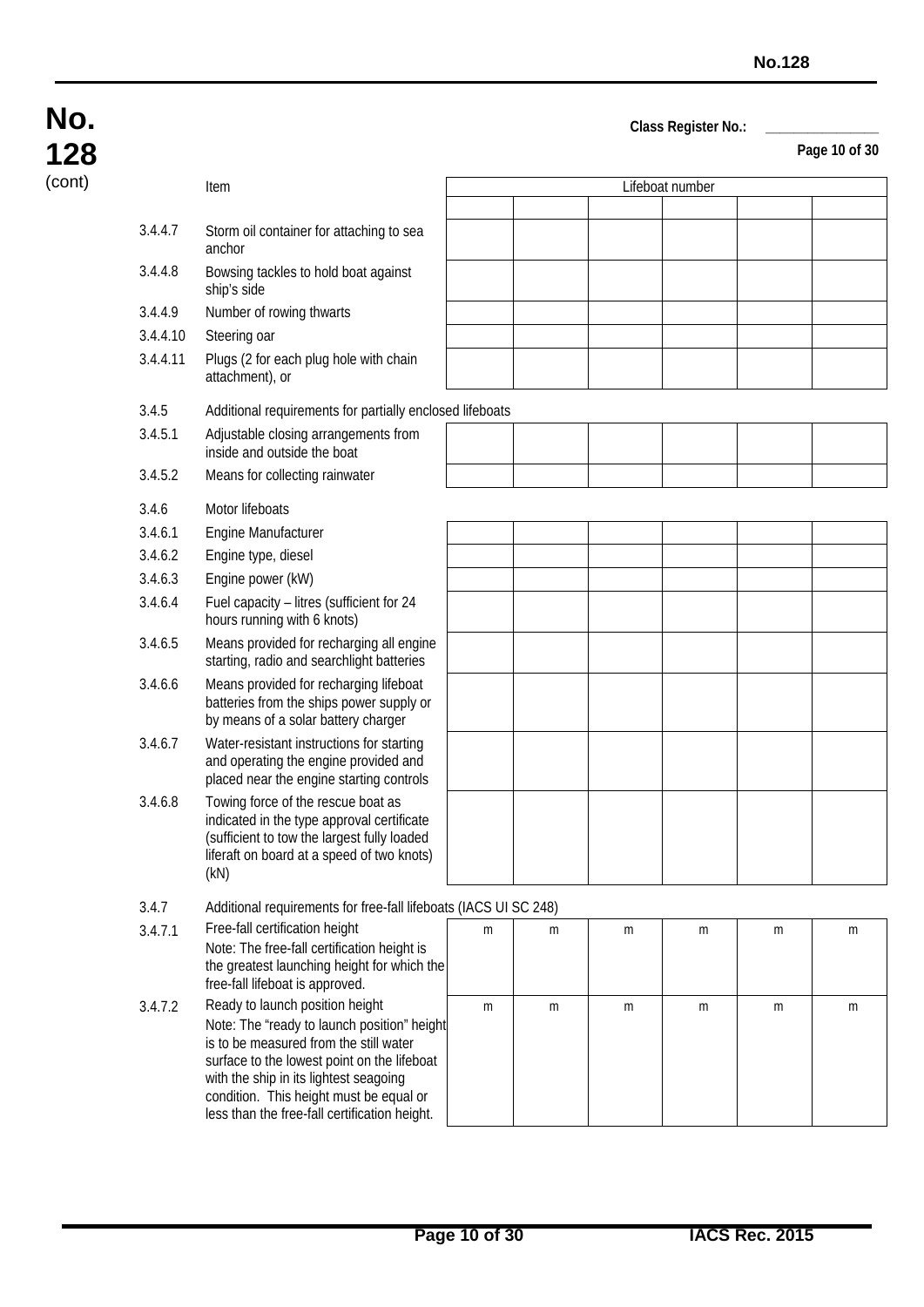Breadth: m m m Depth: m m m m

 $\Box$ 

 $\Box$ 

Deck: Frame area: **Page 11 of 30**

 $\Box$ П

П

## **No. 128** (cont) **3.5 Rescue Boats** 3.5.1 Rescue Boats (III/21, 26, 31) (excluding lifeboats approved as rescue boats (iii/21, 20, 31) (excluding lifeboats approved as<br>rescue boat No. 1 Rescue boat No. 2 3.5.1.1 Position: Ship side: | PS SB PS PS SB PS SB 3.5.1.2 Capacity (No. of persons) 3.5.1.3 Dimensions Length: m m 3.5.1.4 Manufacturer 3.5.1.5 Type/Trade name 3.5.1.6 Material 3.5.1.7 Serial No. 3.5.1.8 Approved by 3.5.1.9 Approval No. 3.5.1.10 Rigid rescue boat 3.5.1.11 Inflated rescue boat 3.5.1.12 Fast rescue boat 3.5.1.13 Engine manufacturer 3.5.1.14 Engine type 3.5.1.15 Engine power (kW) 3.5.1.16 Towing force of the rescue boat as indicated in the type approval<br>
costitionts (outfloight to tour the largest fully loaded lifered an board

|        | certificate (sufficient to tow the largest fully loaded liferaft on board<br>at a speed of two knots) (kN) |                   |                   |
|--------|------------------------------------------------------------------------------------------------------------|-------------------|-------------------|
| 3.5.2. | Release mechanism for rescue boat                                                                          |                   |                   |
|        | Release hook mechanism type                                                                                | Manufacturer      |                   |
|        | Approved by:                                                                                               | Approval No.      |                   |
|        | On-Load Release Hooks compliant with LSA Code, as amended                                                  | No II<br>Yes I    |                   |
| 3.5.3  | Rescue boat equipment (III and LSA Code)                                                                   |                   |                   |
|        | Each rescue boat is equipped as follows:                                                                   | Rescue boat No. 1 | Rescue boat No. 2 |

|         | Each rescue boat is equipped as follows:                                                   | Rescue boat No. 1 | R |
|---------|--------------------------------------------------------------------------------------------|-------------------|---|
| 3.5.3.1 | Oars or paddles (sufficient to make headway)                                               |                   |   |
| 3.5.3.2 | Thole pins, crutches or equivalent for each oar                                            |                   |   |
| 3.5.3.3 | Thole pins or crutches attached to the boat by lanyards or chains                          |                   |   |
| 3.5.3.4 | Buoyant bailer (1)                                                                         |                   |   |
| 3.5.3.5 | Binnacle containing an efficient luminous compass                                          |                   |   |
| 3.5.3.6 | Sea anchor with tripping line not less than 10 m in length (1)                             |                   |   |
| 3.5.3.7 | Painter of sufficient length and strength at fore end (1)                                  |                   |   |
| 3.5.3.8 | Buoyant line not less than 50 m in length and sufficient strength to<br>tow a liferaft (1) |                   |   |
|         |                                                                                            |                   |   |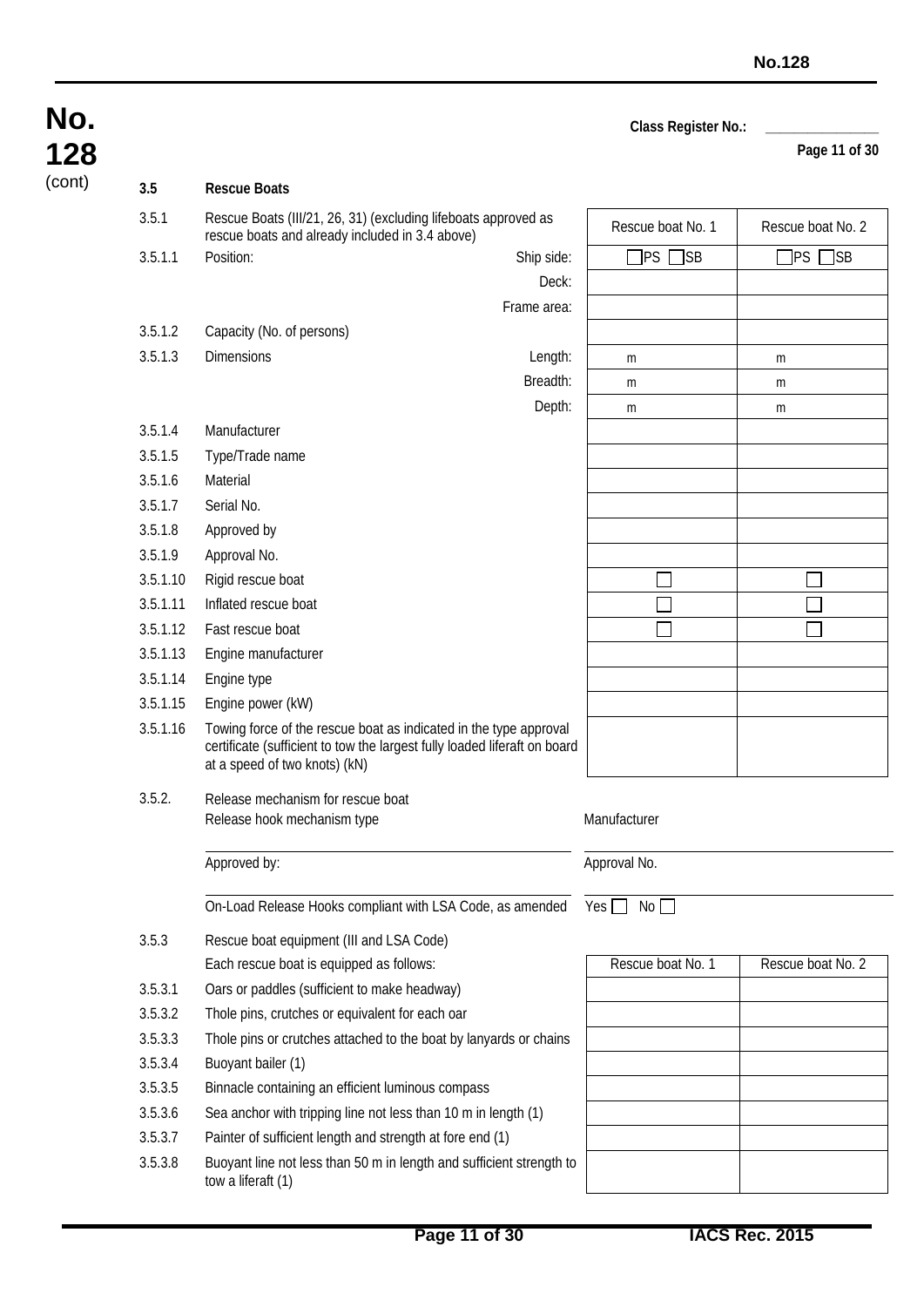**Page 12 of 30**

|                    |                                                                                                                                                                                                                                        |                        |                        |    |                                        |                   |    |           | Page 12 of 3      |
|--------------------|----------------------------------------------------------------------------------------------------------------------------------------------------------------------------------------------------------------------------------------|------------------------|------------------------|----|----------------------------------------|-------------------|----|-----------|-------------------|
|                    | Each rescue boat is equipped as follows:                                                                                                                                                                                               |                        |                        |    |                                        | Rescue boat No. 1 |    |           | Rescue boat No. 2 |
| 3.5.3.9            | Waterproof electric torch suitable for Morse signalling (1)                                                                                                                                                                            |                        |                        |    |                                        |                   |    |           |                   |
| 3.5.3.10           | Spare set of batteries and spare bulb in waterproof container (1)                                                                                                                                                                      |                        |                        |    |                                        |                   |    |           |                   |
| 3.5.3.11           | Whistle or equivalent (1)                                                                                                                                                                                                              |                        |                        |    |                                        |                   |    |           |                   |
| 3.5.3.12           | First-aid outfit in waterproof case (1)                                                                                                                                                                                                |                        |                        |    |                                        |                   |    |           |                   |
| 3.5.3.13           | Buoyant rescue quoits attached to buoyant line of not less than                                                                                                                                                                        |                        |                        |    |                                        |                   |    |           |                   |
|                    | 30 m in length (2)                                                                                                                                                                                                                     |                        |                        |    |                                        |                   |    |           |                   |
| 3.5.3.14           | Portable fire-extinguishing equipment of an approved type<br>(suitable for oil fires)                                                                                                                                                  |                        |                        |    |                                        |                   |    |           |                   |
| 3.5.3.15           | Effective means of bailing or fitted with automatic self-bailing<br>arrangements                                                                                                                                                       |                        |                        |    |                                        |                   |    |           |                   |
| 3.5.3.16           | Searchlight able to operate continuously for at least 3 hours                                                                                                                                                                          |                        |                        |    |                                        |                   |    |           |                   |
| 3.5.3.17           | Radar reflector                                                                                                                                                                                                                        |                        |                        |    |                                        |                   |    |           |                   |
| 3.5.3.18           | Thermal protective aids for 10% or 2 whichever is greater                                                                                                                                                                              |                        |                        |    |                                        |                   |    |           |                   |
| 3.5.4              | Additional requirements for inflated rescue boats                                                                                                                                                                                      |                        |                        |    |                                        | Rescue boat No. 1 |    |           | Rescue boat No. 2 |
| 3.5.4.1            | Buoyant safety knife (1)                                                                                                                                                                                                               |                        |                        |    |                                        |                   |    |           |                   |
| 3.5.4.2            | Sponges (2)                                                                                                                                                                                                                            |                        |                        |    |                                        |                   |    |           |                   |
| 3.5.4.3            | Efficient manually operated bellows or pump                                                                                                                                                                                            |                        |                        |    |                                        |                   |    |           |                   |
| 3.5.4.4            | Repair kit in suitable container for repairing punctures                                                                                                                                                                               |                        |                        |    |                                        |                   |    |           |                   |
| 3.5.4.5            |                                                                                                                                                                                                                                        |                        |                        |    |                                        |                   |    |           |                   |
|                    | Safety boat-hook                                                                                                                                                                                                                       |                        |                        |    |                                        |                   |    |           |                   |
| 3.5.5              | Additional requirements for rigid rescue boats                                                                                                                                                                                         |                        |                        |    | Rescue boat No. 2<br>Rescue boat No. 1 |                   |    |           |                   |
| 3.5.5.1            | Boat-hook (1)                                                                                                                                                                                                                          |                        |                        |    |                                        |                   |    |           |                   |
| 3.5.5.2            | Bucket (1)                                                                                                                                                                                                                             |                        |                        |    |                                        |                   |    |           |                   |
| 3.5.5.3            | Knife or hatchet (1)                                                                                                                                                                                                                   |                        |                        |    |                                        |                   |    |           |                   |
|                    |                                                                                                                                                                                                                                        |                        |                        |    |                                        |                   |    |           |                   |
| 3.6                | Liferafts (III/21, 31; LSA Code) excluding any liferaft stowed forward or aft for compliance with III/31.1.4 (Ro-Ro<br>Passenger Ships only: at least every fourth liferaft should be provided with a search and rescue locating devid |                        |                        |    |                                        |                   |    |           |                   |
| 3.6.1              | Stowage position of liferafts or liferaft-groups                                                                                                                                                                                       |                        |                        |    |                                        |                   |    |           |                   |
| 3.6.1.1            | Liferaft No(s).                                                                                                                                                                                                                        |                        |                        |    |                                        |                   |    |           |                   |
| 3.6.1.2            | Position                                                                                                                                                                                                                               | <b>PS</b><br><b>SB</b> | <b>PS</b><br><b>SB</b> | PS | <b>SB</b>                              | PS<br><b>SB</b>   | PS | <b>SB</b> | PS                |
| 3.6.1.3<br>3.6.1.4 | Stowed at deck<br>Frame Area                                                                                                                                                                                                           |                        |                        |    |                                        |                   |    |           |                   |
|                    | Maximum permitted stowage                                                                                                                                                                                                              |                        |                        |    |                                        |                   |    |           |                   |
| 3.6.1.5            | height above waterline (m)                                                                                                                                                                                                             |                        |                        |    |                                        |                   |    |           |                   |
| 3.6.1.6            | Actual stowage height above<br>waterline (m)                                                                                                                                                                                           |                        |                        |    |                                        |                   |    |           |                   |
| 3.6.2              |                                                                                                                                                                                                                                        |                        |                        |    |                                        |                   |    |           |                   |
| 3.6.2.1            | Manufacturer                                                                                                                                                                                                                           |                        |                        |    |                                        |                   |    |           |                   |
| 3.6.2.2<br>3.6.2.3 | Type<br>No. of Persons                                                                                                                                                                                                                 |                        |                        |    |                                        |                   |    |           |                   |
| 3.6.2.4            | Approved by                                                                                                                                                                                                                            |                        |                        |    |                                        |                   |    |           |                   |
| 3.6.2.5            | Approval No.                                                                                                                                                                                                                           |                        |                        |    |                                        |                   |    |           |                   |
| 3626               | A or R pack                                                                                                                                                                                                                            |                        |                        |    |                                        |                   |    |           |                   |

**No.**

**128**

| Rescue boat No. 1 | Rescue boat No. 2 |
|-------------------|-------------------|
|                   |                   |
|                   |                   |
|                   |                   |
|                   |                   |
|                   |                   |
|                   |                   |
| Rescue boat No. 1 | Rescue boat No. 2 |
|                   |                   |
|                   |                   |

| 3.6.1.1 | Liferaft No(s).                                         |                   |                        |             |                 |                  |                         |
|---------|---------------------------------------------------------|-------------------|------------------------|-------------|-----------------|------------------|-------------------------|
| 3.6.1.2 | <b>Position</b>                                         | <b>SB</b><br>IPS. | <b>PS</b><br><b>SB</b> | 1PS<br>]SB  | <b>SB</b><br>PS | <b>SB</b><br> PS | ]SB<br> PS              |
| 3.6.1.3 | Stowed at deck                                          |                   |                        |             |                 |                  |                         |
| 3.6.1.4 | Frame Area                                              |                   |                        |             |                 |                  |                         |
| 3.6.1.5 | Maximum permitted stowage<br>height above waterline (m) |                   |                        |             |                 |                  |                         |
| 3.6.1.6 | Actual stowage height above<br>waterline (m)            |                   |                        |             |                 |                  |                         |
| 3.6.2   |                                                         |                   |                        |             |                 |                  |                         |
| 3.6.2.1 | Manufacturer                                            |                   |                        |             |                 |                  |                         |
| 3.6.2.2 | Type                                                    |                   |                        |             |                 |                  |                         |
| 3.6.2.3 | No. of Persons                                          |                   |                        |             |                 |                  |                         |
| 3.6.2.4 | Approved by                                             |                   |                        |             |                 |                  |                         |
| 3.6.2.5 | Approval No.                                            |                   |                        |             |                 |                  |                         |
| 3.6.2.6 | A or B pack                                             |                   |                        |             |                 |                  |                         |
| 3.6.2.7 | Transferable from side to side                          | Nol<br>Yes        | Yes<br>No              | No[<br>Yesl | Yes<br>No.      | Yes<br>No        | Yes<br>No <sub>1</sub>  |
| 3.6.2.8 | Auto self-righting                                      | Nol<br>Yesl       | Yes<br>Nol             | Yes<br>No   | $ $ Yes<br>No.  | 7 Yes<br>No      | No <sub>1</sub><br>Yesl |
|         |                                                         |                   |                        |             |                 |                  |                         |
|         |                                                         |                   |                        |             |                 |                  |                         |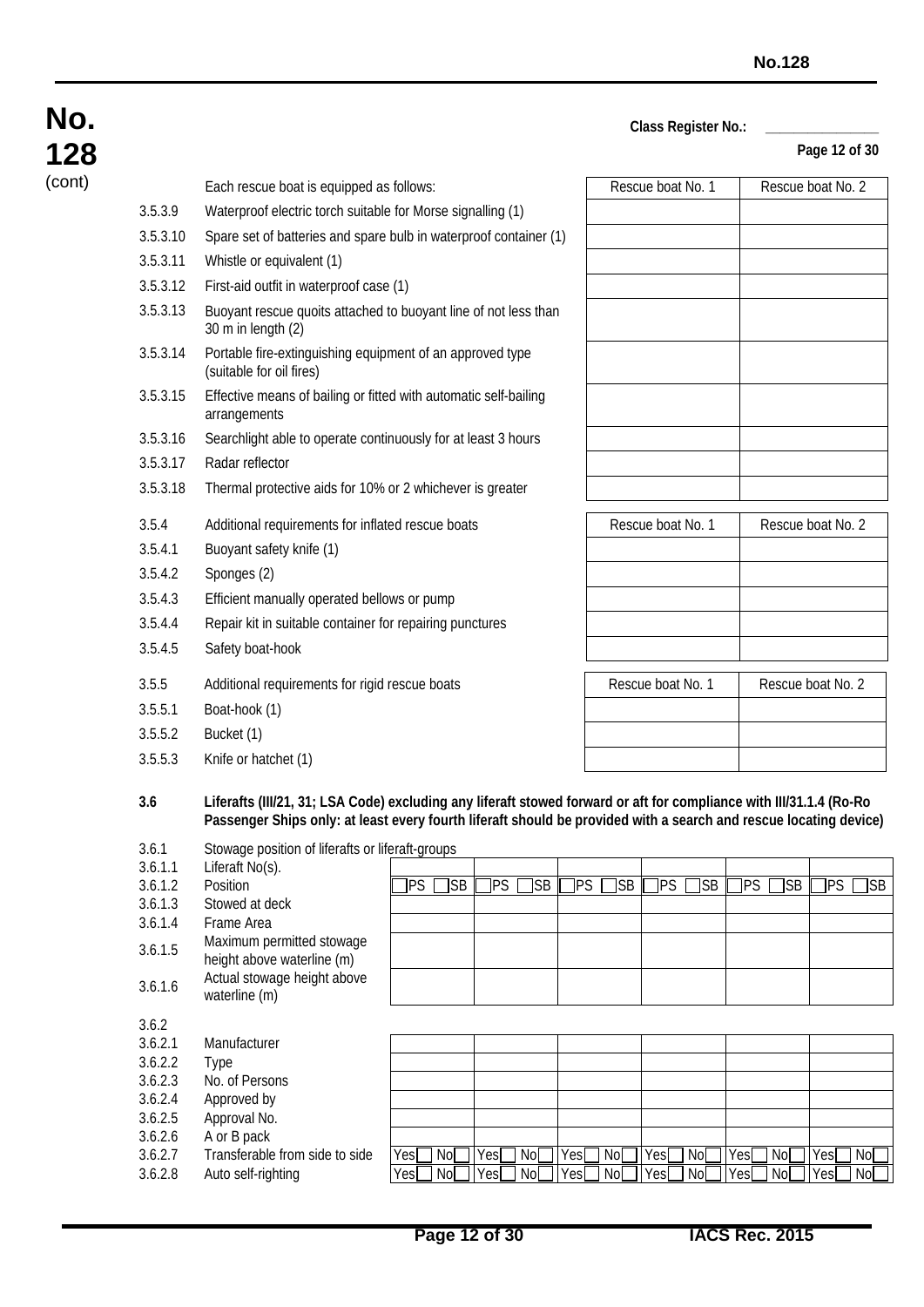| 128    |                                                                                    |                                                                                                                                                                                                         |                                            |                                       |                |                   |                            |                                     | uuss negistel nu           |                       |                                   | Page 13 of 30       |                            |
|--------|------------------------------------------------------------------------------------|---------------------------------------------------------------------------------------------------------------------------------------------------------------------------------------------------------|--------------------------------------------|---------------------------------------|----------------|-------------------|----------------------------|-------------------------------------|----------------------------|-----------------------|-----------------------------------|---------------------|----------------------------|
| (cont) | 3.6.2.9<br>3.6.2.10<br>3.6.2.11                                                    | Canopied reversible<br>Davit launched<br>Search and Rescue Locating<br>Device                                                                                                                           | <b>Yes</b><br>No<br>Yes<br>No<br>Yes<br>No | <b>Yes</b><br>Yes<br>Yes <sup>-</sup> | No<br>No<br>No | Yes<br>Yes<br>Yes | No<br>$\overline{N}$<br>No | Yes<br>Yes<br>Yes $\mathsf{\Gamma}$ | No<br>N <sub>o</sub><br>No | Yes<br>Yes<br>Yes[    | <b>No</b><br>N <sub>o</sub><br>No | Yes[<br>Yes<br>Yes[ | No<br>N <sub>o</sub><br>No |
|        | 3.6.2.12                                                                           | Served by MES                                                                                                                                                                                           | <b>Yes</b><br>No                           | Yes                                   | No             | Yes <sup>[</sup>  | No                         | Yes                                 | No[                        | Yes[                  | No                                | Yes[                | No <sub>1</sub>            |
|        | 3.6.3<br>3.6.3.1<br>3.6.3.2<br>3.6.3.3                                             | Float free arrangement<br>Hydrostatic Relase Unit<br>Manufacturer<br><b>Type</b>                                                                                                                        | Yes[<br>] No                               | Yes                                   | No[            | Yes               | No <sub>2</sub>            | $\overline{Y}$ es[                  | No[                        | Yes[                  | No[                               | Yes[                | No <sub>2</sub>            |
|        | 3.6.4<br>3.6.4.1<br>3.6.4.2<br>3.6.4.3<br>3.6.4.4<br>3.6.4.5<br>3.6.4.6<br>3.6.4.7 | Additional liferaft(s) stowed forward or aft (III/31.1.4) (hydrostatic release not required)<br>Liferaft No(s).<br>Manufacturer<br>Type<br>No. of Persons<br>Approved by<br>Approval No.<br>A or B pack |                                            |                                       |                |                   |                            |                                     |                            |                       |                                   |                     |                            |
|        | 3.7                                                                                | Marine Evacuation System "MES" (III/21, III/26 and LSA Code)                                                                                                                                            |                                            |                                       |                |                   |                            |                                     |                            |                       |                                   |                     |                            |
|        | 3.7.1<br>3.7.2<br>3.7.3<br>3.7.4                                                   | MES No.<br>Position<br>Frame area<br>Maximum permitted stowage                                                                                                                                          | JSB<br>PS.                                 | PS                                    | <b>SB</b>      | PS                | $\overline{\text{S}}$ B    | $\overline{\text{PS}}$              | ]SB                        | 1PS                   | <b>SB</b>                         | <b>TPS</b>          | ]SB                        |
|        | 3.7.5<br>3.7.6<br>3.7.7<br>3.7.8<br>3.7.9<br>3.7.10                                | height above waterline (m)<br>Manufacturer<br>Type<br>No. of Persons<br>Approved by<br>Approval No.<br><b>MES</b>                                                                                       | Slide<br>Chute                             | Slide<br><b>Chute</b>                 |                | Slide<br>Chute    |                            | Slide<br>Chute                      |                            | Slide<br><b>Chute</b> |                                   | Slide<br>Chute      |                            |
|        | 3.8                                                                                | <b>Additional information</b><br>Item number<br>Comment                                                                                                                                                 |                                            |                                       |                |                   |                            |                                     |                            |                       |                                   |                     |                            |
|        | 3.9<br>3.9.1                                                                       | Means of rescue "MOR" (III/26.4, MSC/Circ. 810)<br>Means of rescue acc. to III/26.4.3                                                                                                                   |                                            |                                       |                |                   |                            |                                     |                            |                       |                                   | Yes□No□             |                            |
|        | 3.9.2                                                                              | Device providing a suitable floating platform                                                                                                                                                           |                                            |                                       |                |                   |                            |                                     |                            |                       |                                   |                     |                            |
|        | 3.9.2.1                                                                            | Inflatable device                                                                                                                                                                                       |                                            |                                       |                |                   |                            |                                     |                            |                       |                                   |                     |                            |
|        | 3.9.2.2                                                                            | Rigid device                                                                                                                                                                                            |                                            |                                       |                |                   |                            |                                     |                            |                       |                                   |                     |                            |
|        |                                                                                    | Description:<br>Hoisting arrangement:                                                                                                                                                                   |                                            |                                       |                |                   |                            |                                     |                            |                       |                                   |                     |                            |
|        | 3.10                                                                               | Lifeboat launching appliance (III/16, 21 and 31; LSA Code)                                                                                                                                              |                                            |                                       |                |                   |                            |                                     |                            |                       |                                   |                     |                            |
|        | 3.10.1<br>3.10.1.1<br>3.10.1.2<br>3.10.1.3                                         | Lifeboat-Davits<br>Lifeboat No.<br>Position<br>Manufacturer                                                                                                                                             | <b>PS</b>                                  | ]PS<br><b>I</b> SB                    | ]SB            | ]PS               | ]SB                        | <b>PS</b>                           | ]SB                        | ]PS                   | SB I                              | ]PS                 | ]SB                        |

**No.**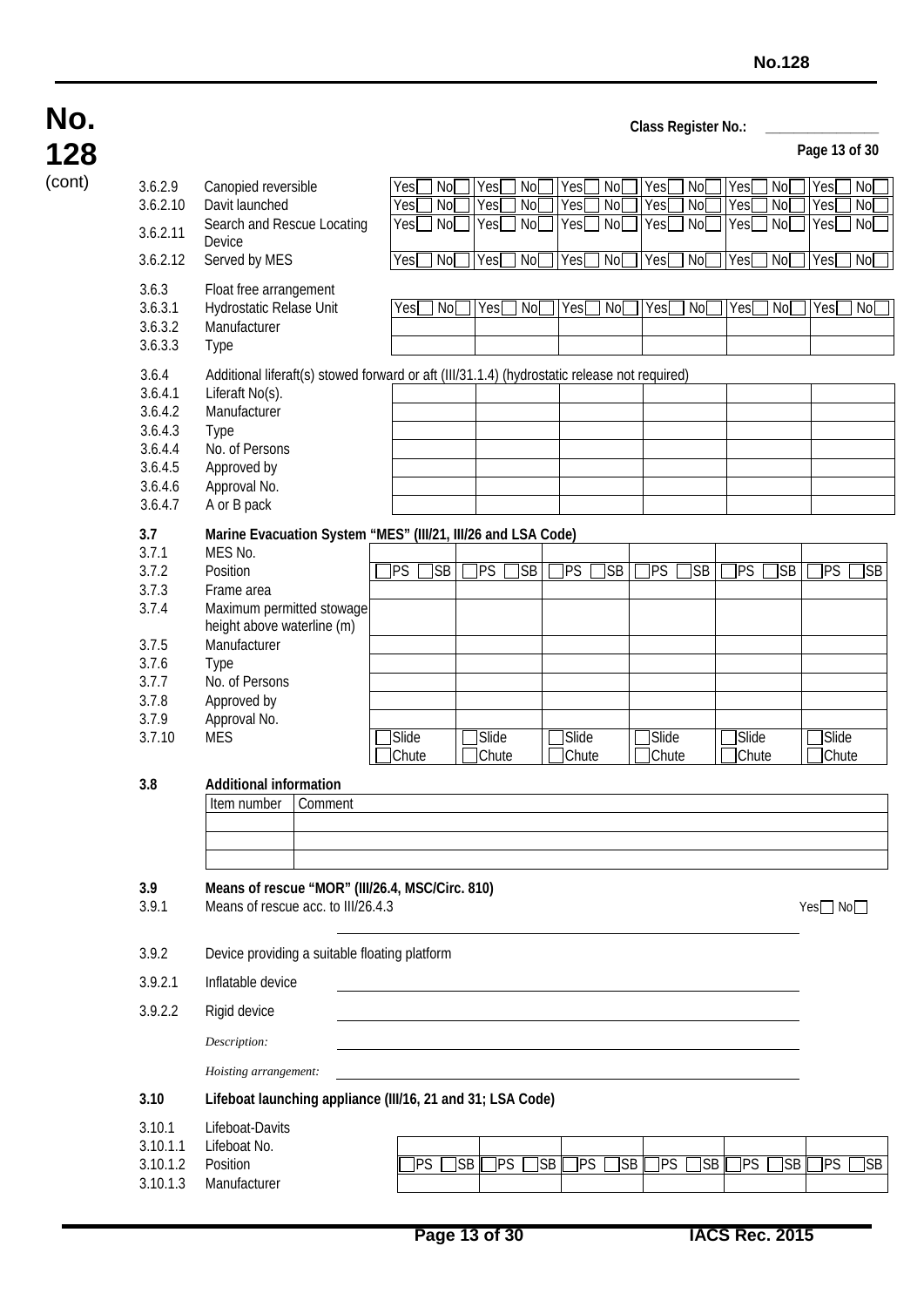**Page 14 of 30**

#### 3.10.1.4 Type 3.10.1.5 Approved by 3.10.1.6 Approval No. 3.10.1.7 Max. SWL (Kg) 3.10.2 Winches 3.10.2.1 Manufacturer 3.10.2.2 Type 3.10.2.3 Serial No. 3.10.2.4 Approval No. 3.10.2.5 Remote controlled Yes No Yes No Yes No Yes No Yes No Yes No Yes No Yes No 3.10.3 Falls 3.10.3.1 Length (m) 3.10.3.2 Diameter (mm) 3.10.3.3 Breaking Load (kg) Construction (number of designating number of wires and strands)  $3.10.3.5$  Core type Fibre Steel **T**Fibre Steel Fibre Steel **TFibre** Steel **TFibre Steel TFibre** Steel 3.10.3.6 Corrosion resistant Yes No Yes No Yes No Yes No Yes No Yes No Yes No Yes No Yes No Yes No Yes No Yes<br>
Yes No Yes No Yes No Yes No Yes No Yes No Yes No Yes No Yes No Yes No Yes No Yes No 3.10.3.7 Rotation resistant Yes No Yes No Yes No Yes No Yes No No Yes No No Yes No No No No No No No 3.10.4 Launching and recovery arrangement FRB (MSC.1/Circ.809) MOR<br>(MSC.1/Circ.810) Hanging Off Pendants LB Free Fall Lifeboat 3.10.4.1 Length (m) 3.10.4.2 Diameter (mm) 3.10.4.3 Breaking Load (kg) 3.10.4.4 Corrosion resistant | Yes No | Yes No | Yes No | Yes No | Yes No | Yes No | Yes No | 3.10.4.5 Rotation resistant Yes No Yes No Yes No Yes No 3.10.5 Means of launching lifeboats

3.10.6 Maximum number of persons on board the fully equipped lifeboat which the launching appliance is capable to recover

**No.**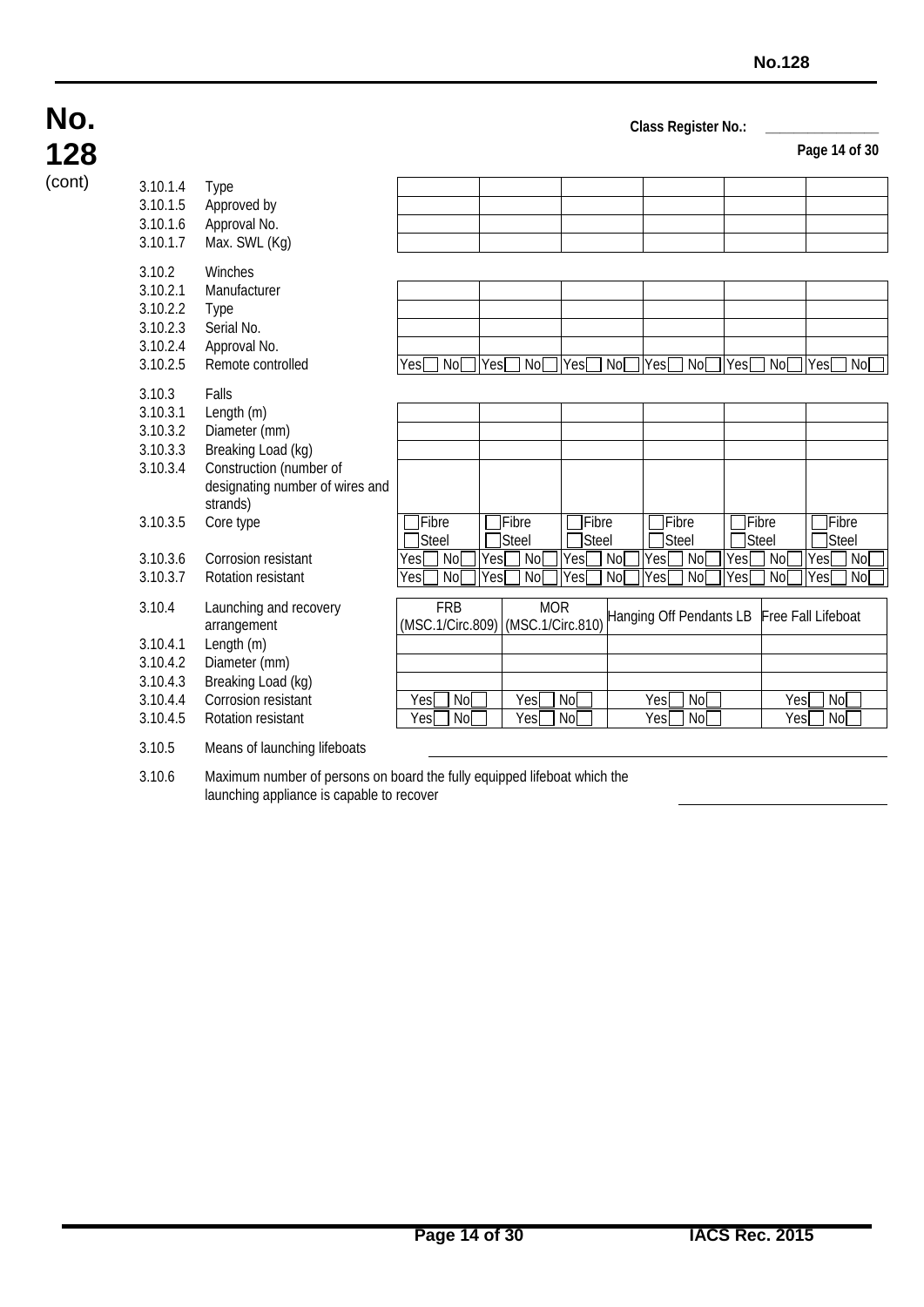**128**

**No.**

| 128    |                    |                                                                                                                                                                           |                          |                   |                        |                                |                               | Page 15 of 30    |
|--------|--------------------|---------------------------------------------------------------------------------------------------------------------------------------------------------------------------|--------------------------|-------------------|------------------------|--------------------------------|-------------------------------|------------------|
| (cont) | 3.10.7<br>3.10.7.1 | Liferaft launching arrangements (III/16; LSA Code)<br>Liferaft-Davit(s) / Crane(s)                                                                                        |                          |                   |                        |                                |                               |                  |
|        |                    | Liferaft No.<br>Position<br>Manufacturer<br>Type<br>Approved by<br>Approval No.<br>Max SWL (Kg)                                                                           | <b>PS</b><br><b>I</b> SB | SB <br><b>TPS</b> | PS<br><b>I</b> SB      | $\overline{\text{S}}$ B<br>PS] | PS<br>]SB                     | ]PS<br>]SB       |
|        | 3.10.7.2           | Winch No.<br>Manufacturer<br>Type<br>Approved by<br>Approval No.                                                                                                          |                          |                   |                        |                                |                               |                  |
|        | 3.10.7.3           | Falls<br>Length (m)<br>Diameter (mm)<br>Breaking load<br>Construction (number of<br>designating number of wires and<br>strands)<br>Core type<br>Corrosion resistant       | Fibre<br>Steel           | Fibre<br>Steel    | Fibre<br>Steel         | Fibre<br>Steel                 | Fibre<br>Steel                | Fibre<br>Steel   |
|        | 3.10.8<br>3.10.8.1 | Rotation resistant<br>Launching and recovery arrangement for rescue boat (III/17; LSA Code)<br><b>Rescue Davit</b><br>Rescue Boat No.<br>Position<br>Manufacturer<br>Type | <b>PS</b><br><b>SB</b>   | <b>TPS</b><br> SB | <b>TPS</b><br>]SB      | ]PS<br>]SB                     | PS<br>]SB                     | <b>PS</b><br>]SB |
|        |                    | Approved by<br>Approval No.<br>Max SWL (Kg)                                                                                                                               |                          |                   |                        |                                |                               |                  |
|        | 3.10.8.2           | Winch<br>Manufacturer<br>Type<br>Approved by<br>Approval No.                                                                                                              |                          |                   |                        |                                |                               |                  |
|        | 3.10.8.3           | Falls<br>Length (m)<br>Diameter (mm)<br>Breaking load<br>Construction (number of<br>designating number of wires and<br>strands)<br>Core type<br>Corrosion resistant       | <b>TFibre</b><br>Steel   | Fibre<br>Steel    | <b>TFibre</b><br>Steel | Fibre<br><b>Steel</b>          | <b>TFibre</b><br><b>Steel</b> | Fibre<br>Steel   |
|        |                    | Rotation resistant                                                                                                                                                        |                          |                   |                        |                                |                               |                  |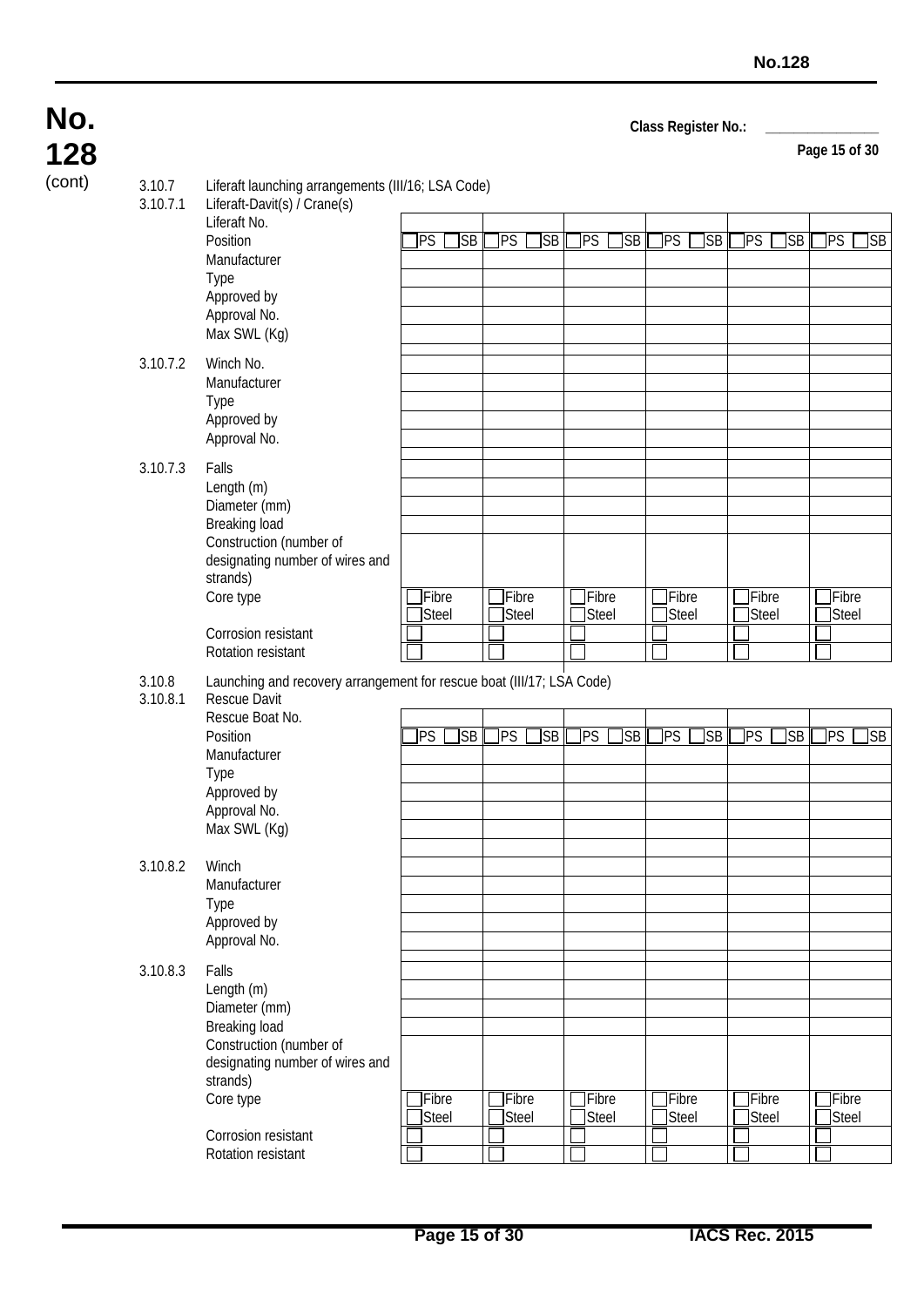**Page 16 of 30**

(cont) **3.11 Other life-saving appliances (III/7, 22, 26 and 32; LSA Code)**

| Life jackets for adults with whistle                                                                                                                           | Number                                                                                                                                       | Manufacturer | Location |
|----------------------------------------------------------------------------------------------------------------------------------------------------------------|----------------------------------------------------------------------------------------------------------------------------------------------|--------------|----------|
|                                                                                                                                                                |                                                                                                                                              |              |          |
| and light                                                                                                                                                      |                                                                                                                                              |              |          |
| for use at remotely located survival<br>crafts stations                                                                                                        |                                                                                                                                              |              |          |
| Life jackets for children (equal to at<br>least 10 % of the number of<br>passengers)                                                                           |                                                                                                                                              |              |          |
| Additional lifejackets for infants                                                                                                                             |                                                                                                                                              |              |          |
| Additional lifejackets (for 5 % of the<br>total number of persons on board                                                                                     |                                                                                                                                              |              |          |
| 3.11.1.3.1 Additional lifejackets for passengers<br>in staterooms remotely from direct<br>routes between public spaces and<br>muster stations (passenger ships |                                                                                                                                              |              |          |
| 3.11.1.3.2 Number of adult lifejackets designed<br>with suitable accessories to fit<br>persons weighing up to 140kg and                                        |                                                                                                                                              |              |          |
| Immersion suits                                                                                                                                                |                                                                                                                                              |              |          |
| Immersion suits (one for every person<br>on cargo ship)                                                                                                        |                                                                                                                                              |              |          |
| Immersion suits for persons on watch<br>and for use at remotely located work<br>stations on cargo ship                                                         |                                                                                                                                              |              |          |
| Number of immersion suits complying<br>with the requirements for lifejackets                                                                                   |                                                                                                                                              |              |          |
| Anti-exposure suits for every person<br>assigned to the crew the rescue boat<br>or assigned to the MES party                                                   |                                                                                                                                              |              |          |
|                                                                                                                                                                | Life jackets for persons on watch and<br>passenger ships only)<br>constructed on or after 1998-07-01)<br>with a chest girth of up to 1.750mm |              |          |

1 Additional immersion suit shall be added to the total number of immersion suits.

| 3.11.3   | Lifebuoys                                                                                | Number | Manufacturer | Type | Location |
|----------|------------------------------------------------------------------------------------------|--------|--------------|------|----------|
| 3.11.3.1 | With light and smoke signal,<br>capable of quick release from<br>the bridge (at least 2) |        |              |      |          |
| 3.11.3.2 | With self-igniting light only (not<br>less than half the total number)                   |        |              |      |          |
| 3.11.3.3 | With buoyant lifelines<br>(1 on each side)                                               |        |              |      |          |
| 3.11.3.4 | Without attachments                                                                      |        |              |      |          |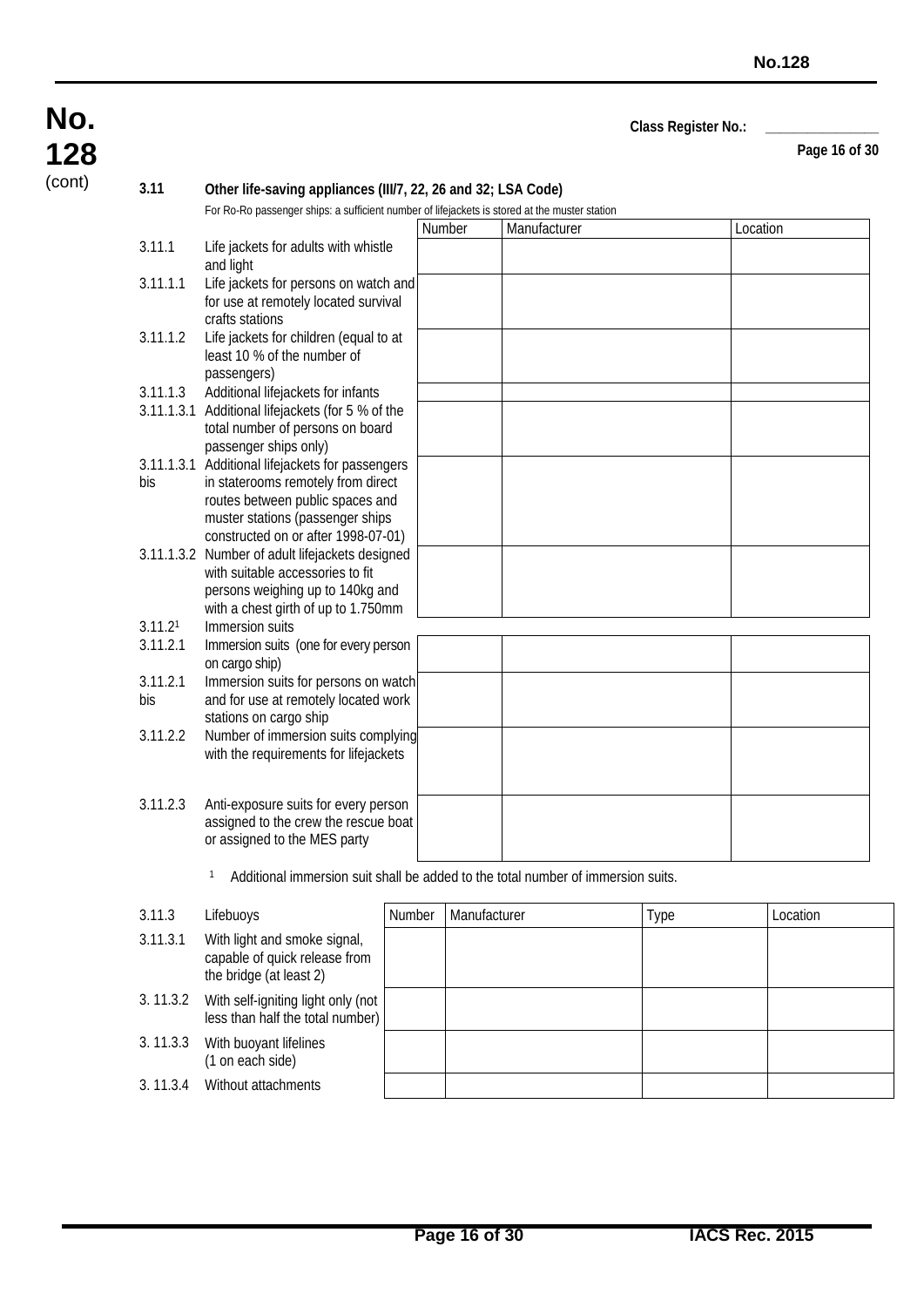**Page 17 of 30**

#### **3.12 Additional information**

| ۰.<br>I |  |
|---------|--|
|         |  |
|         |  |

**No.**

**128** (cont)

| Item number   Comment |  |
|-----------------------|--|
|                       |  |

#### **4 Fire Fighting Equipment (Ch. II-2)**

#### **4.1 Fire-fighter's outfit (FSS Code Ch. 3. Reg 2.1, II-2/10.10)**

4.1.1 Personal equipment (please indicate number of provided equipment)

| No.              | .<br><b>ID</b> Location | Protective Boots<br>suit(s) | Gloves Rigid<br>helmet | .<br>Lifeline Axe | Safety<br>lamp | Safety<br>belt<br>harness | Radios | Others |
|------------------|-------------------------|-----------------------------|------------------------|-------------------|----------------|---------------------------|--------|--------|
| $\mathbf{1}$     |                         |                             |                        |                   |                |                           |        |        |
| $\overline{2}$   |                         |                             |                        |                   |                |                           |        |        |
| $\overline{3}$   |                         |                             |                        |                   |                |                           |        |        |
| $\overline{4}$   |                         |                             |                        |                   |                |                           |        |        |
| 5                |                         |                             |                        |                   |                |                           |        |        |
| $\boldsymbol{6}$ |                         |                             |                        |                   |                |                           |        |        |
| $\overline{7}$   |                         |                             |                        |                   |                |                           |        |        |
| 8                |                         |                             |                        |                   |                |                           |        |        |

| Personal equipment  | Manufacturer                                                     | Type |
|---------------------|------------------------------------------------------------------|------|
| Protective suits    |                                                                  |      |
| <b>Boots</b>        |                                                                  |      |
| Gloves              |                                                                  |      |
| Rigid helmet        |                                                                  |      |
| Lifeline            |                                                                  |      |
| Axe                 |                                                                  |      |
| Safety lamp         |                                                                  |      |
| Safety belt harness |                                                                  |      |
| Radios              |                                                                  |      |
| <b>Others</b>       |                                                                  |      |
|                     | Number of Spare set of cylinders for use provided                |      |
| 4.1.1.12            | Number of Spare set of cylinders for training and drill provided |      |

#### 4.1.2 Self-contained breathing apparatus

| <b>ID No. Location</b> | Type / Manufacturer | Capacity (litres) (at least 1.200 I) Spare capacity (at least 2.400 I) |
|------------------------|---------------------|------------------------------------------------------------------------|
|                        |                     |                                                                        |
|                        |                     |                                                                        |
|                        |                     |                                                                        |
|                        |                     |                                                                        |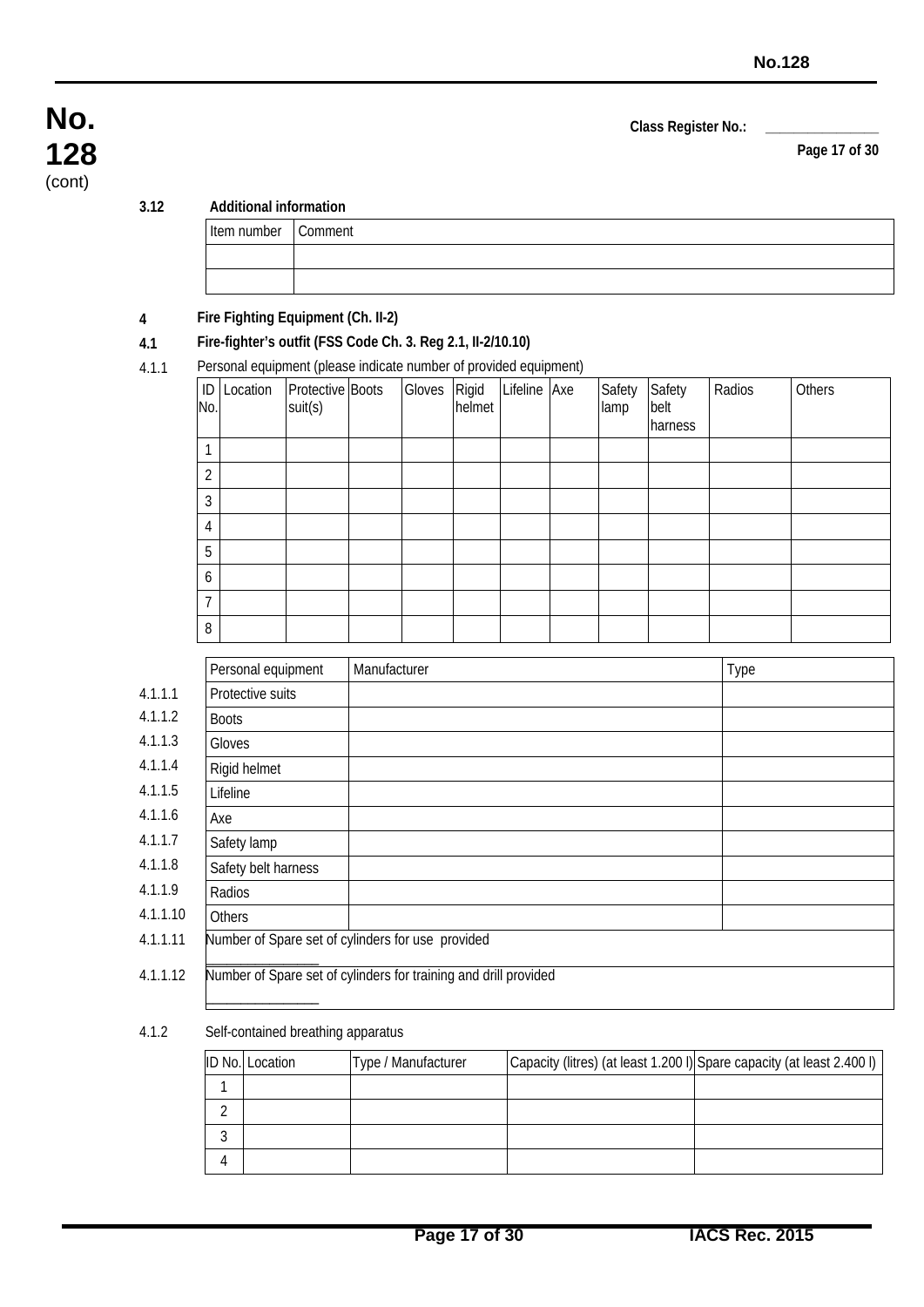**Page 18 of 30**

| (cont) |         |                        |                                                                                 |                                      |        |                                                                        |          |                         |
|--------|---------|------------------------|---------------------------------------------------------------------------------|--------------------------------------|--------|------------------------------------------------------------------------|----------|-------------------------|
|        |         |                        | ID No. Location                                                                 | Type / Manufacturer                  |        | Capacity (litres) (at least 1.200 I) Spare capacity (at least 2.400 I) |          |                         |
|        |         | 5                      |                                                                                 |                                      |        |                                                                        |          |                         |
|        |         | 6                      |                                                                                 |                                      |        |                                                                        |          |                         |
|        |         | $\overline{7}$         |                                                                                 |                                      |        |                                                                        |          |                         |
|        |         | 8                      |                                                                                 |                                      |        |                                                                        |          |                         |
|        |         | 9                      |                                                                                 |                                      |        |                                                                        |          |                         |
|        |         | 10                     |                                                                                 |                                      |        |                                                                        |          |                         |
|        | 4.1.2.1 |                        | Air compressor for filling of air bottles                                       |                                      |        | $\Box$ No<br>$\Box$ Yes                                                |          |                         |
|        | 4.1.3   |                        | Smoke helmet or smoke mask with air pump and hose, if provided                  |                                      |        |                                                                        |          |                         |
|        |         |                        | Location                                                                        | Manufacturer                         |        |                                                                        | Type     |                         |
|        | 4.1.3.1 |                        |                                                                                 |                                      |        |                                                                        |          |                         |
|        | 4.1.3.2 |                        |                                                                                 |                                      |        |                                                                        |          |                         |
|        | 4.1.3.3 |                        |                                                                                 |                                      |        |                                                                        |          |                         |
|        | 4.1.3.4 |                        |                                                                                 |                                      |        |                                                                        |          |                         |
|        | 4.2     |                        | Fire Extinguishers (II-2/10.3, 10.5, 18.5, 19.3.7, 20.6.2; FSS Code, Chapter 4) |                                      |        |                                                                        |          |                         |
|        |         |                        | Item                                                                            | Location                             | Number | Extinguishing                                                          | Capacity | No. of spare            |
|        |         |                        |                                                                                 |                                      |        | medium (i.e. CO <sub>2</sub> ,<br>Foam, etc)                           |          | charges                 |
|        | 4.2.1   | Portable extinguishers |                                                                                 | Accommodation                        |        |                                                                        |          |                         |
|        |         |                        |                                                                                 | spaces                               |        |                                                                        |          |                         |
|        |         |                        |                                                                                 |                                      |        |                                                                        |          |                         |
|        |         |                        |                                                                                 | Service spaces                       |        |                                                                        |          |                         |
|        |         |                        |                                                                                 |                                      |        |                                                                        |          |                         |
|        |         |                        |                                                                                 |                                      |        |                                                                        |          |                         |
|        |         |                        |                                                                                 | Machinery spaces                     |        |                                                                        |          |                         |
|        |         |                        |                                                                                 |                                      |        |                                                                        |          |                         |
|        |         |                        |                                                                                 | Cargo spaces and<br>cargo pump rooms |        |                                                                        |          |                         |
|        |         |                        |                                                                                 | Helicopter landing                   |        |                                                                        |          |                         |
|        |         |                        |                                                                                 | area                                 |        |                                                                        |          |                         |
|        |         |                        |                                                                                 | Dangerous goods                      |        |                                                                        |          |                         |
|        |         |                        |                                                                                 | Ro-Ro spaces                         |        |                                                                        |          |                         |
|        |         |                        |                                                                                 |                                      |        |                                                                        |          |                         |
|        |         |                        | Item                                                                            | Location                             | Number | <b>Type</b>                                                            | Capacity | No. of spare<br>charges |
|        | 4.2.2   |                        | Portable foam applicator<br>units                                               | Machinery spaces                     |        |                                                                        |          |                         |
|        | 4.2.3   |                        | Non-Portable (wheeled)                                                          | Machinery spaces                     |        |                                                                        |          |                         |
|        |         |                        | extinguishers                                                                   |                                      |        |                                                                        |          |                         |
|        | 4.2.4   |                        | Water fog applicator                                                            | Machinery spaces                     |        |                                                                        |          |                         |
|        |         |                        |                                                                                 |                                      |        |                                                                        |          |                         |

**No.**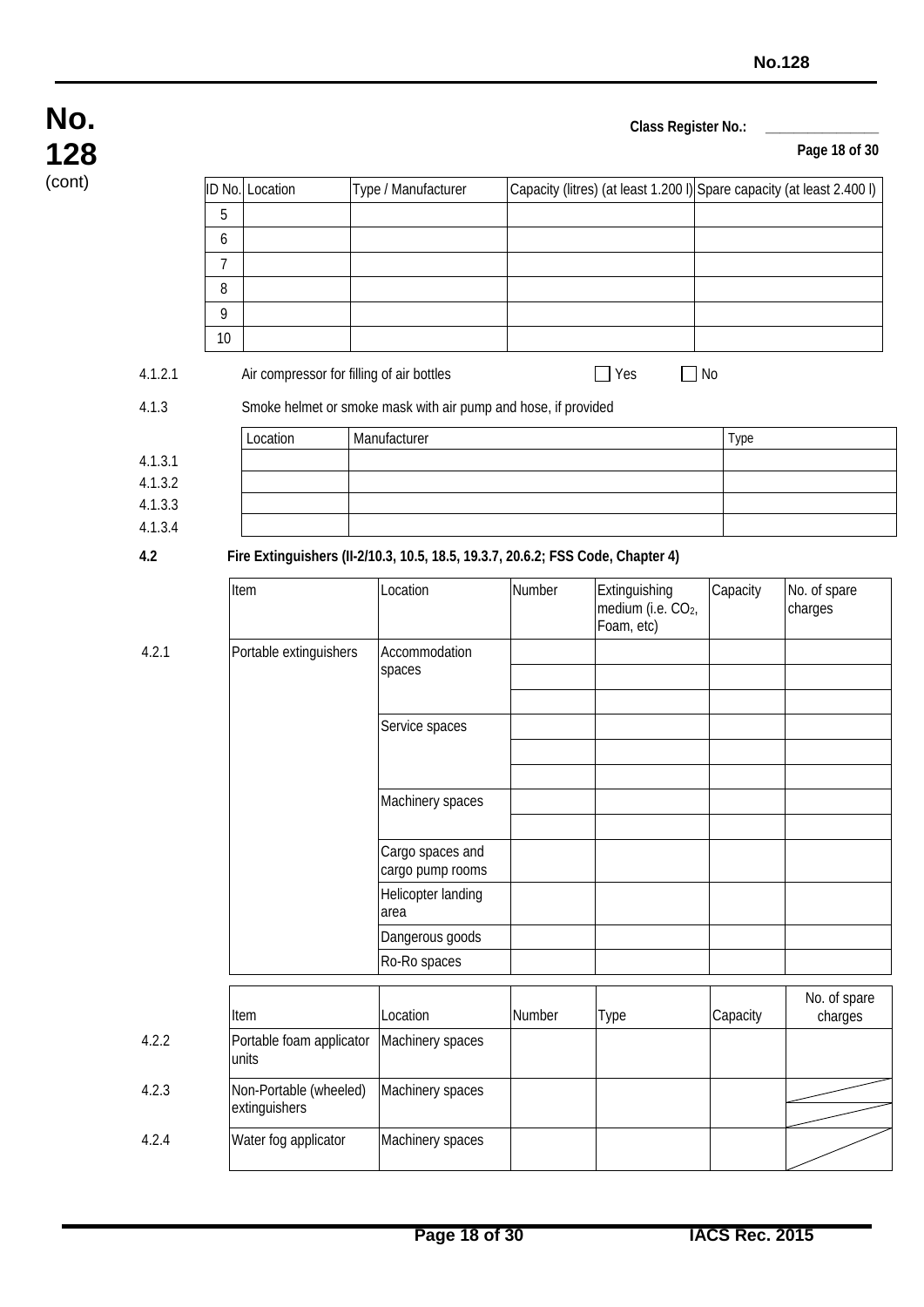**Page 19 of 30**

# **No. 128**

#### (cont) **4.3 Fire pumps, fire main, hydrants, hoses, etc. (II-2/10.2)**

4.3.1 Fire pumps and fire main

|          |                                                                                        |                            |        |                     |  |                    |                   | Remote controlled from              |                                 |  |
|----------|----------------------------------------------------------------------------------------|----------------------------|--------|---------------------|--|--------------------|-------------------|-------------------------------------|---------------------------------|--|
|          | Fire Pump                                                                              | Capacity m <sup>3</sup> /h |        | Prime mover         |  | Location           |                   | <b>Bridge</b>                       | Central fire<br>control station |  |
| 4.3.1.1  | Main fire pump                                                                         |                            |        |                     |  |                    |                   |                                     |                                 |  |
| 4.3.1.2  | Main fire pump                                                                         |                            |        |                     |  |                    |                   |                                     |                                 |  |
| 4.3.1.3  | Main fire pump                                                                         |                            |        |                     |  |                    |                   |                                     |                                 |  |
| 4.3.1.4  | Emergency fire pump*                                                                   |                            |        |                     |  |                    |                   |                                     |                                 |  |
| 4.3.1.5  | *Source of power/Location                                                              |                            |        |                     |  |                    |                   |                                     |                                 |  |
| 4.3.1.6  | Fire main diameter (nominal bore (NB))                                                 |                            |        |                     |  | mm                 |                   |                                     |                                 |  |
| 4.3.1.7  | Location of machinery space fire main riser isolating valve(s)                         |                            |        |                     |  |                    |                   |                                     |                                 |  |
| 4.3.1.8  | Specify means for maintaining a permanent pressure in the<br>fire main (pump and tank) |                            |        |                     |  |                    |                   |                                     |                                 |  |
| 4.3.1.9  | Main pressure in fire main with two pumps and two jets of                              |                            |        |                     |  |                    |                   |                                     |                                 |  |
| 4.3.1.10 | water<br>Relief valves                                                                 |                            |        |                     |  | $Yes \Box No \Box$ | N/mm <sup>2</sup> |                                     |                                 |  |
| 4.3.2    | Hydrants                                                                               |                            |        |                     |  |                    |                   |                                     |                                 |  |
|          | Location                                                                               |                            | Number | Diameter (NB) mm    |  |                    |                   | Type of coupling                    |                                 |  |
| 4.3.2.1  | Machinery spaces                                                                       |                            |        |                     |  |                    |                   |                                     |                                 |  |
| 4.3.2.2  | Others                                                                                 |                            |        |                     |  |                    |                   |                                     |                                 |  |
| 4.3.2.3  | Weather deck                                                                           |                            |        |                     |  |                    |                   |                                     |                                 |  |
| 4.3.2.4  | Accommodation and service spaces                                                       |                            |        |                     |  |                    |                   |                                     |                                 |  |
| 4.3.2.5  | Ro-Ro cargo spaces                                                                     |                            |        |                     |  |                    |                   |                                     |                                 |  |
| 4.3.3    | Hoses and nozzles                                                                      |                            |        |                     |  |                    |                   |                                     |                                 |  |
|          | Location                                                                               |                            | Number | Hose diameter<br>mm |  | Hose<br>Length (m) |                   | Spray / jet nozzle<br>with shut-off | Nozzle Approved<br>by / No.     |  |
| 4.3.3.1  | Machinery spaces                                                                       |                            |        |                     |  |                    | Yes               | No                                  |                                 |  |
| 4.3.3.2  | Weather deck                                                                           |                            |        |                     |  |                    | Yes               | No <sub>1</sub>                     |                                 |  |
| 4.3.3.3  | Accommodation and service spaces                                                       |                            |        |                     |  |                    |                   | $Yes \Box No \Box$                  |                                 |  |
| 4.3.3.4  | Ro-Ro cargo spaces                                                                     |                            |        |                     |  |                    |                   | Yes□No□                             |                                 |  |
| 4.3.3.5  |                                                                                        |                            |        |                     |  |                    |                   | $Yes \Box No \Box$                  |                                 |  |

#### **4.4 International shore connection (II-2/ 10.2.1.7; FSS Code, Chapter 2)**

| 4.4. | $\sim$ 0.00 $\mu$ $\sim$ $\sim$ |  |
|------|---------------------------------|--|
|      |                                 |  |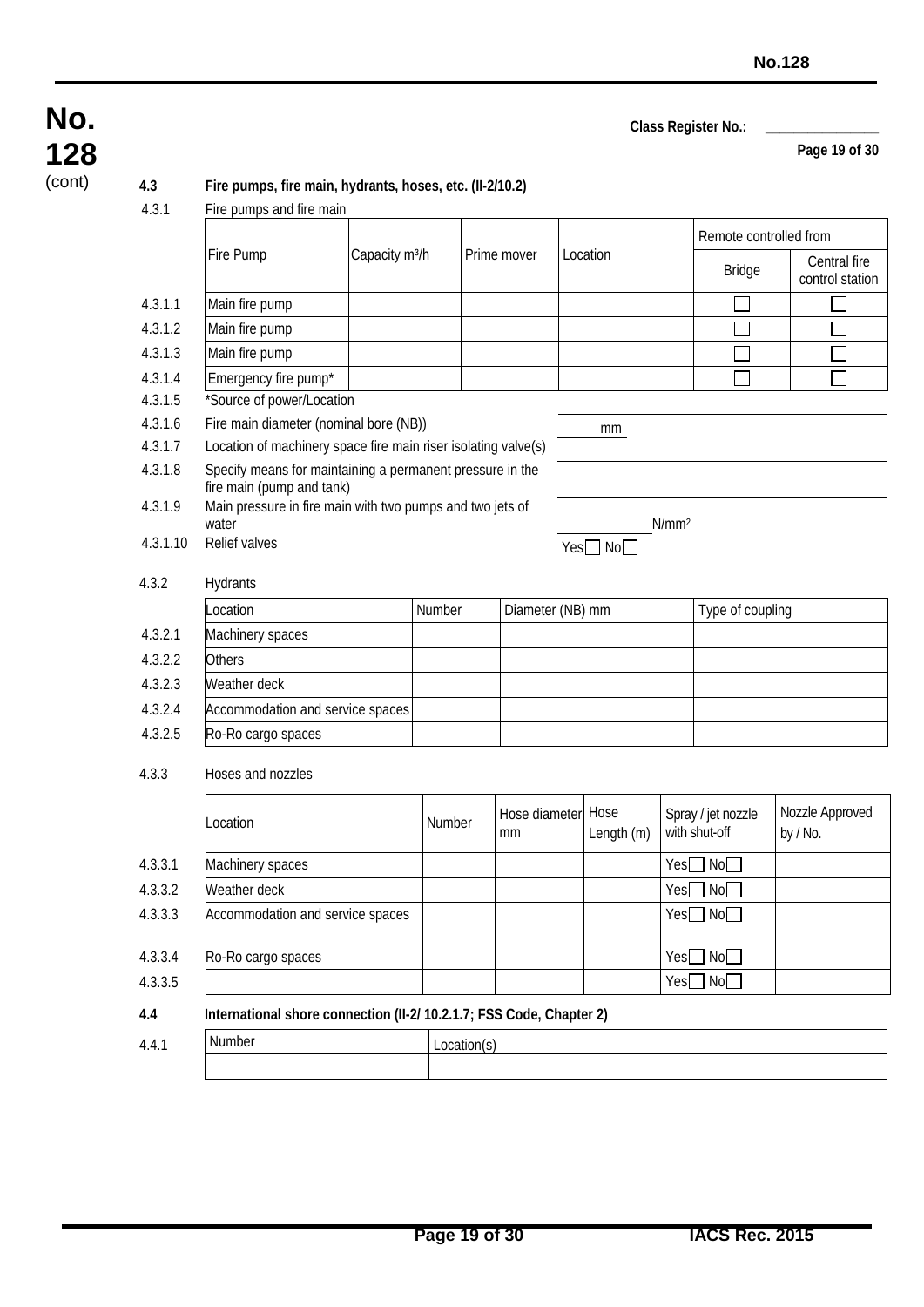**Page 20 of 30**

**128**

**No.**

(cont) **5 Fire extinguishing systems (II-2) in Engine room, Cargo spaces, Pump room, Accommodation, Service spaces, etc.**

#### **5.1 Arrangement**

| Space protected CO <sub>2</sub> | Halon | Fixed<br>foam | Fixed pressure<br>water spray or<br>mist (drenching) | Automatic<br>sprinkler or<br>equivalent | Dry powder | Other gas<br>system | Others <sup>1</sup> |
|---------------------------------|-------|---------------|------------------------------------------------------|-----------------------------------------|------------|---------------------|---------------------|
|                                 |       |               |                                                      |                                         |            |                     |                     |
|                                 |       |               |                                                      |                                         |            |                     |                     |
|                                 |       |               |                                                      |                                         |            |                     |                     |
|                                 |       |               |                                                      |                                         |            |                     |                     |
|                                 |       |               |                                                      |                                         |            |                     |                     |
|                                 |       |               |                                                      |                                         |            |                     |                     |
|                                 |       |               |                                                      |                                         |            |                     |                     |
|                                 |       |               |                                                      |                                         |            |                     |                     |
|                                 |       |               |                                                      |                                         |            |                     |                     |
|                                 |       |               |                                                      |                                         |            |                     |                     |
| Others                          |       |               |                                                      |                                         |            |                     |                     |
|                                 |       |               |                                                      |                                         |            |                     |                     |
|                                 |       |               |                                                      |                                         |            |                     |                     |

<sup>1</sup> In case of others please specify

#### **5.2 CO2 system(s) (II-2/10.5, 10.6.3, 10.7, 10.9, 20.6.1; FSS Code, Chapter 5)**

|                    | <b>Bottles</b> |                     |          | Location of remote | Type of audible                | Operation                         |  |
|--------------------|----------------|---------------------|----------|--------------------|--------------------------------|-----------------------------------|--|
| Space(s) protected | Number         | Capacity<br>each kg | Location | control            | alarm (Horn,<br>Siren, Others) | instructions<br>posted - location |  |
|                    |                |                     |          |                    |                                |                                   |  |
|                    |                |                     |          |                    |                                |                                   |  |
|                    |                |                     |          |                    |                                |                                   |  |
|                    |                |                     |          |                    |                                |                                   |  |
|                    |                |                     |          |                    |                                |                                   |  |
|                    |                |                     |          |                    |                                |                                   |  |

#### **5.3 Systems using gases other than CO2 (II-2/10.5, 10.6.3, 10.7, 10.9, 20.6.1; FSS Code, Chapter 5.2.5)**

Type of gas: System Approved by: Approval No.:

|                    | <b>Bottles</b> |                                |          | Location of remote | Type of audible   Operation |                                                    |  |
|--------------------|----------------|--------------------------------|----------|--------------------|-----------------------------|----------------------------------------------------|--|
| Space(s) protected |                | Capacity<br>Number each kg I - | Location | control            | alarm (Horn,                | instructions<br>Siren, Others)   posted - location |  |
|                    |                |                                |          |                    |                             |                                                    |  |
|                    |                |                                |          |                    |                             |                                                    |  |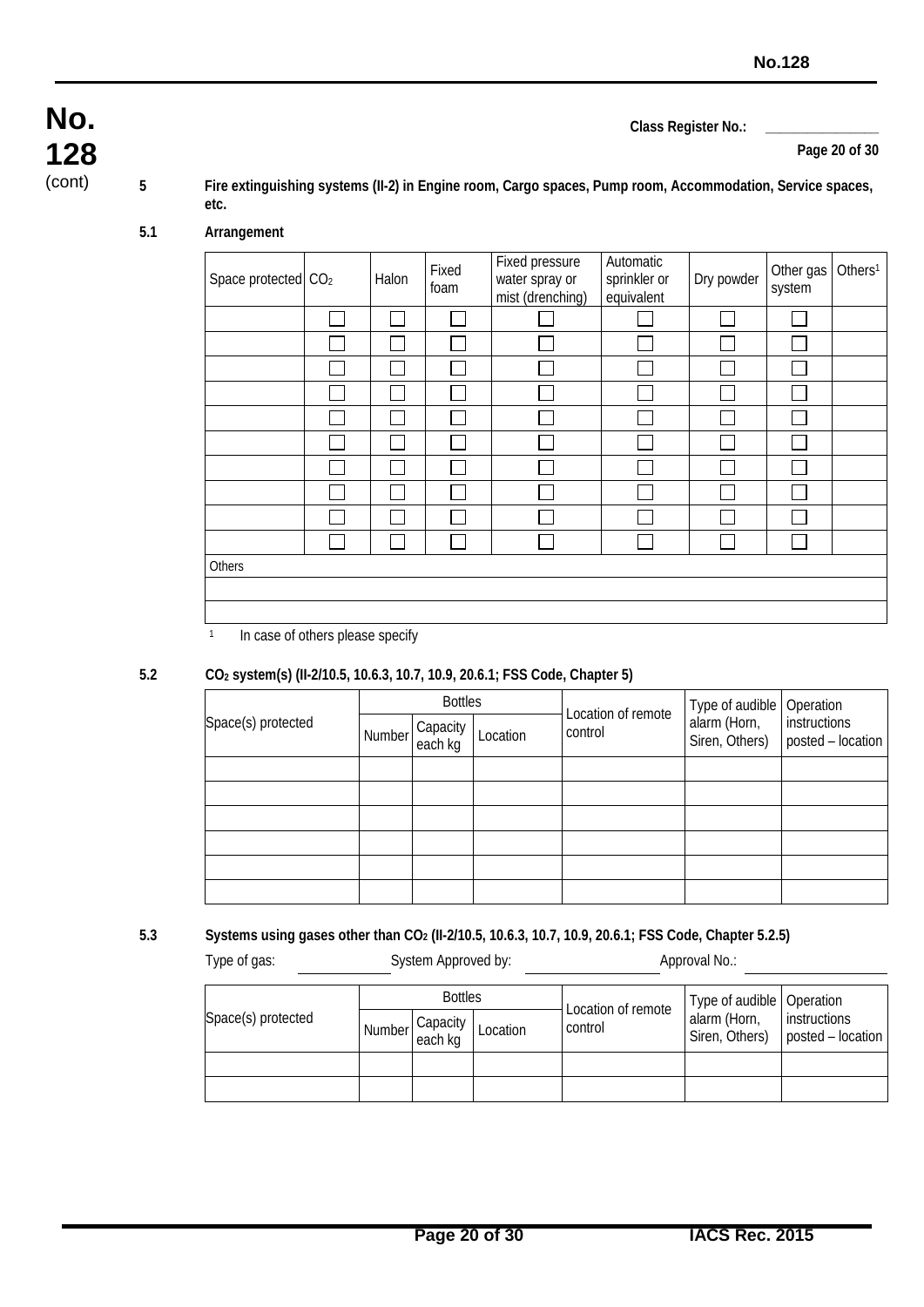#### **Page 21 of 30**

**128**

**No.**

(cont) **5.4 Halon system (II-2/10.4.1.3)**

5.4.1

|                                                                                                     |                                | Stowage containers    |          |              | Location of        | Type of          | Release of<br>the system* |        | Operation                            |
|-----------------------------------------------------------------------------------------------------|--------------------------------|-----------------------|----------|--------------|--------------------|------------------|---------------------------|--------|--------------------------------------|
| Space(s) protected                                                                                  | Number                         | Capacity<br>each kg   | Location |              | remote<br>control  | audible<br>alarm |                           |        | instructions<br>posted -<br>location |
|                                                                                                     |                                |                       |          |              |                    |                  |                           |        |                                      |
|                                                                                                     |                                |                       |          |              |                    |                  |                           |        |                                      |
|                                                                                                     |                                |                       |          |              |                    |                  |                           |        |                                      |
| Type of propellant gas:<br>A - automatically                                                        | $M$ – manually                 |                       |          |              |                    |                  |                           |        |                                      |
| Only local systems are permitted to have automatic release<br>Note:                                 |                                |                       |          |              |                    |                  |                           |        |                                      |
| Fixed foam fire extinguishing system(s) (II-2/10.5, 10.8, 10.9, 20.6.1; FSS Code, Chapter 6 and 14) |                                |                       |          |              |                    |                  |                           |        |                                      |
| <b>Details</b>                                                                                      |                                |                       |          |              |                    | Space protected  |                           |        |                                      |
|                                                                                                     |                                |                       |          |              |                    | Cargo area/Cargo |                           |        |                                      |
|                                                                                                     |                                |                       |          |              | Engine/Boiler room | tank             |                           |        | Cargo pump room                      |
| Foam                                                                                                | Type                           |                       |          |              |                    |                  |                           |        |                                      |
|                                                                                                     | Manufacturer                   |                       |          |              |                    |                  |                           |        |                                      |
|                                                                                                     | Quantity                       |                       | litres   |              |                    |                  |                           |        |                                      |
|                                                                                                     |                                | Concentration ratio   |          |              |                    |                  |                           |        |                                      |
|                                                                                                     | Expansion ratio                |                       |          |              |                    |                  |                           |        |                                      |
| Foam fire extinguishing                                                                             | Type                           |                       |          |              |                    |                  |                           |        |                                      |
| system pump                                                                                         | Location                       |                       |          |              |                    |                  |                           |        |                                      |
|                                                                                                     | Capacity                       |                       | $m^3/h$  |              |                    |                  |                           |        |                                      |
| ocation of foam tank                                                                                |                                |                       |          |              |                    |                  |                           |        |                                      |
| ocation of controls                                                                                 |                                |                       |          |              |                    |                  |                           |        |                                      |
| Makers service instruction manual provided                                                          |                                |                       |          |              |                    |                  |                           |        |                                      |
| Means of supply                                                                                     |                                | Monitors on tank deck |          | Manufacturer |                    |                  |                           |        | Capacity litres/min                  |
|                                                                                                     |                                |                       |          |              |                    |                  |                           |        |                                      |
|                                                                                                     |                                |                       |          | Type         |                    |                  |                           | Number |                                      |
|                                                                                                     |                                |                       |          |              |                    |                  |                           |        |                                      |
|                                                                                                     | Applicators/foam<br>generators |                       |          |              |                    | Machinery spaces |                           |        | Tank deck                            |
|                                                                                                     |                                |                       |          | Manufacturer |                    |                  |                           |        |                                      |
|                                                                                                     |                                |                       |          | Type         |                    |                  |                           |        |                                      |
|                                                                                                     |                                |                       |          | Number       |                    |                  |                           |        |                                      |
|                                                                                                     |                                | Number of hydrants    |          |              |                    |                  |                           |        |                                      |
|                                                                                                     | Number of hoses                |                       |          |              |                    |                  |                           |        |                                      |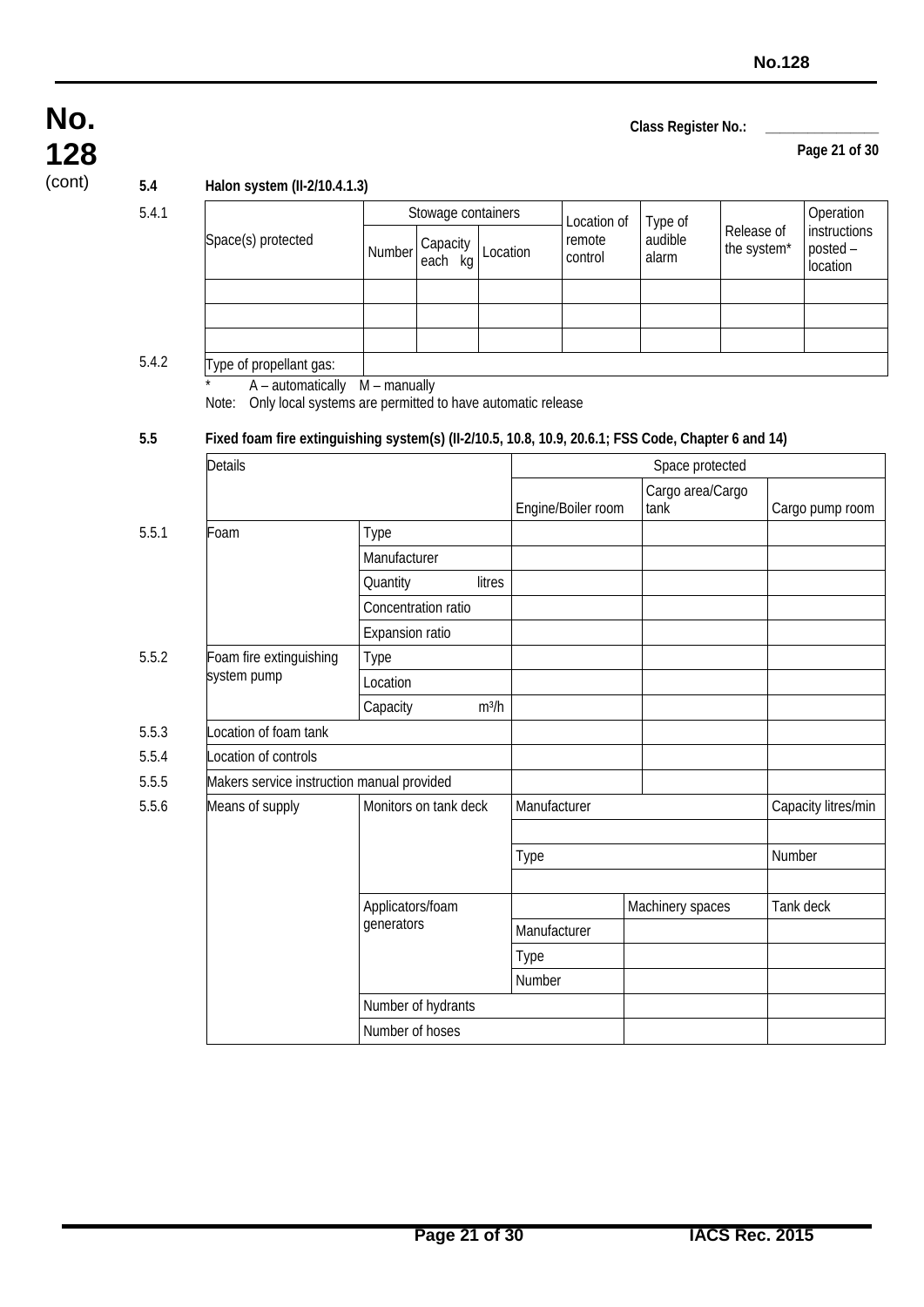#### **Page 22 of 30**

**128**

**No.**

#### (cont) **5.6 Fixed pressure water-spraying or water mist system(s) (II-2/10.5, 10.6.3, 10.9; FSS Code, Chapter 7)**

5.6.1

|                    | Pump(s)  |                                 |      | Nozzle(s)    |                     |  |
|--------------------|----------|---------------------------------|------|--------------|---------------------|--|
| Space(s) protected | Location | Capacity<br>(m <sup>3</sup> /h) | Type | Manufacturer | Location of control |  |
|                    |          |                                 |      |              |                     |  |
|                    |          |                                 |      |              |                     |  |
|                    |          |                                 |      |              |                     |  |
|                    |          |                                 |      |              |                     |  |
|                    |          |                                 |      |              |                     |  |
|                    |          |                                 |      |              |                     |  |

#### 5.6.2 Number of type approval certificate:

#### **5.7 Drencher (deluge) system (II-2/19.3.1.3, 19.3.9, 20.6.1)**

| 5.7.1 |                    | <b>Pumps</b> | Location of control          |                  |
|-------|--------------------|--------------|------------------------------|------------------|
|       | Space(s) protected | Location     | Capacity (m <sup>3</sup> /h) | (section valves) |
|       |                    |              |                              |                  |
|       |                    |              |                              |                  |
|       |                    |              |                              |                  |
|       |                    |              |                              |                  |

#### **5.8 Dry chemical powder fire-extinguishing system**

| Details                   |                             |            | Space protected                  |
|---------------------------|-----------------------------|------------|----------------------------------|
|                           |                             | Cargo area | Bow or stern cargo handling area |
|                           | Manufacturer                |            |                                  |
| System                    | Type                        |            |                                  |
|                           | No. of self contained units |            |                                  |
|                           | Number                      |            |                                  |
|                           | Manufacturer                |            |                                  |
| Means of supply: Hoses    | Type                        |            |                                  |
|                           | Length                      |            |                                  |
|                           | Capacity                    |            |                                  |
|                           | Number                      |            |                                  |
|                           | Manufacturer                |            |                                  |
| Means of supply: Monitors | Type                        |            |                                  |
|                           | Capacity                    |            |                                  |

#### **5.9 Automatic sprinkler or equivalent, fire detection and fire alarm system(s) (II-2/10.6.1 and 10.6.2; FSS Code, Chapter 8)**

|       |                    | Automatic independent<br>power pump |                       | Sources of power |                          | Location of stop |
|-------|--------------------|-------------------------------------|-----------------------|------------------|--------------------------|------------------|
| 5.9.1 | Space(s) protected | Location                            | Capacity<br>$(m^3/h)$ |                  | Sprinkler plan<br>posted | (section) valves |
|       |                    |                                     |                       |                  |                          |                  |
|       |                    |                                     |                       |                  |                          |                  |
|       |                    |                                     |                       |                  |                          |                  |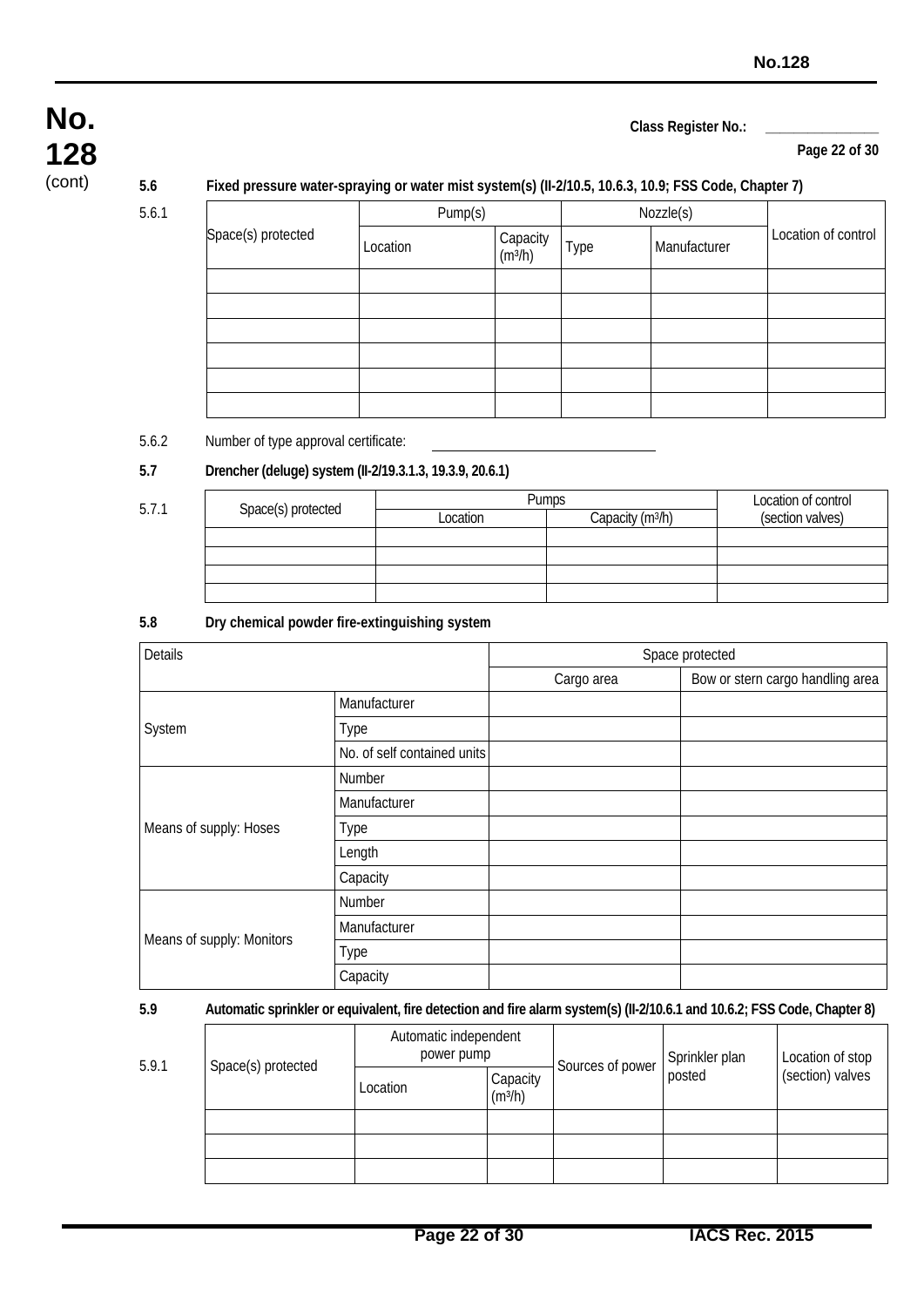| No.    |                                                                            |                                                                                                                                                                                                                                                                                                                                                 |                    | Class Register No.: |                 |                  |  |
|--------|----------------------------------------------------------------------------|-------------------------------------------------------------------------------------------------------------------------------------------------------------------------------------------------------------------------------------------------------------------------------------------------------------------------------------------------|--------------------|---------------------|-----------------|------------------|--|
| 128    |                                                                            |                                                                                                                                                                                                                                                                                                                                                 |                    |                     |                 | Page 23 of 30    |  |
| (cont) | 5.9.2<br>5.9.3<br>5.9.4<br>5.9.5                                           | Sources of emergency power for electrically driven pumps<br>Location of emergency source of power<br>Fresh water tank capacity<br>Sprinkler head type                                                                                                                                                                                           | Manufacturer       | m <sup>3</sup>      |                 | Number of spaces |  |
|        | 5.9.6<br>5.9.7                                                             | No. of type approval certificate:<br>Location of cross-connection valve to fire main                                                                                                                                                                                                                                                            |                    |                     |                 |                  |  |
|        | 5.10<br>5.10.1                                                             | Galley range exhaust duct protective system (II-2/9.7.5)<br>Type of system:                                                                                                                                                                                                                                                                     | Number of bottles: |                     | Total capacity: | kg               |  |
|        | 5.10.2<br>5.10.3                                                           | Locations of controls for release and closing of fire dampers<br>Locations of exhaust fan shut-off controls                                                                                                                                                                                                                                     |                    |                     |                 |                  |  |
|        | 5.11<br>5.11.1                                                             | Fixed local application fire extinguishing system(s) (II-2/10.5.6)<br>Manufacturer and type of the system(s)                                                                                                                                                                                                                                    |                    |                     |                 |                  |  |
|        | 5.11.2<br>5.11.3<br>5.11.4                                                 | No. of type approval certificate:<br>Release of the system: □ Automatically<br>Pump unit:<br>Location:                                                                                                                                                                                                                                          | $\Box$ Manually    |                     | Capacity:       | $m^3/h$          |  |
|        | 5.11.5<br>5.11.6<br>5.11.7<br>5.11.7.1<br>5.11.7.2<br>5.11.7.3<br>5.11.7.4 | Location of remote controls<br>Type designation of the spraying nozzles<br>Protected areas:<br>Engine top of internal combustion machinery used for ship's main propulsion<br>Engine top of internal combustion machinery used for the ship's power generation<br>Oil burners of boilers and thermal oil heaters<br>Oil burners of incinerators |                    |                     |                 |                  |  |
|        | 5.11.7.5<br>5.11.7.6<br>5.11.7.7                                           | Oil burners of inert gas generators<br>Purifiers of heated fuel oil<br>Other areas<br>Details:                                                                                                                                                                                                                                                  |                    |                     |                 |                  |  |
|        | 5.12<br>5.12.1<br>5.12.2                                                   | Fire extinguishing system for deep-fat cooking equipment (II-2/10.6.4)<br>Manufacturer and type of the system<br>No. of type approval certificate:                                                                                                                                                                                              |                    |                     |                 |                  |  |
|        | 5.12.3<br>5.12.4<br>5.12.5                                                 | Object(s) protected:<br>Release of the system: □ Automatically<br>Location of control                                                                                                                                                                                                                                                           | Manually           |                     |                 |                  |  |
|        | 5.13<br>5.13.1                                                             | Sand receptacles and shovels or equivalent arrangement (II-2/10.5.1.2.3)<br>In each firing space, there is a sand receptacle with shovel / an approved fire extinguisher. $(+)$<br>(+) Delete as appropriate.                                                                                                                                   |                    |                     |                 |                  |  |
|        | 5.14                                                                       | Spaces containing flammable liquids (paint lockers) - II-2/10.6.3<br>Manufacturer<br>System<br>Carbon dioxide<br>Dry powder<br>Water spraying or sprinkler<br>Portable CO <sub>2</sub><br>Other:                                                                                                                                                | Type               | Approved by         |                 | Approval No.     |  |

**No.**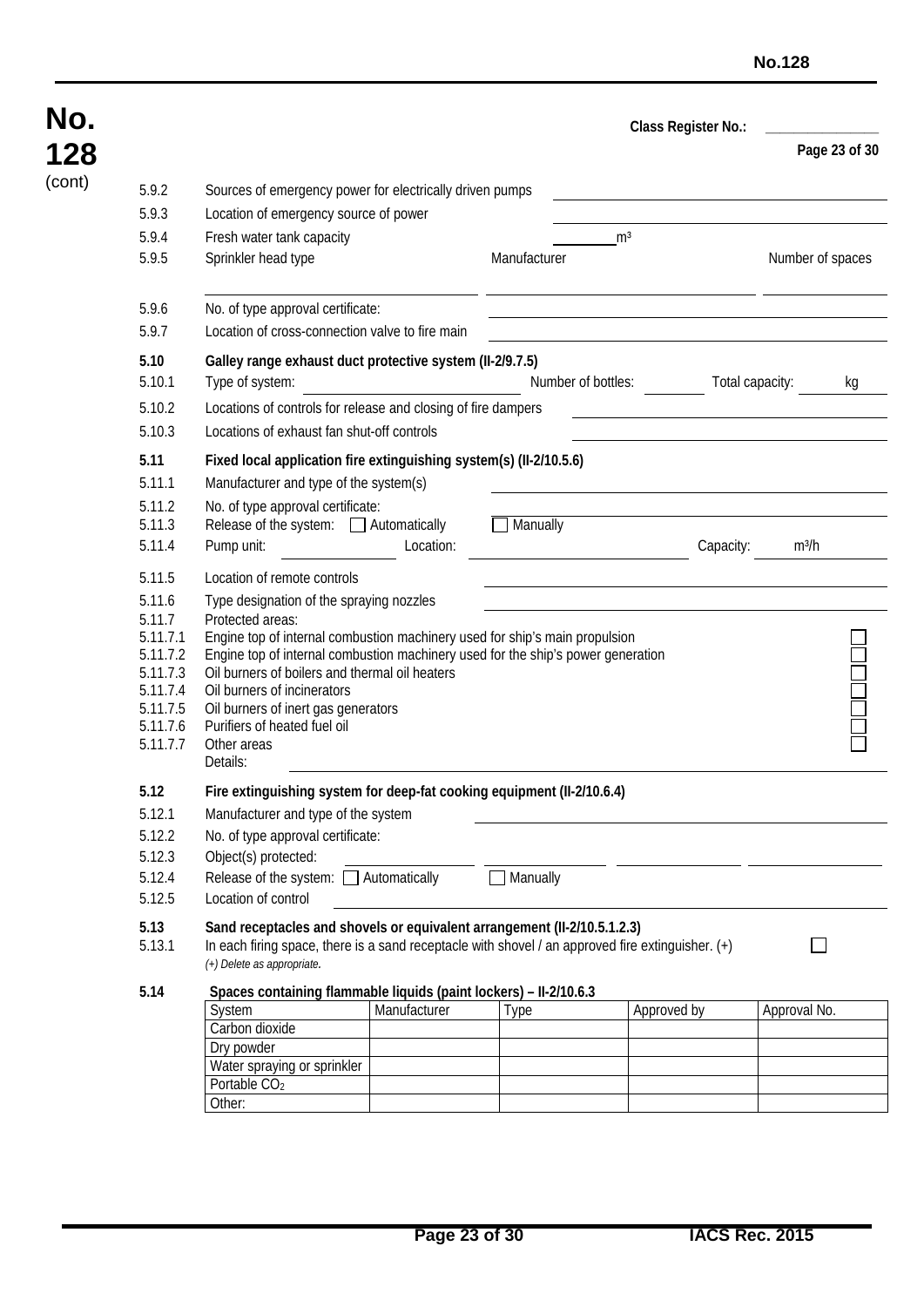**Page 24 of 30**

**128**

**No.**

(cont) **5.15 Additional information**

| ง. เง          | Auuniviidi illiviiliduvii                                                               |                                                        |                                           |                                                                                                                                                                                                                                                                                                                                                                                                                          |  |
|----------------|-----------------------------------------------------------------------------------------|--------------------------------------------------------|-------------------------------------------|--------------------------------------------------------------------------------------------------------------------------------------------------------------------------------------------------------------------------------------------------------------------------------------------------------------------------------------------------------------------------------------------------------------------------|--|
|                | Item number                                                                             | Comment                                                |                                           |                                                                                                                                                                                                                                                                                                                                                                                                                          |  |
|                |                                                                                         |                                                        |                                           |                                                                                                                                                                                                                                                                                                                                                                                                                          |  |
|                |                                                                                         |                                                        |                                           |                                                                                                                                                                                                                                                                                                                                                                                                                          |  |
| 6              |                                                                                         |                                                        |                                           | Fire protection, fire detection and alarm system(s) (II-2/7.5, 7.7, 8.5, 9.2, 10.6; FSS Code, Chapter 9 and 10)                                                                                                                                                                                                                                                                                                          |  |
| 6.1            | Method IC<br>Method IIC<br>Method IIIC                                                  | (II-2/7.5.5, 7.7, 9.2.3.2.2, 10.6.2)<br>service spaces | escape routes within accommodation spaces | Method of fire protection and alarm systems in accommodation and service spaces on cargo ships<br>Smoke detection and manually operated call points in all corridors, stairways and<br>Automatic sprinkler, fire detection and fire alarm system of an approved type in<br>accommodation spaces, galleys and other service spaces<br>Fixed fire detection and fire alarm system of an approved type in accommodation and |  |
| 6.2            |                                                                                         | stations (II-2/7.5.2, 7.5.3, 10.6.1)                   |                                           | Fire protection and alarm systems on passenger ships in accommodation and service spaces and control                                                                                                                                                                                                                                                                                                                     |  |
|                |                                                                                         | Passenger ships carrying not more than 36 passengers   |                                           |                                                                                                                                                                                                                                                                                                                                                                                                                          |  |
| 6.2.1          |                                                                                         |                                                        |                                           | Fixed fire detection and fire alarm system in accommodation and service spaces, and control stations provided,                                                                                                                                                                                                                                                                                                           |  |
| 6.2.2          |                                                                                         |                                                        |                                           | and smoke detection system in corridors, stairways and escape routes within accommodation spaces provided<br>Automatic sprinkler, fire detection and fire alarm system in accommodation and service spaces and control stations<br>provided, and smoke detection system in corridors, stairways and escape routes within accommodation spaces provided                                                                   |  |
| 6.3            | Location of control panel                                                               |                                                        |                                           |                                                                                                                                                                                                                                                                                                                                                                                                                          |  |
| 6.4            | Location of indicating units                                                            |                                                        |                                           |                                                                                                                                                                                                                                                                                                                                                                                                                          |  |
| 6.5            |                                                                                         | Passenger ships carrying more than 36 passengers       |                                           |                                                                                                                                                                                                                                                                                                                                                                                                                          |  |
| 6.5.1<br>6.5.2 |                                                                                         |                                                        |                                           | Automatic sprinkler, fire detection and fire alarm system as well as smoke detection system in all accommodation<br>and service spaces and control stations including corridors, stairways and escape routes provided<br>Smoke extraction system of an approved type (II-2/8.5; applicable to atriums only)                                                                                                              |  |
| 6.6            |                                                                                         |                                                        |                                           | Gas detection - portable instruments and fixed system (II-2/4.5.7, VI/3, XI-1/7)                                                                                                                                                                                                                                                                                                                                         |  |
|                | Gas                                                                                     | Manufacturer                                           | Type                                      | No. of Spares                                                                                                                                                                                                                                                                                                                                                                                                            |  |
| 6.6.1          | Portable<br>Oxygen<br>Flammable vapor<br>Hydrogen sulphide<br>Carbon monoxide<br>Other: |                                                        |                                           |                                                                                                                                                                                                                                                                                                                                                                                                                          |  |
| 6.6.2          | Fixed                                                                                   |                                                        |                                           | <b>Spaces Fitted</b>                                                                                                                                                                                                                                                                                                                                                                                                     |  |
|                | Hydrocarbon gas<br>Other:                                                               |                                                        |                                           |                                                                                                                                                                                                                                                                                                                                                                                                                          |  |
| 6.7            |                                                                                         | Marking of Escape routes (II-2/13.3.2.5)               |                                           |                                                                                                                                                                                                                                                                                                                                                                                                                          |  |
| 6.7.1          | Low - location lighting<br>a) Photoluminiscent system<br>b) Electrical powered system   |                                                        |                                           |                                                                                                                                                                                                                                                                                                                                                                                                                          |  |
| 6.7.2          |                                                                                         | Alternative evacuation guidance system                 |                                           |                                                                                                                                                                                                                                                                                                                                                                                                                          |  |
|                |                                                                                         |                                                        |                                           |                                                                                                                                                                                                                                                                                                                                                                                                                          |  |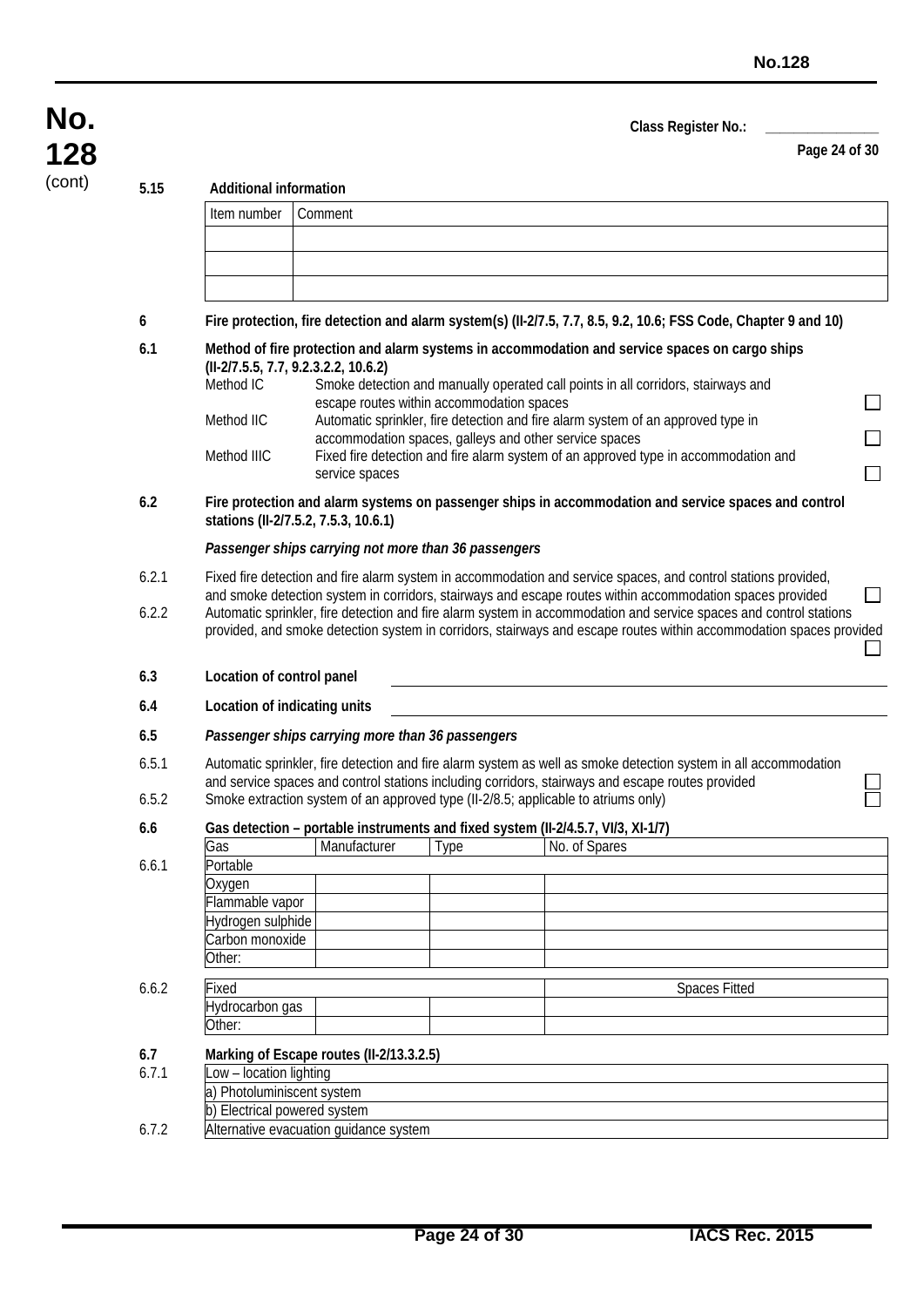| Class Register No.: |  |
|---------------------|--|
|                     |  |

**Page 25 of 30**

**128**

**No.**

#### (cont) **6.8 Additional information**

| Item number Comment |                                                                                                           |
|---------------------|-----------------------------------------------------------------------------------------------------------|
|                     |                                                                                                           |
|                     |                                                                                                           |
|                     |                                                                                                           |
|                     | Frequency controls provide creations and in monkings and coopmendation crosses (U.3 F.3, 7.0.3, 0.3, 0.5) |

### **7 Emergency control/Special arrangements in machinery and accommodation spaces (II-2/5.2, 7.9.3, 8.3, 9.5)**

#### **7.1 Means for stopping ventilation fans and pumps and other auxiliary machinery**

|       |                               |                                                          | Means                              | Location |             |
|-------|-------------------------------|----------------------------------------------------------|------------------------------------|----------|-------------|
| 7.1.1 | <b>Ventilation fans</b>       | Machinery spaces                                         |                                    |          |             |
|       |                               | Accommodation                                            |                                    |          |             |
| 7.1.2 | <b>Boiler fans</b>            |                                                          |                                    |          |             |
| 7.1.3 | <b>Purifiers</b>              |                                                          |                                    |          |             |
| 7.1.4 | Oil fuel transfer pumps       |                                                          |                                    |          |             |
| 7.1.5 |                               | Oil fuel and lubricating oil tank valves                 |                                    |          |             |
| 7.1.6 | Lube Oil Service Pumps        |                                                          |                                    |          |             |
| 7.1.7 |                               | <b>Thermal Oil Circulating Pumps</b>                     |                                    |          |             |
| 7.1.8 |                               | Capable of being closed from outside the space concerned |                                    |          |             |
|       | Ventilators                   | Funnel annular spaces<br>$\perp$                         | <b>Skylights</b><br>$\blacksquare$ | Doorways | Tunnel door |
| 7.2   | <b>Additional information</b> |                                                          |                                    |          |             |
|       | Item number                   | Comment                                                  |                                    |          |             |
|       |                               |                                                          |                                    |          |             |

#### **8 Personnel protection (Chapter II-2)**

**8.1 Emergency escape breathing devices (EEBDs) (II-2/13.3.4, 13.4.3; FSS Code, Chapter 3, para. 2.2)**

| Number of EEBDs: | In machinery spaces | Accommodation<br>spaces | Spare devices | Training devices | Total o.b. |
|------------------|---------------------|-------------------------|---------------|------------------|------------|
| No.              | Location            | Type                    | Manufacturer  |                  |            |
|                  |                     |                         |               |                  |            |
|                  |                     |                         |               |                  |            |
|                  |                     |                         |               |                  |            |
|                  |                     |                         |               |                  |            |
|                  |                     |                         |               |                  |            |
|                  |                     |                         |               |                  |            |
|                  |                     |                         |               |                  |            |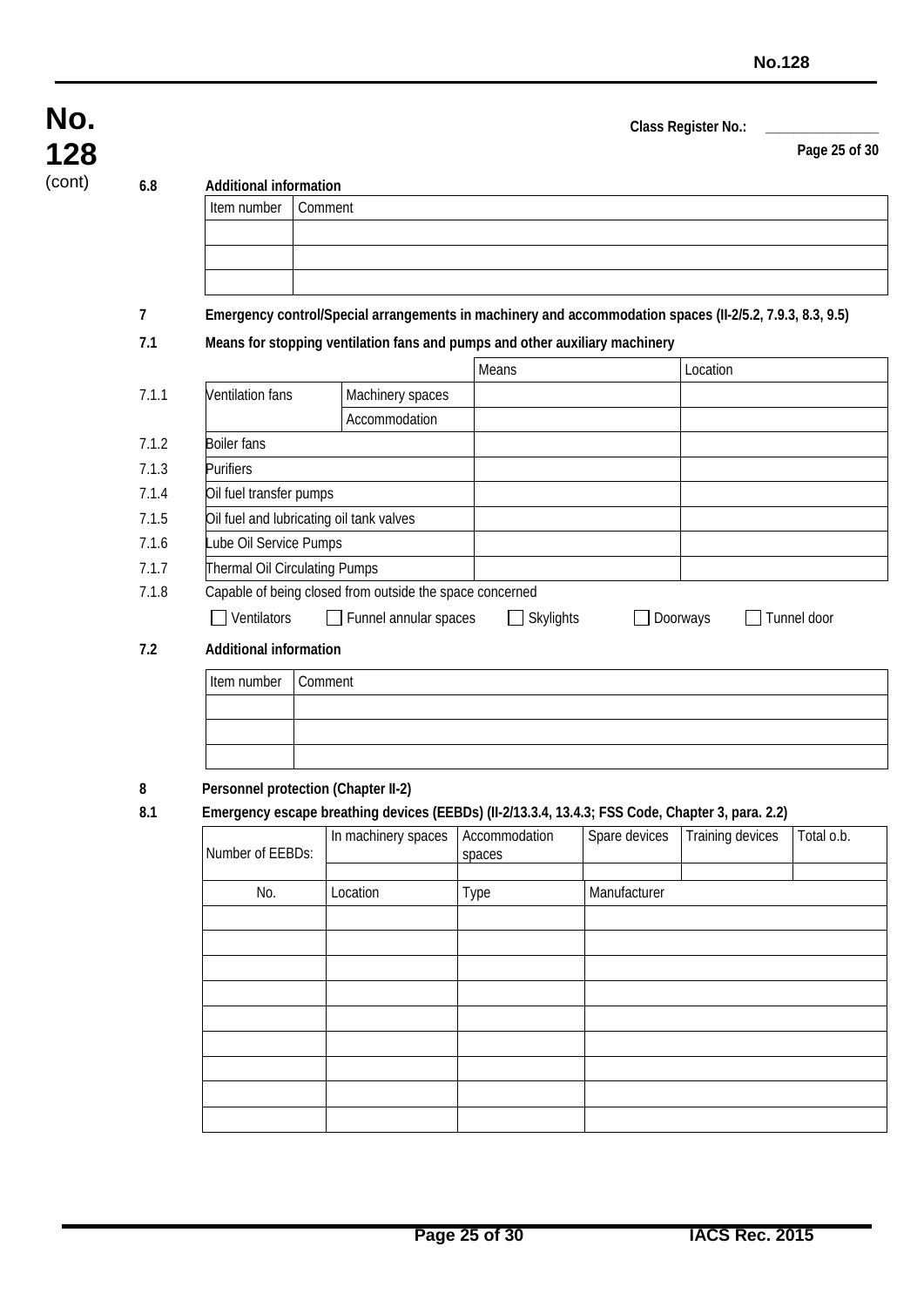**Page 26 of 30**

### (cont) **9 Special arrangements**

| 128    |  |
|--------|--|
| (cont) |  |

**No.**

**9.1 Inert gas system (II-2/4.5.5; FSS Code, chapter 15)** 9.1.1 Manufacturer Type of the system(s)\*

|           | Approved                                                                                                 |                                   |                                                                                  | Approval No. | Instruction manual provided:                                                                                      |  |  |  |  |  |
|-----------|----------------------------------------------------------------------------------------------------------|-----------------------------------|----------------------------------------------------------------------------------|--------------|-------------------------------------------------------------------------------------------------------------------|--|--|--|--|--|
|           |                                                                                                          |                                   | * State whether Flue Gas (FG), Gas Generator (GC) or Gas Turbine (GT) is fitted  |              |                                                                                                                   |  |  |  |  |  |
| 9.1.1.1   |                                                                                                          |                                   | General requirements for all inert gas systems                                   |              |                                                                                                                   |  |  |  |  |  |
| (a)       | The system is capable of producing a gas delivery rate of at least 125% of the maximum rate of discharge |                                   |                                                                                  |              |                                                                                                                   |  |  |  |  |  |
|           |                                                                                                          | capacity of cargo pumps           |                                                                                  |              |                                                                                                                   |  |  |  |  |  |
| (b)       |                                                                                                          | Gas scrubber locator              |                                                                                  |              |                                                                                                                   |  |  |  |  |  |
| (c)       |                                                                                                          | Number and locator of gas blowers |                                                                                  |              |                                                                                                                   |  |  |  |  |  |
| (d)       |                                                                                                          |                                   | ocation of gas regulation valve                                                  |              |                                                                                                                   |  |  |  |  |  |
| (e)       |                                                                                                          | ocation of deck waterseal         |                                                                                  |              |                                                                                                                   |  |  |  |  |  |
| (f)       |                                                                                                          |                                   | Type and location of other non-return devices                                    |              |                                                                                                                   |  |  |  |  |  |
| (g)       |                                                                                                          |                                   | Each cargo tank may be isolated by a stop valve / a blank spade (+)              |              |                                                                                                                   |  |  |  |  |  |
| (h)       |                                                                                                          |                                   | Blank flanges are provided to isolate slop tanks (only for combination carriers) |              |                                                                                                                   |  |  |  |  |  |
| (i)       |                                                                                                          |                                   | Satisfactory tank ventilation arrangements are provided                          |              |                                                                                                                   |  |  |  |  |  |
| (j)       |                                                                                                          |                                   | Satisfactory arrangements for purging of empty tanks are provided                |              |                                                                                                                   |  |  |  |  |  |
| (k)       |                                                                                                          |                                   | Number and location of pressure-vacuum devices                                   |              |                                                                                                                   |  |  |  |  |  |
| $($ l $)$ |                                                                                                          |                                   |                                                                                  |              | Satisfactory means are provided for continuously indicating the inert gas temperature and pressure at the         |  |  |  |  |  |
|           |                                                                                                          |                                   | discharge side of blowers, when they are operating                               |              |                                                                                                                   |  |  |  |  |  |
| (m)       |                                                                                                          |                                   | Instrumentation and alarms as per operating and service manual are provided      |              |                                                                                                                   |  |  |  |  |  |
| (n)       |                                                                                                          |                                   | A close ullage system is provided                                                |              |                                                                                                                   |  |  |  |  |  |
| 9.1.1.2   |                                                                                                          |                                   |                                                                                  |              | Instruments for measuring oxygen and flammable vapours concentration in the inert gas / cargo tank (see also 6.6) |  |  |  |  |  |
| (a)       |                                                                                                          |                                   | Number, manufacturer and type of portable explosion meters                       |              |                                                                                                                   |  |  |  |  |  |
|           |                                                                                                          |                                   |                                                                                  |              |                                                                                                                   |  |  |  |  |  |
| (b)       |                                                                                                          |                                   | Number, manufacturer and type of portable oxygen level meters                    |              |                                                                                                                   |  |  |  |  |  |
|           |                                                                                                          |                                   |                                                                                  |              |                                                                                                                   |  |  |  |  |  |
|           |                                                                                                          |                                   |                                                                                  |              |                                                                                                                   |  |  |  |  |  |
| (c)       |                                                                                                          |                                   | Number and location of flue gas isolating valves (only for flue gas systems)     |              |                                                                                                                   |  |  |  |  |  |
|           |                                                                                                          |                                   |                                                                                  |              |                                                                                                                   |  |  |  |  |  |
| (d)       |                                                                                                          |                                   |                                                                                  |              | Number and location of fuel oil pumps (only for gas generator and gas turbines systems)                           |  |  |  |  |  |
|           |                                                                                                          |                                   |                                                                                  |              |                                                                                                                   |  |  |  |  |  |
| (e)       |                                                                                                          |                                   |                                                                                  |              | Manufacturer and type of oxygen content Indicator and recorder in cargo control room                              |  |  |  |  |  |
|           |                                                                                                          |                                   |                                                                                  |              |                                                                                                                   |  |  |  |  |  |
| (f)       |                                                                                                          |                                   | Manufacturer and type of oxygen content meter in machinery control room          |              |                                                                                                                   |  |  |  |  |  |
|           |                                                                                                          |                                   |                                                                                  |              |                                                                                                                   |  |  |  |  |  |
| (g)       |                                                                                                          |                                   |                                                                                  |              | Manufacturer and type of continuous indicating/recording meter of IG pressure for slop tank pressure for          |  |  |  |  |  |
|           |                                                                                                          |                                   | combination carrier on bridge                                                    |              |                                                                                                                   |  |  |  |  |  |
| (h)       |                                                                                                          |                                   |                                                                                  |              | Means of zero and span calibration of both fixed and portable instruments mentioned above                         |  |  |  |  |  |
|           |                                                                                                          |                                   |                                                                                  |              |                                                                                                                   |  |  |  |  |  |
| 9.2       |                                                                                                          |                                   | Ships carrying dangerous goods (II-2/19)                                         |              |                                                                                                                   |  |  |  |  |  |
| 9.2.1     |                                                                                                          |                                   | The ship is intended for the carriage of dangerous goods                         |              | Applicable<br>N.A.                                                                                                |  |  |  |  |  |
| 9.2.2     |                                                                                                          |                                   | Protective clothing (II-2/19.3.6.1)                                              |              | Applicable<br>N.A.                                                                                                |  |  |  |  |  |
|           |                                                                                                          |                                   |                                                                                  |              |                                                                                                                   |  |  |  |  |  |
|           | ID                                                                                                       | Location                          | Manufacturer                                                                     |              | Type                                                                                                              |  |  |  |  |  |
|           | No.                                                                                                      |                                   |                                                                                  |              |                                                                                                                   |  |  |  |  |  |
|           |                                                                                                          |                                   |                                                                                  |              |                                                                                                                   |  |  |  |  |  |
|           | $\overline{2}$                                                                                           |                                   |                                                                                  |              |                                                                                                                   |  |  |  |  |  |
|           | $\mathfrak{Z}$                                                                                           |                                   |                                                                                  |              |                                                                                                                   |  |  |  |  |  |
|           | $\sqrt{4}$                                                                                               |                                   |                                                                                  |              |                                                                                                                   |  |  |  |  |  |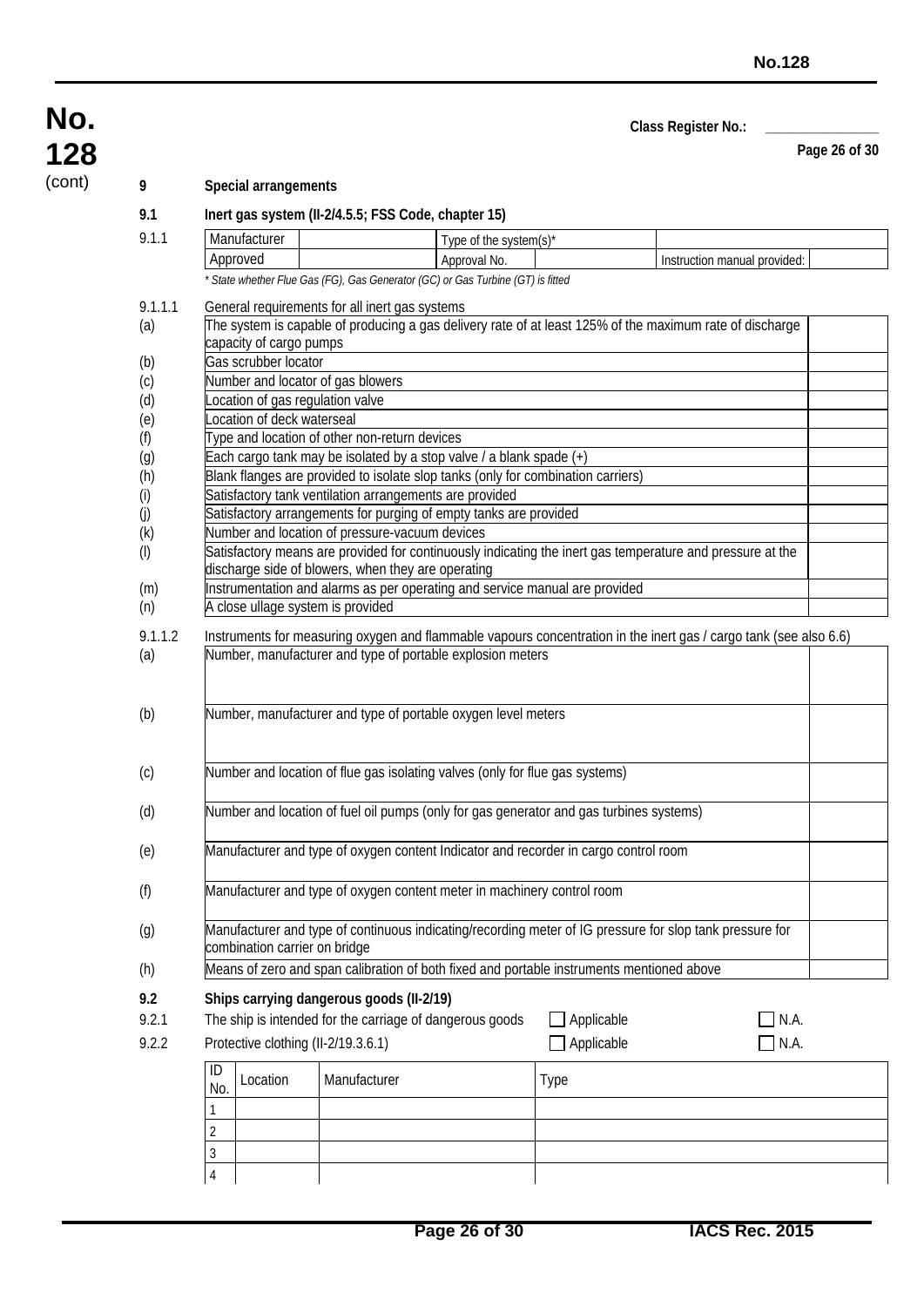|         |                                                                                                                                                                          |                                                                       |          |                   |        |        |                                                                      |                                                                                                           |          |                   | Page 27 of 30                    |
|---------|--------------------------------------------------------------------------------------------------------------------------------------------------------------------------|-----------------------------------------------------------------------|----------|-------------------|--------|--------|----------------------------------------------------------------------|-----------------------------------------------------------------------------------------------------------|----------|-------------------|----------------------------------|
| 9.2.3   |                                                                                                                                                                          | Self-contained breathing apparatus (II-2/19.3.6.2)                    |          |                   |        |        | Applicable                                                           |                                                                                                           |          | N.A.              |                                  |
|         | ID<br>No.                                                                                                                                                                | Location                                                              |          | Type/Manufacturer |        |        | Capacity (litres)                                                    |                                                                                                           |          | Spare capacity    |                                  |
|         |                                                                                                                                                                          |                                                                       |          |                   |        |        |                                                                      |                                                                                                           |          |                   |                                  |
|         | $\overline{2}$                                                                                                                                                           |                                                                       |          |                   |        |        |                                                                      |                                                                                                           |          |                   |                                  |
| 9.2.3.1 |                                                                                                                                                                          | Air compressor for filling of air bottles (See 4.1.2.1)               |          |                   |        |        | $\Box$ Yes                                                           |                                                                                                           |          | No                |                                  |
| 9.2.4   |                                                                                                                                                                          | Fire extinguishers (II-2/19.3.7)                                      |          |                   |        |        | Applicable                                                           |                                                                                                           |          | N.A.              |                                  |
|         | Type                                                                                                                                                                     |                                                                       | Location |                   | Number |        | <b>Type</b>                                                          |                                                                                                           | Capacity |                   |                                  |
|         | Others (                                                                                                                                                                 | Dry powder<br>extinguishers or<br>$(+)$<br>(+) Delete as appropriate. |          |                   |        |        |                                                                      |                                                                                                           |          |                   |                                  |
| 9.3     |                                                                                                                                                                          | Ships with helicopter facilities (Reg. II-2/18)                       |          |                   |        |        |                                                                      |                                                                                                           |          |                   |                                  |
| 9.3.1   |                                                                                                                                                                          | The ship is fitted with special facilities for helicopters            |          |                   |        |        |                                                                      | $\Box$ Applicable                                                                                         |          | $\blacksquare$    | N.A.                             |
| 9.3.1.1 |                                                                                                                                                                          | Helicopter overall length (D):                                        |          |                   |        |        | m                                                                    |                                                                                                           |          |                   |                                  |
| 9.3.2   |                                                                                                                                                                          | Fire extinguishers (II-2/18.5.1)                                      |          |                   |        |        |                                                                      | Applicable                                                                                                |          | $\blacksquare$    | N.A.                             |
|         | Item                                                                                                                                                                     |                                                                       |          | Location          |        | Number |                                                                      | Type                                                                                                      |          | Capacity          |                                  |
|         |                                                                                                                                                                          | Dry powder extinguishers                                              |          |                   |        |        |                                                                      |                                                                                                           |          |                   |                                  |
|         |                                                                                                                                                                          | CO <sub>2</sub> extinguishers                                         |          |                   |        |        |                                                                      |                                                                                                           |          |                   |                                  |
| 9.3.3   |                                                                                                                                                                          | Foam application system (II-2/18.5.1)                                 |          |                   |        |        |                                                                      |                                                                                                           |          |                   |                                  |
|         | Location                                                                                                                                                                 |                                                                       |          | Means of supply   |        |        |                                                                      | Discharge rate                                                                                            |          | Operating period  |                                  |
|         |                                                                                                                                                                          |                                                                       |          |                   |        |        |                                                                      |                                                                                                           |          |                   |                                  |
| 9.3.4   |                                                                                                                                                                          | Fire hoses and nozzles (II-2/18.5.1.5)                                |          |                   |        |        |                                                                      |                                                                                                           |          |                   |                                  |
|         | Location                                                                                                                                                                 |                                                                       |          | Number of hoses   |        |        |                                                                      | Hose length                                                                                               |          | Number of nozzles |                                  |
|         |                                                                                                                                                                          |                                                                       |          |                   |        |        |                                                                      |                                                                                                           |          |                   |                                  |
| 9.3.5   |                                                                                                                                                                          |                                                                       |          |                   |        |        |                                                                      |                                                                                                           |          |                   |                                  |
| 9.3.5.1 | Fire-fighter's outfits (II-2/18.5.1.6) (for the characteristics, see 4.1)<br>In addition to the requirements Reg.II-2/10.10, two sets should be provided.                |                                                                       |          |                   |        |        |                                                                      |                                                                                                           |          |                   |                                  |
| 9.3.6   |                                                                                                                                                                          | Location of the following equipment:                                  |          |                   |        |        |                                                                      |                                                                                                           |          |                   |                                  |
|         |                                                                                                                                                                          | Adjustable wrench                                                     |          |                   |        |        |                                                                      | Blanket, fire resistant                                                                                   |          |                   |                                  |
|         |                                                                                                                                                                          | Cutters, bolt 60 cm                                                   |          |                   |        |        |                                                                      | Hook, grab or salving                                                                                     |          |                   |                                  |
|         |                                                                                                                                                                          |                                                                       |          |                   |        |        |                                                                      |                                                                                                           |          |                   |                                  |
|         |                                                                                                                                                                          | Hacksaw, heavy duty complete with 6 spare blades                      |          |                   |        |        | Ladder                                                               |                                                                                                           |          |                   |                                  |
|         |                                                                                                                                                                          | Lift line 5 mm diameter x 15 m in length                              |          |                   |        |        | Pliers, side cutting                                                 |                                                                                                           |          |                   |                                  |
|         | Set of assorted screwdrivers<br>Harness knife complete with sheath<br>An operations manual including a description and a checklist of safety precautions, procedures and |                                                                       |          |                   |        |        |                                                                      |                                                                                                           |          |                   |                                  |
| 9.3.7   |                                                                                                                                                                          | equipment requirements is provided.                                   |          |                   |        |        |                                                                      |                                                                                                           |          |                   |                                  |
| 9.4     |                                                                                                                                                                          |                                                                       |          |                   |        |        | Ships with vehicle, Special category and Ro-Ro spaces (Reg. II-2/20) |                                                                                                           |          | $\Box$ Applicable | N.A.<br>$\overline{\phantom{0}}$ |
| 9.4.1   |                                                                                                                                                                          |                                                                       |          |                   |        |        |                                                                      | A fixed fire detection and fire alarm system / a sample extraction smoke detection system (+) (II-2/20.4) |          |                   |                                  |
|         | Location                                                                                                                                                                 |                                                                       |          | Maker             |        |        | <b>Type</b>                                                          |                                                                                                           |          |                   |                                  |
|         |                                                                                                                                                                          |                                                                       |          |                   |        |        |                                                                      |                                                                                                           |          |                   |                                  |
|         |                                                                                                                                                                          | (+) Delete as appropriate.                                            |          |                   |        |        |                                                                      |                                                                                                           |          |                   |                                  |
| 9.4.2   |                                                                                                                                                                          | A fixed fire-extinguishing system (II-2/20.6.1)                       |          |                   |        |        |                                                                      |                                                                                                           |          | Applicable        | $\Box$ N.A.                      |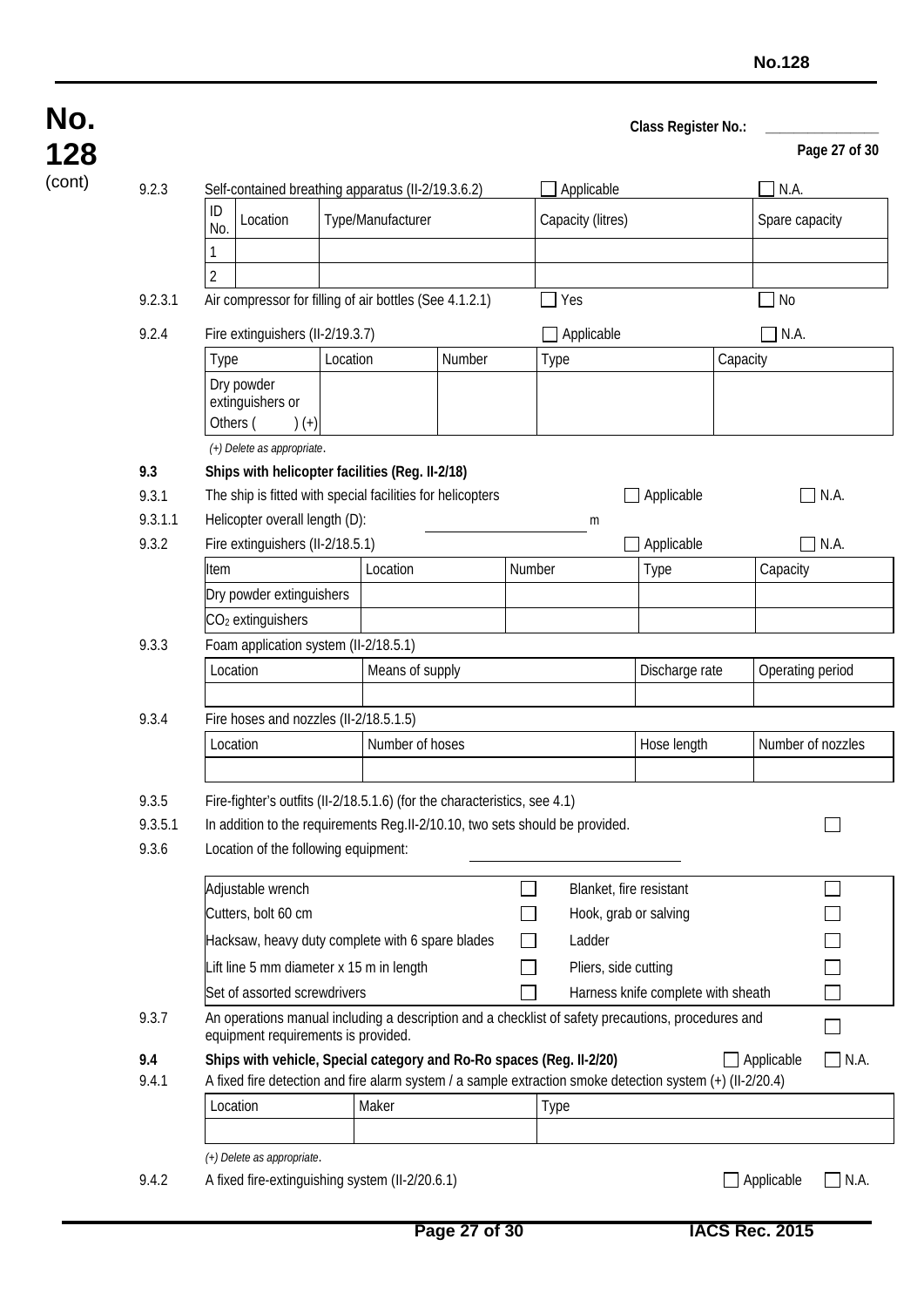| No.    |              |                                                                                                         |                                                                                                            |        | Class Register No.:                                                                                         |               |
|--------|--------------|---------------------------------------------------------------------------------------------------------|------------------------------------------------------------------------------------------------------------|--------|-------------------------------------------------------------------------------------------------------------|---------------|
| 128    |              |                                                                                                         |                                                                                                            |        |                                                                                                             | Page 28 of 30 |
| (cont) |              |                                                                                                         | A fixed fire-extinguishing system is fitted. (for the system's characteristics, see 5)                     |        |                                                                                                             |               |
|        | 9.4.3        |                                                                                                         | A fixed pressure water-spraying systems (II-2/20.6.1.4)                                                    |        | $\Box$ Applicable                                                                                           | $\Box$ N.A.   |
|        | 9.4.3.1      |                                                                                                         | the water spraying system pumps and the required number of fire hose nozzles.                              |        | Drainage and pumping arrangements sized to remove no less than 125% of the combined capacity of both        |               |
|        | 9.4.3.2      | water into account in the Stability Booklet approved.                                                   |                                                                                                            |        | Stability information being taken the adverse effect upon stability of the added weight and free surface of |               |
|        | 9.4.4        | Fire extinguishers (II-2/20.6.2.1)                                                                      |                                                                                                            |        | $\Box$ Applicable                                                                                           | $\Box$ N.A.   |
|        | 9.4.4.1      |                                                                                                         | Fire extinguishers are spaced not more than 20 m apart on both sides of the space.                         |        |                                                                                                             |               |
|        |              | Item                                                                                                    | Location                                                                                                   | Number | Type                                                                                                        | Capacity      |
|        |              |                                                                                                         | Ro-Ro cargo spaces                                                                                         |        |                                                                                                             |               |
|        | 9.4.5        |                                                                                                         | Water fog applicators and portable foam (II-2/20.6.2)                                                      |        | Applicable                                                                                                  | N.A.          |
|        |              | Item                                                                                                    | Location                                                                                                   | Number | Type                                                                                                        | Capacity      |
|        |              | Water fog applicator                                                                                    | Ro-Ro cargo spaces                                                                                         |        |                                                                                                             |               |
|        |              | Portable foam applicator                                                                                | Ro-Ro cargo spaces                                                                                         |        |                                                                                                             |               |
|        | 9.5<br>9.5.1 | Total number of gas detectors provided:                                                                 | Vehicle and Ro-Ro space Fire Protection (II-2/20-1)<br>Portable Gas detectors (minimum two to be provided) |        |                                                                                                             |               |
|        | 9.6<br>9.6.1 | Water mist lance (minimum one to be provided)<br>Tatal muscle an afficiation might language monetal and | Container Ship Fire Extinguishing system (II-2/10)                                                         |        |                                                                                                             |               |

- *Total number of water mist lances provided:*
- 9.6.2 Mobile water Monitors (Five or more tiers of containers on weather deck)

#### 9.6.3 Mobile water monitors

| Ships with breadth up to | l Minimum Numbers | <b>Material</b> | Type of Nozzle | Monitor capacity |
|--------------------------|-------------------|-----------------|----------------|------------------|
| 30 <sub>m</sub>          | 02                |                 |                |                  |
| 30m or more              | 04                |                 |                |                  |

#### **9.7 Additional information**

| Item number | Comment |
|-------------|---------|
|             |         |
|             |         |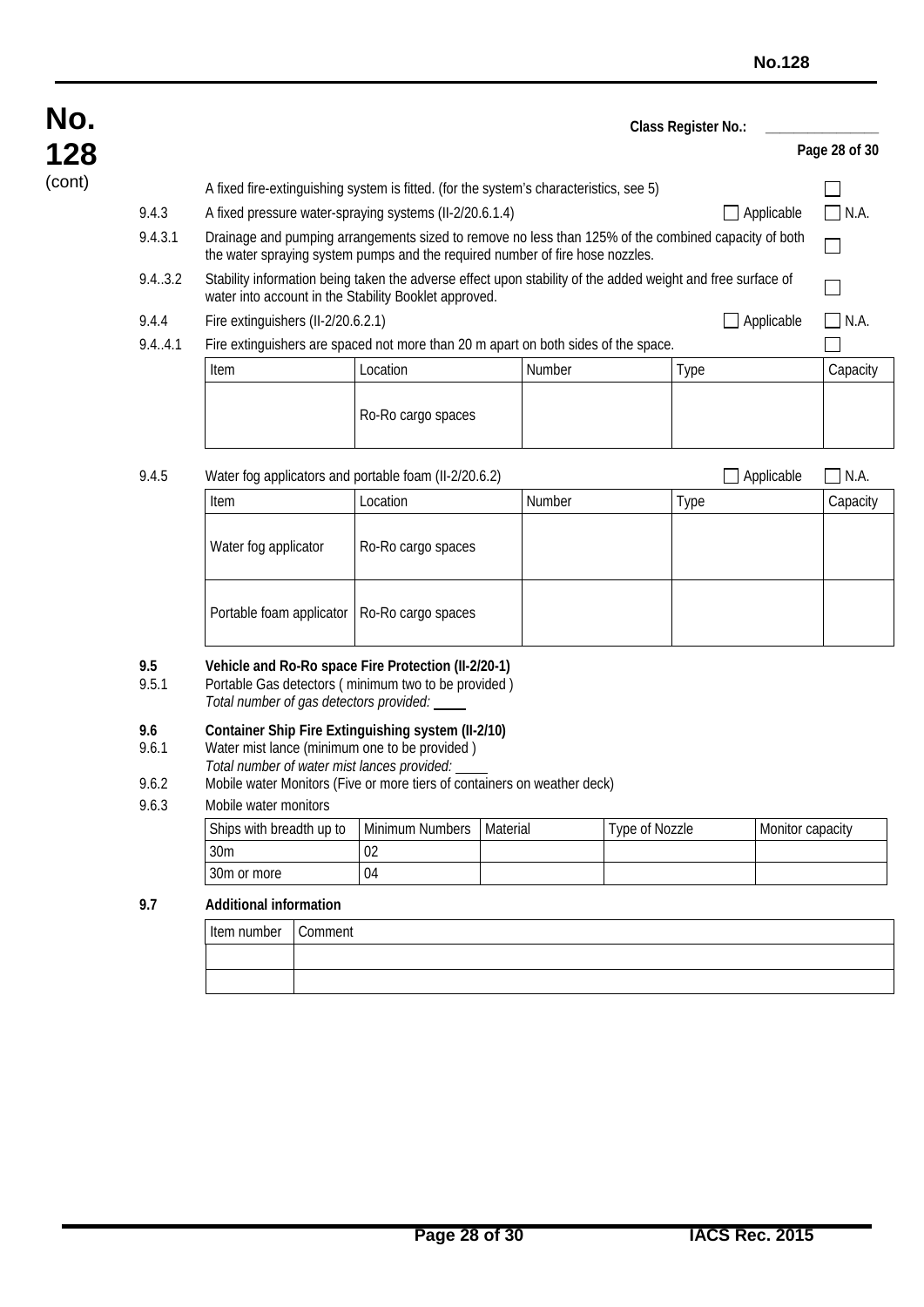| No.<br>128 |             |  |       |                                                                                                     | Class Register No.: | Page 29 of 30 |
|------------|-------------|--|-------|-----------------------------------------------------------------------------------------------------|---------------------|---------------|
| (cont)     |             |  |       | The information contained in this record is a correct description of the Safety Equipment on board. |                     |               |
|            |             |  |       |                                                                                                     |                     |               |
|            | Place/Date  |  | Stamp | Signature of Surveyor                                                                               |                     |               |
|            |             |  |       |                                                                                                     |                     |               |
|            | Enclosures: |  |       |                                                                                                     |                     |               |
|            |             |  |       |                                                                                                     |                     |               |
|            |             |  |       |                                                                                                     |                     |               |